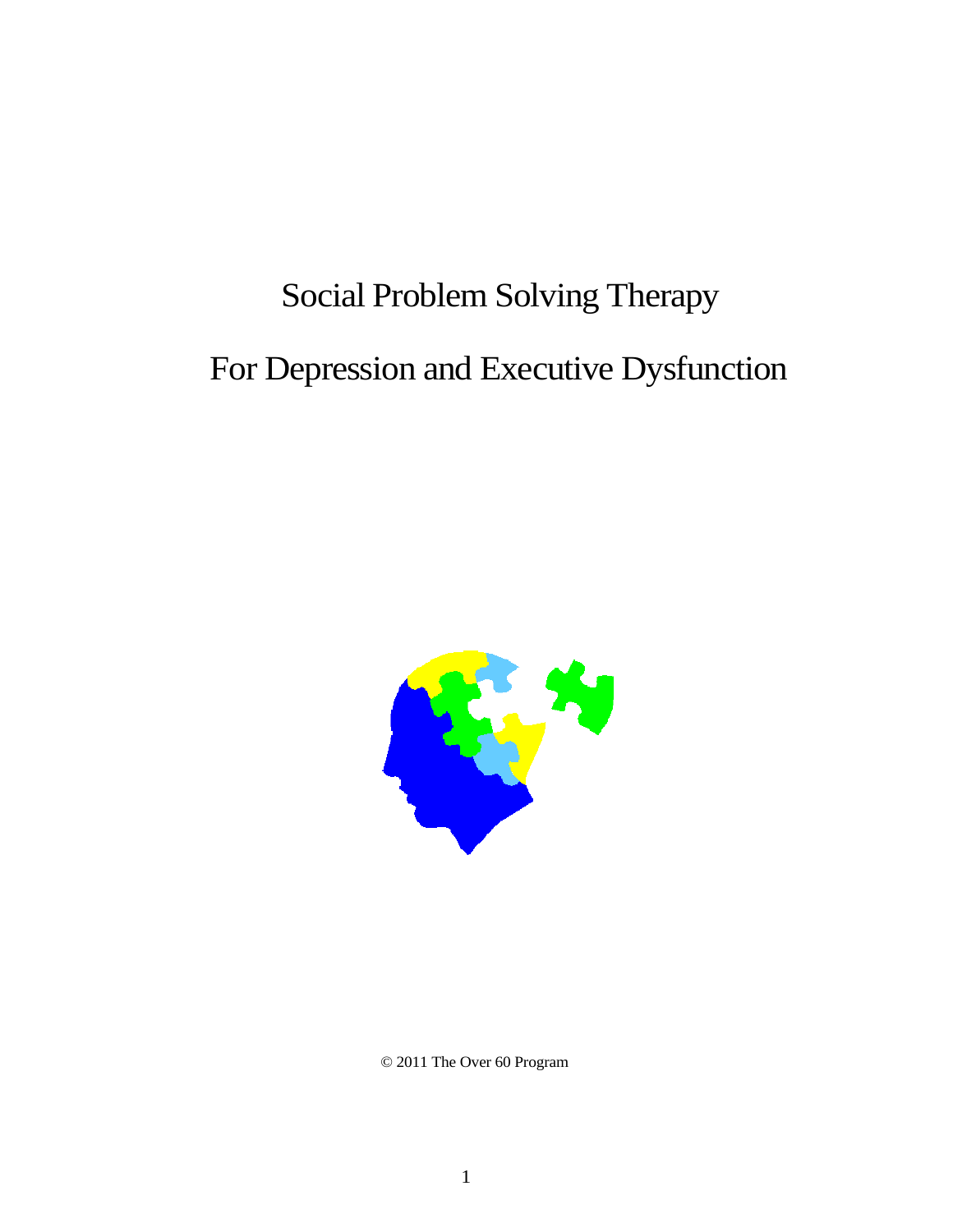Patricia A. Areán

Patrick Raue

Laura Julian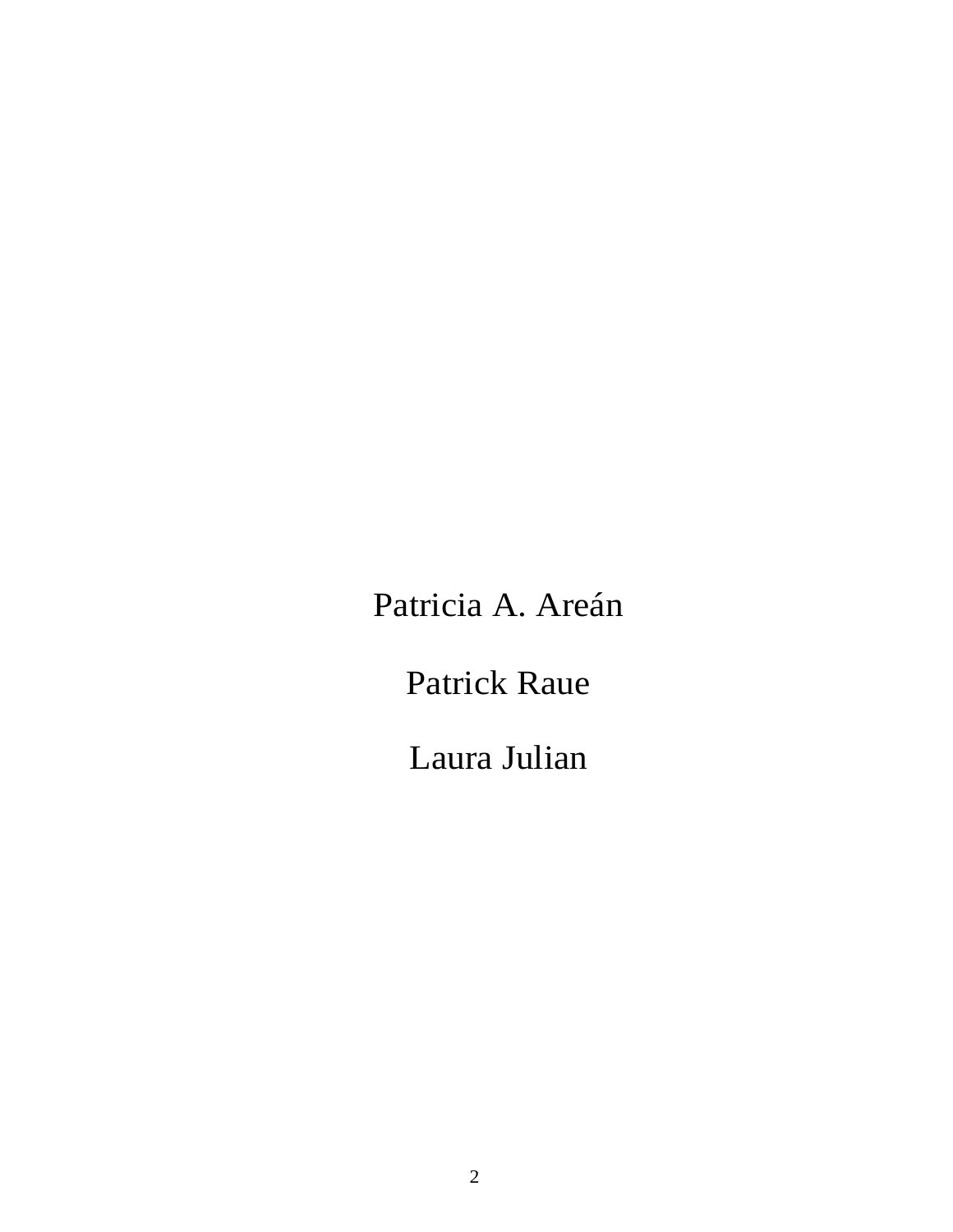# **TABLE OF CONTENTS**

|                        | $-Page 4. \ldots$ . Introduction                    |
|------------------------|-----------------------------------------------------|
|                        | -Page $5. \ldots$ . Diagnosis of Depression         |
|                        | -Page $6. \ldots$ . Cognitive Model of Depression   |
|                        | -Page 7-8 Executive Dysfunction                     |
|                        |                                                     |
|                        | -Page 9. Adaptations of SPST for Executive          |
|                        | <b>Dysfunction</b>                                  |
|                        |                                                     |
|                        | -Page 9-12 Case Example: Mrs. Q                     |
|                        | Page 12-17  Chapter 4: SPST Rationale and Stages    |
|                        | -Page 12. Rationale of SPST                         |
|                        | -Page 12-13.Stage 1: Problem Orientation            |
|                        | -Page 14-15.Stage 2: Definition                     |
|                        | -Page 15-16.Stage 3: Generation of Solutions        |
|                        | -Page $16. \ldots$ Stage 4: Decision Making         |
|                        | -Page $16. \ldots$ Stage 5: Solution Implementation |
|                        | and Verification                                    |
|                        |                                                     |
|                        |                                                     |
|                        |                                                     |
|                        |                                                     |
| Page 52-54  References |                                                     |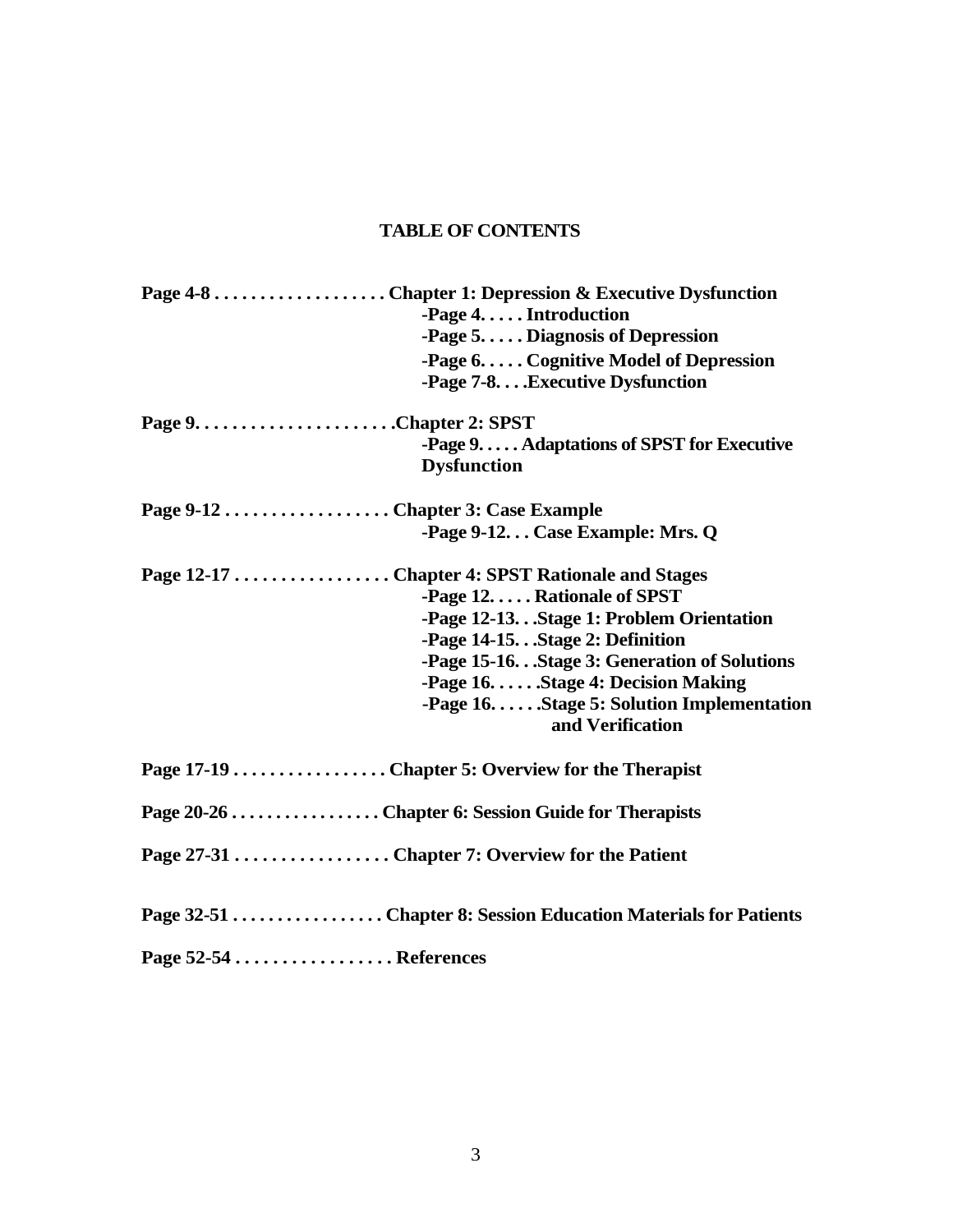#### **CHAPTER 1: DEPRESSION & EXECUTIVE DYSFUNCTION Introduction**

Depression is a frequently occurring and disabling disease. Rates of depression in older adult populations are predicted at an estimated 5-10% (Koenig & Blazer, 1992). Though many treatments for depression are effective, treating depression in elderly populations is complicated by several factors that are not common in other populations. 75% of individuals over 60 years of age have a medical illness (Klerman, 1983). In addition, mild levels of cognitive impairment may occur as a result of healthy aging processes or even pre-clinical phases of dementing conditions such as Alzheimer's disease and Ischemic Vascular disease. The comorbidity of a medical illness or mild cognitive impairment, can complicate the singular treatment of depression. Financial resources, as well as other accessibility resources, also limit many older persons in attaining the mental health care they need. For these reasons, treatment for elderly with depression is best received as a treatment that is effective, brief, and has flexible delivery options (e.g. primary care or other facility). This manual describes one such treatment that not only addresses the needs of older persons for short-term treatment delivered in a variety of settings, but also a treatment that attends to the potential mild cognitive impairment that is common among the elderly.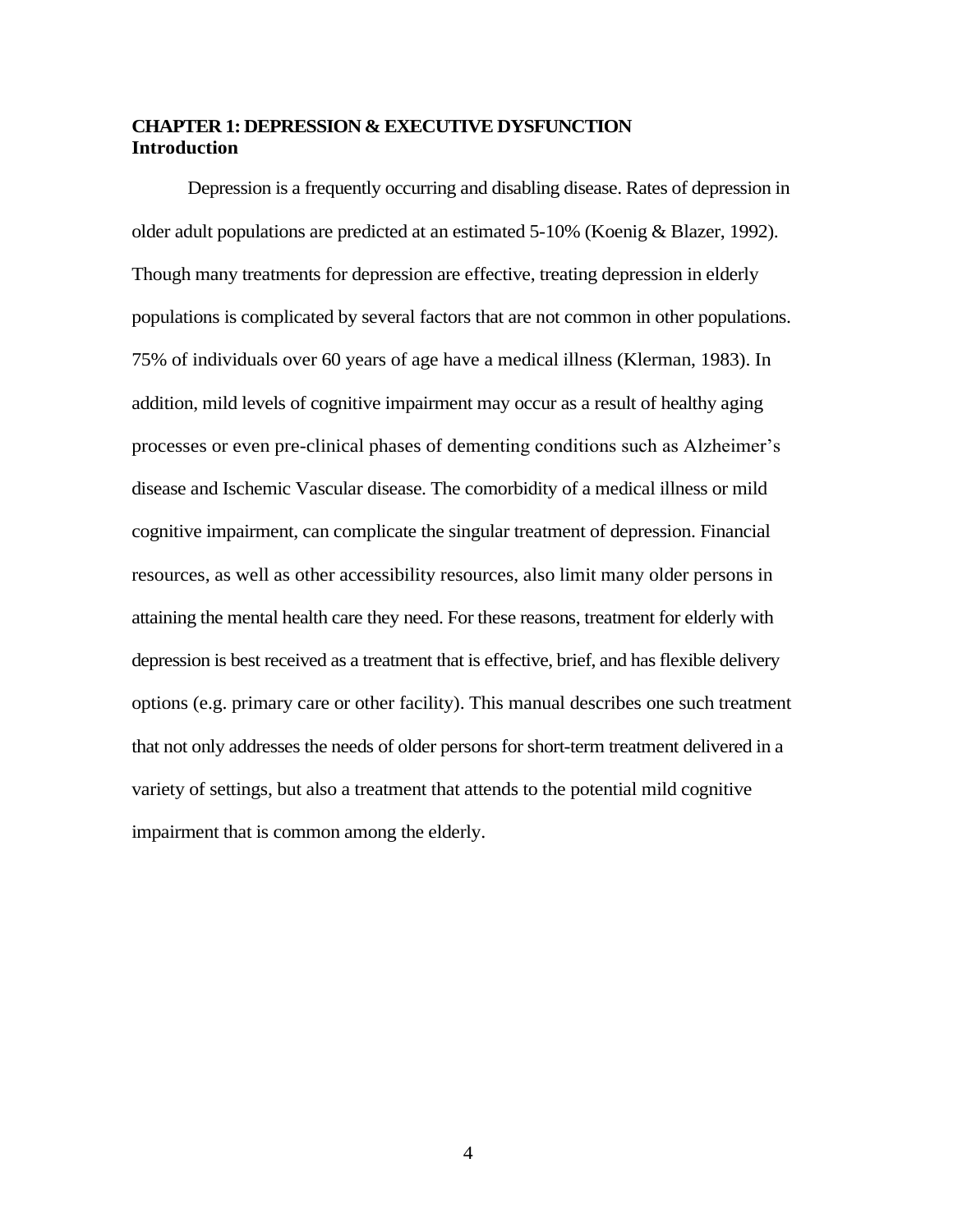#### **Diagnosis of Depression**

Diagnosis of depression in the elderly requires presentation of symptoms described below. For a diagnosis of a Major Depressive Episode, individuals must present with five or more of the following symptoms for a 2-week period:

1. depressed mood most of the day, nearly every day, as indicated by either subjective report (e.g., feels sad or empty) or observation made by others (e.g. , appears tearful)

2.markedly diminished interest or pleasure in all, or almost all, activities most of the day, nearly every day (as indicated by either subjective account or observation made by others)

3.significant weight loss when not dieting or weight gain (e.g., a change of more than 5% of body weight in a month), or decrease or increase in appetite nearly every day.

4.insomnia or hypersomnia nearly every day

5. psychomotor agitation or retardation nearly every day (observable by others, not merely subjective feelings of restlessness or being slowed down)

6.fatigue or loss of energy nearly every day

7.feelings of worthlessness or excessive or inappropriate guilt (which may be delusional) nearly every day (not merely self-reproach or guilt about being sick)

8. diminished ability to think or concentrate, or indecisiveness, nearly every day (either by subjective account or as observed by others)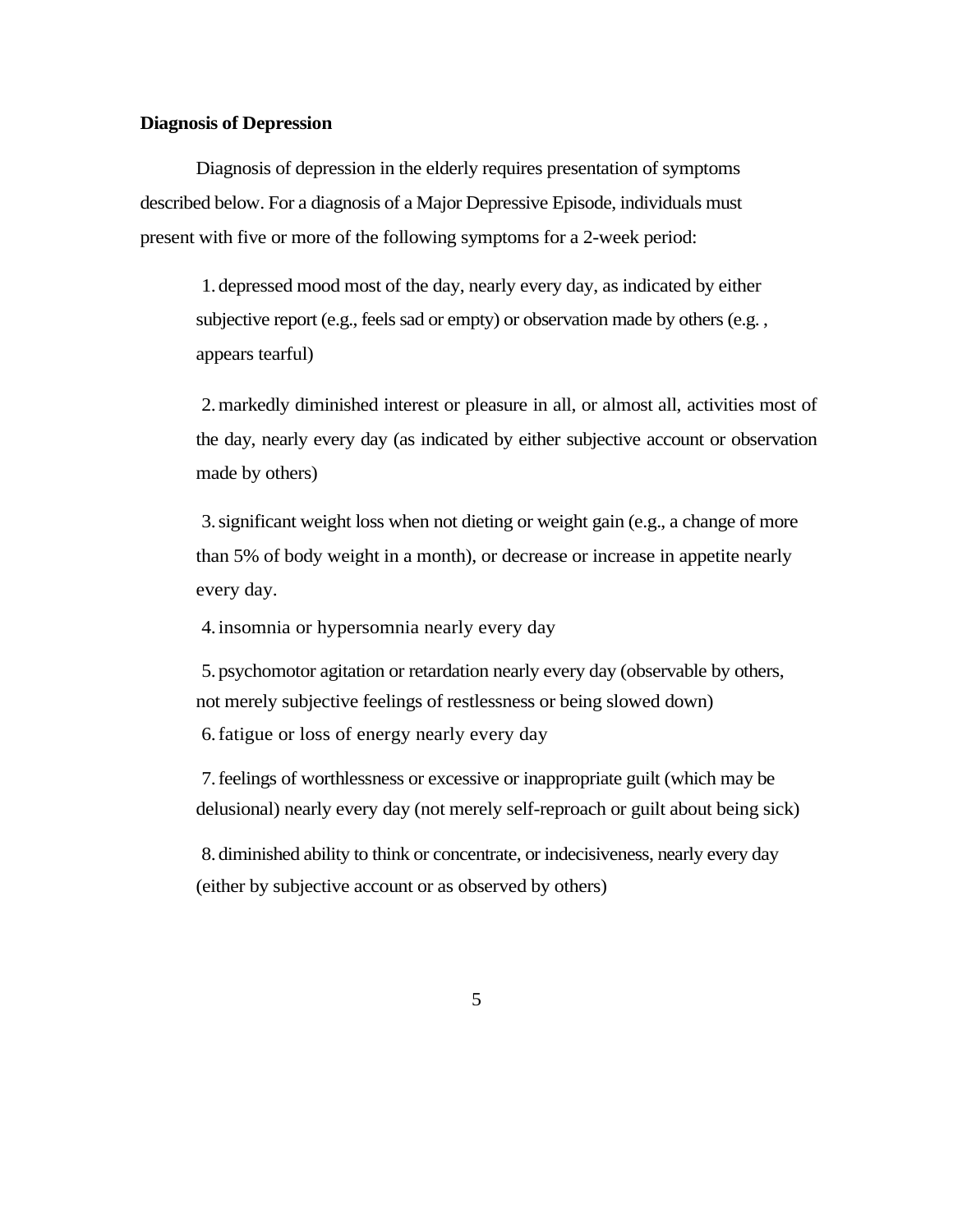9. recurrent thoughts of death (not just fear of dying), recurrent suicidal ideation without a specific plan, or a suicide attempt or a specific plan for committing suicide (DSM IV).

Once diagnosis of depression is made, the patient or his or her caregiver must also care for possible comorbid conditions. As indicated previously, in elderly patients, presence of mild cognitive impairment is quite common and must be included in the diagnosis in order for an appropriate course of treatment to be selected.

#### **Cognitive Model of Depression**

Depression, with or without comorbid disorders, is generally conceptualized as multifactorial in etiology. Research has shown depression to be linked to environmental, genetic, and biological factors. Several models incorporate the contributing elements. The Cognitive Behavioral model of depression, for example, hinges on the cognitive triad: the negative view of the self, the negative view of experience, and the negative view of the future (Beck, 1979). Patient's negative conceptions of interpersonal interactions, daily events, and of themselves can precipitate depression. Cognitions that have been learned through experience yield outlooks that may be more negative or unrealistic. The attitudes (schemas) cause the depressed individual to interpret events and problems in a negative light. The emotions and cognitions the individual might then have would be based on these negative perceptions of both external and internal factors, and might lead into a depressive episode. Cognitive therapy targets these negative cognitions and reframes these distorted and negatively biased cognitions with a more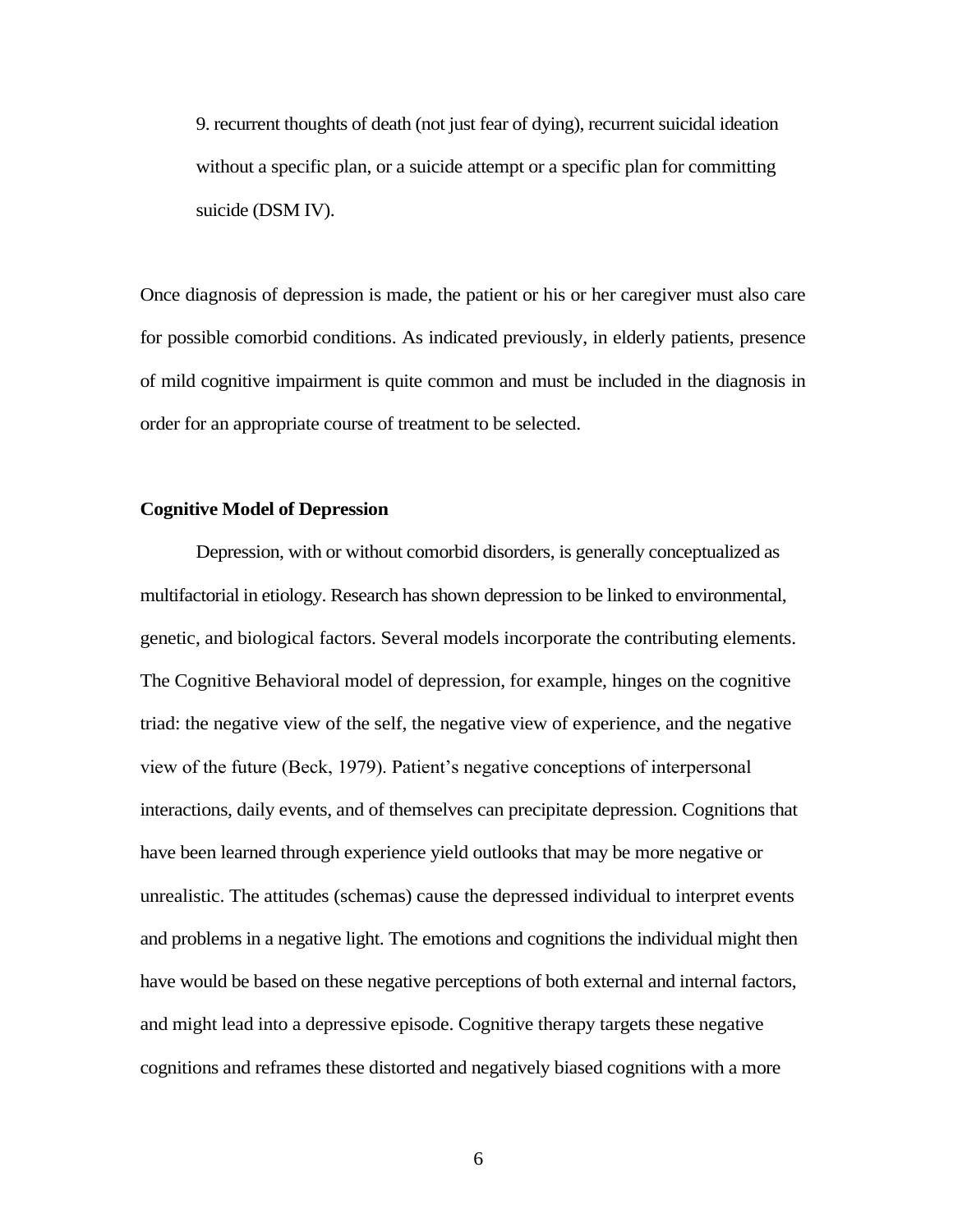balanced and realistic conceptualization of external and internal events, emotions, and interpersonal relationships. The purpose of a cognitive behavioral therapy for depression is to challenge negative cognitions in hopes of facilitating a balanced and realistic perspective for the patient. In this way the patient is able to attack problems strategically and prevent further depressive cycles. One example of a cognitive behavioral therapy, supported by empirical evidence to be effective in populations of older adults (Areán et al., 1993) is Social Problem Solving Therapy (SPST). SPST offers older adults an empirically supported treatment geared towards treatment of depression by teaching problem solving skills to patients so that they can address their negative perceptions and cognitions while in therapy and upon completion of treatment, be able to continue to do with the skills they have acquired.

#### **Executive Dysfunction**

Treatment with SPST as well as other treatments, in older adult populations can be complicated by commonly occurring mild cognitive impairments or pre-clinical neurological degeneration. Executive functioning is a domain of cognitive functioning that when impaired can create significant impairments in an individuals daily functioning. Impairments in this domain of cognitive functioning, commonly referred to as "executive dysfunction", and typically refers to cognitive functions that are governed by the frontal regions of the brain. Changes in executive functioning can be detected through the use of neuropsychological tests, but also through the use of behavioral observations. Executive functioning is a complex cluster of skills and abilities that drive many other cognitive processes. These processes constitute a higher order system of cognition and include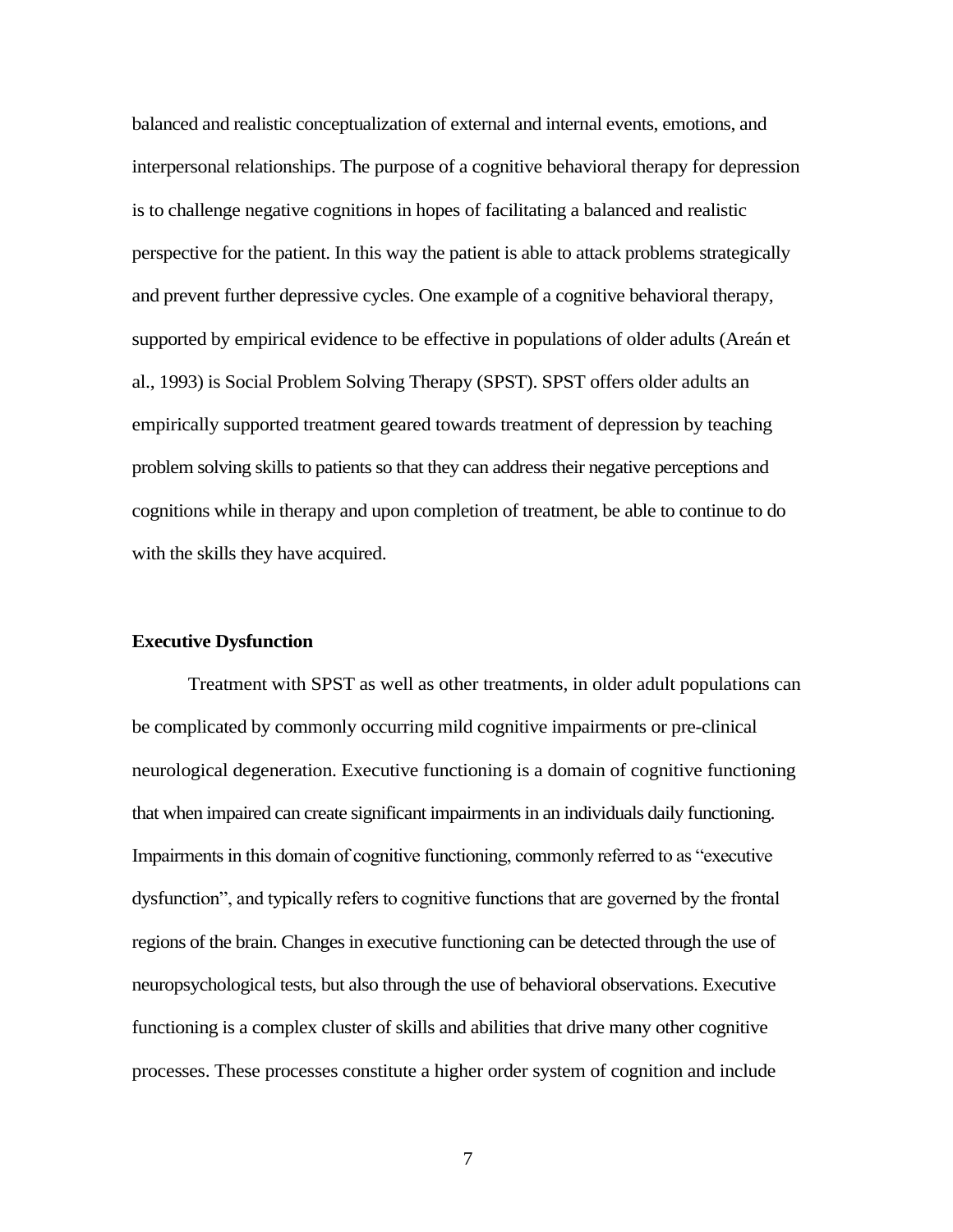such aspects as behavioral initiation, planning, hypothesis generation, problem solving, cognitive flexibility, decisions making, self-awareness, and judgment (Lezak, 1995). The components of executive functioning allow the individual to engage in a broad spectrum of purposeful, self-motivated plans and behaviors. When these functions are impaired many aspects of behavior may be impacted. Among older adults, many individuals will be likely to have difficulty in initiation and motivation, planning and strategizing a task or activity, apathy, or poor judgment and decision making skills. Mild cognitive impairment, especially in the form of executive dysfunction further complicates the treatment of Depression. Studies (Mayberg, 1997; Pizzagalli et al, 2001) have shown that executive dysfunction is linked to a poor and unstable response to treatment of geriatric depression with antidepressant medication, increased disability, and increased relapse rates. As a result, it will be important to adapt our traditional treatments for use with this commonly occurring problem. Social Problem Solving Therapy does this by means of structurally laying out the steps of problem solving. This is helpful for individuals with executive impairments because the behavioral steps of problem solving and decisionmaking are structured, concrete and provided in the overall framework. This will reduce the autonomy generally required to manage personal difficulties and provide the patient with a manageable framework to solve problems which otherwise would serve to worsen depressive symptoms.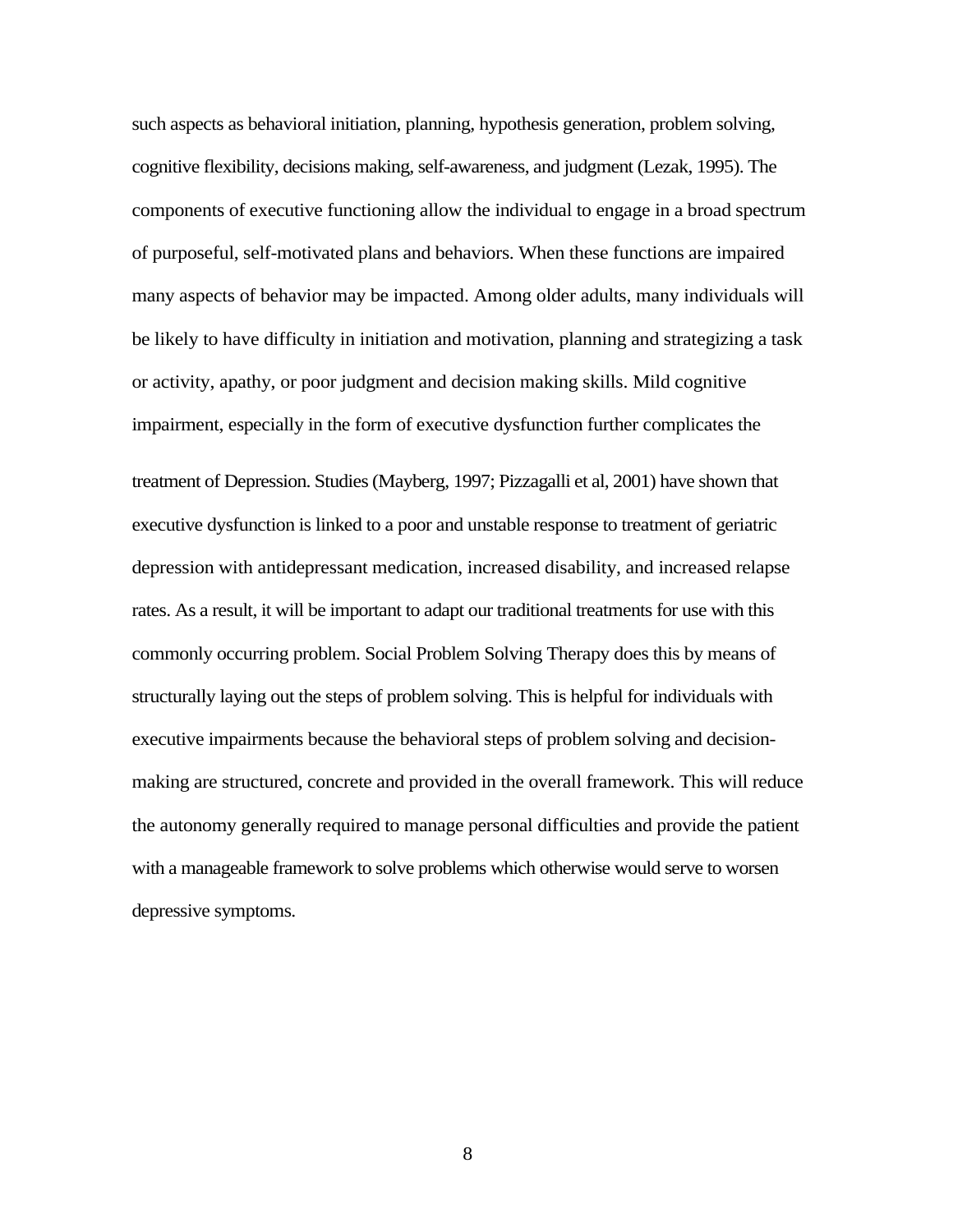#### **CHAPTER 2: SPST**

#### **Adaptations of SPST for Executive Dysfunction**

SPST-ED is an adaptation of SPST specified for individuals with comorbid depression and executive deficits. It has the benefit of contiguous treatment of both depression and executive dysfunction. Though the steps to SPST-ED are similar to that of SPST (described in Chapter 4), the delivery of the treatment differs in that the therapist will take a more active role in the treatment, both during the session as well as outside allotted session time. Additionally, SPST-ED encourages the therapist to increasingly rely on external reminders and mnemonic devices to aid in assisting the patient with initiation, memory, and prompting in independent tasks. The therapist will also progress more slowly through the problem solving components in order to be certain that the patient has adequate comprehension of the concepts prior to moving on to the next step. Therapists and/or caregivers must be cognizant that these patients may take somewhat longer to acquire these skills and include checks of patient comprehension and adherence and possibly repetition to ensure the patient can benefit from treatment.

#### **CHAPTER 3: CASE EXAMPLE**

#### **Case Example: Mrs. Q**

The following is an illustration of a patient presenting with both depressive complaints and symptoms of executive dysfunction:

Mrs. Q, a 79-year-old woman, developed depression after her daughter, who was her main support, moved to another state. The patient reports that her daughter was her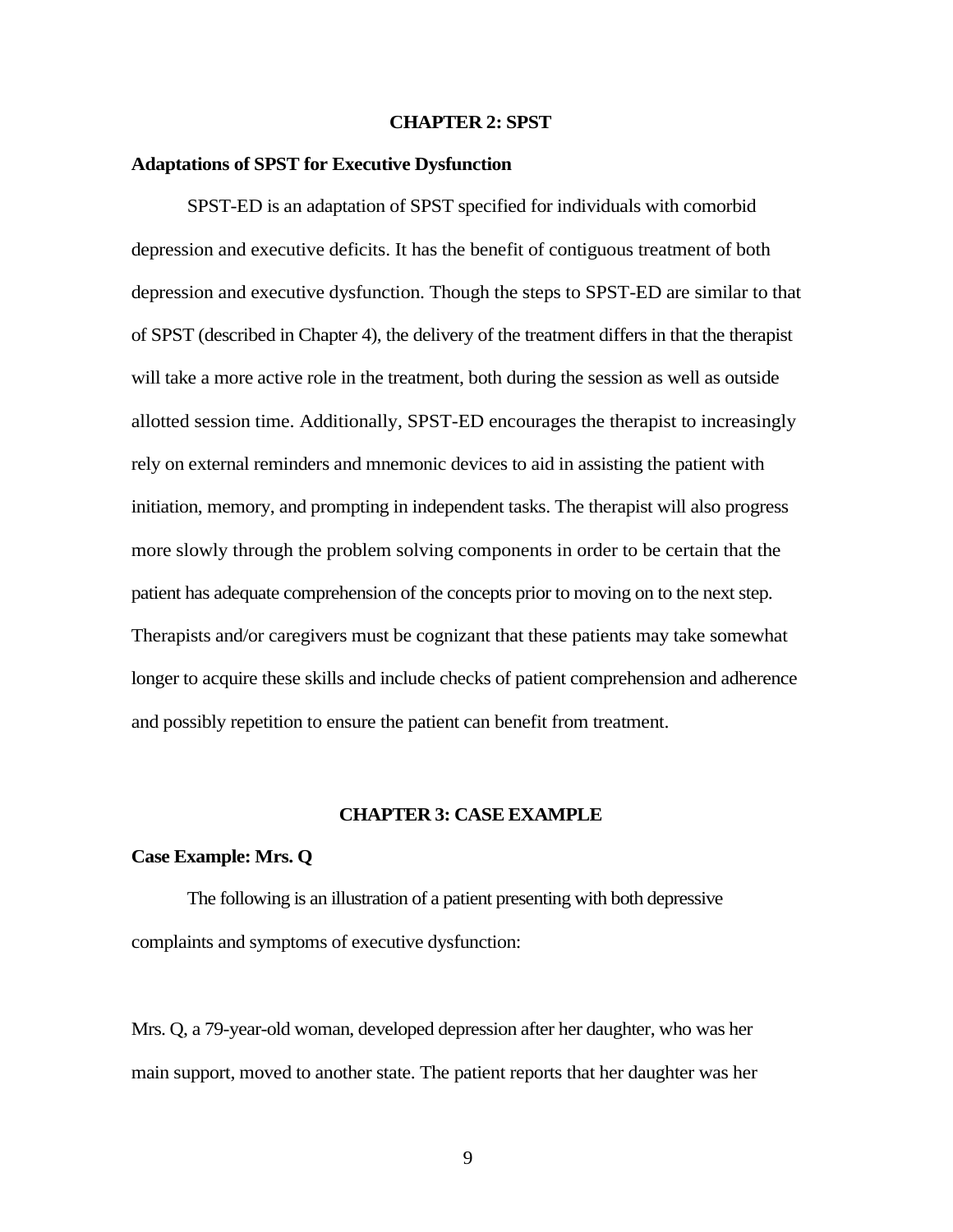"touchstone", the person she could count on to help her with day-to-day activities, and could be relied on in a crisis. Since the move, Mrs. Q. reports being unable to begin and complete basic daily activities such as grocery shopping, preparing meals, and keeping track of medicine she must take. Upon further probing, she reports that when faced with having to complete these tasks, she finds them difficult to do – she cannot decide what she needs to buy, what she should eat, or how to develop a plan to remember taking her medicines. The typical day starts with her intention to pay her bills, or to call her landlord about problems in her apartment, but instead she tends to spend all day in her nightgown and accomplishes very little. In addition, she reports feeling tired and unmotivated, neglects her appearance, and has given up cooking or doing work around the house. She complains of depressed mood and indicates that there is little reason for her to go on. Further, she reports that while she was always a bit of a procrastinator, it has only been since her daughter moved away that she began having difficulty with every-day activities. Her medical status is stable but she has a history of hypertension, atrial fibrillation and of a transient ischemic episode, which resulted in reversible aphasia and right-sided hemiparesis 6 months earlier. On examination, she is disheveled; her response to questions is brief, and she is somewhat suspicious when presented with difficult questions. Her Mini Mental Status Examination (MMSE) score is 27. With respect to spontaneous response generation or fluency, she is only able to list 9 items that one can buy in a supermarket in one minute and performs poorly on a measure of response inhibition (Stroop color –word task).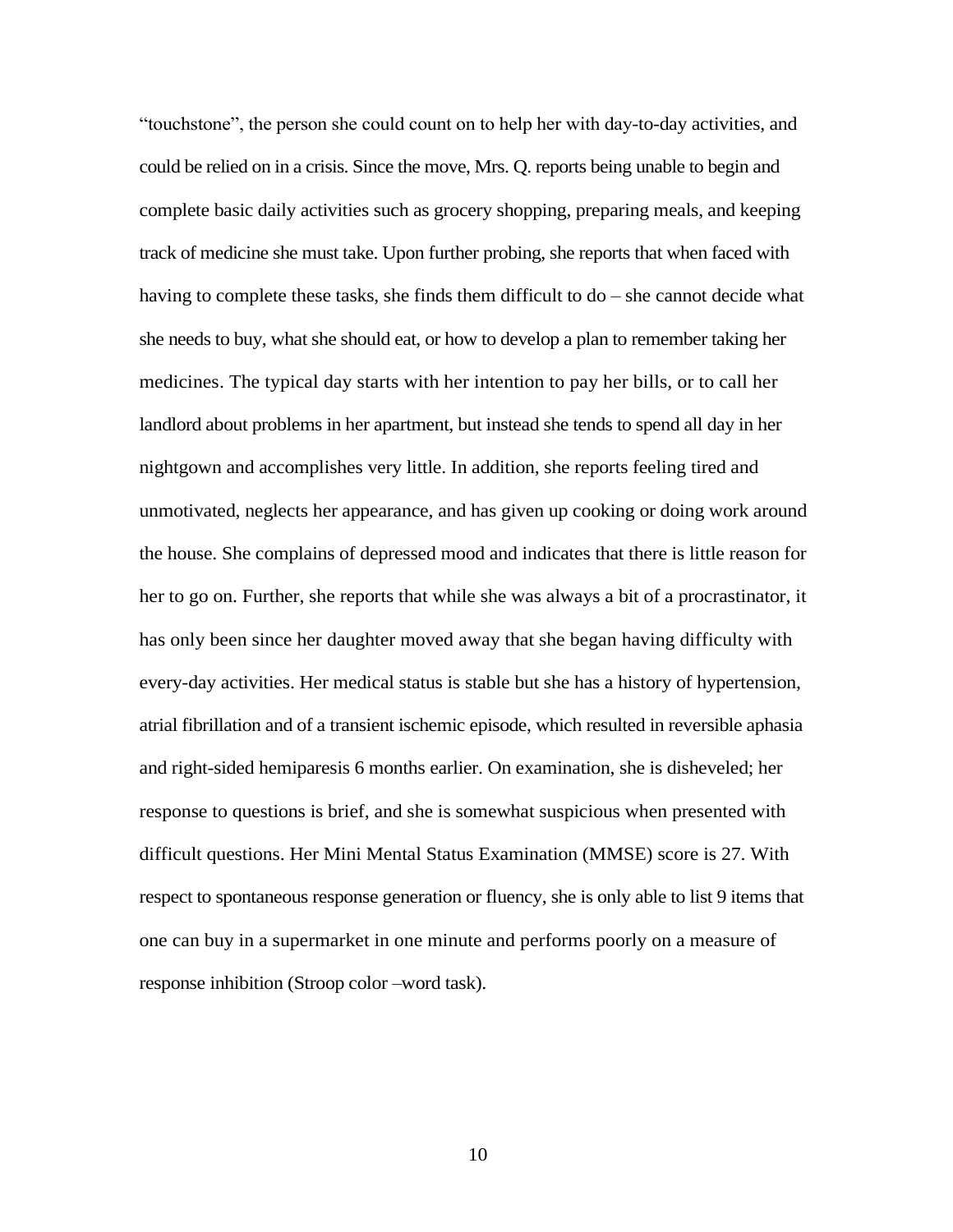Mrs. Q displays symptoms not only of depression, but also of Executive Dysfunction. Her symptoms constellation offers several challenges for treatment planning. First, Mrs. Q has trouble initiating tasks, including initiating tasks that typically have clear solutions. Second, Mrs. Q struggles with conceptualizing new ways of approaching a problem that she has unsuccessfully tackled repeatedly with a poor strategy. Third, patients in Mrs. Q's position have trouble moving past the first solution they have brainstormed. Their perseveration on the first solution does not provide them the flexibility to discover an appropriate alternative resolution. Fourth, Mrs. Q and patients in her circumstances tend to be highly distractible or tangential. Though they appear to procrastinate and resist treatment, their behavior is neither intentional nor volitional. Rather, their behavior is likely a result of mild levels of neurological impairment. Therapy addressing the needs of patients in Mrs. Q's position must be adapted to work around the challenges faced by the combination of depression and executive dysfunction. Therapists must be aware of the cognitive deficiencies that might complicate treatment and take measures to address these issues.

As stated previously, elderly patients who are depressed but also have Executive Dysfunction appear to not respond well to traditional anti-depressant medication trials. It has been hypothesized (Grigsby et al, 1998; Nadler, 1993) that these changes in cognition create serious behavioral deficits that may be better addressed with psychotherapy targeting important skills to overcome deficits. Social Problem Solving Therapy provides skills that address both depression as well as the skills deficit demonstrated in patients with executive dysfunction. This kind of impairment will likely be best treated by use of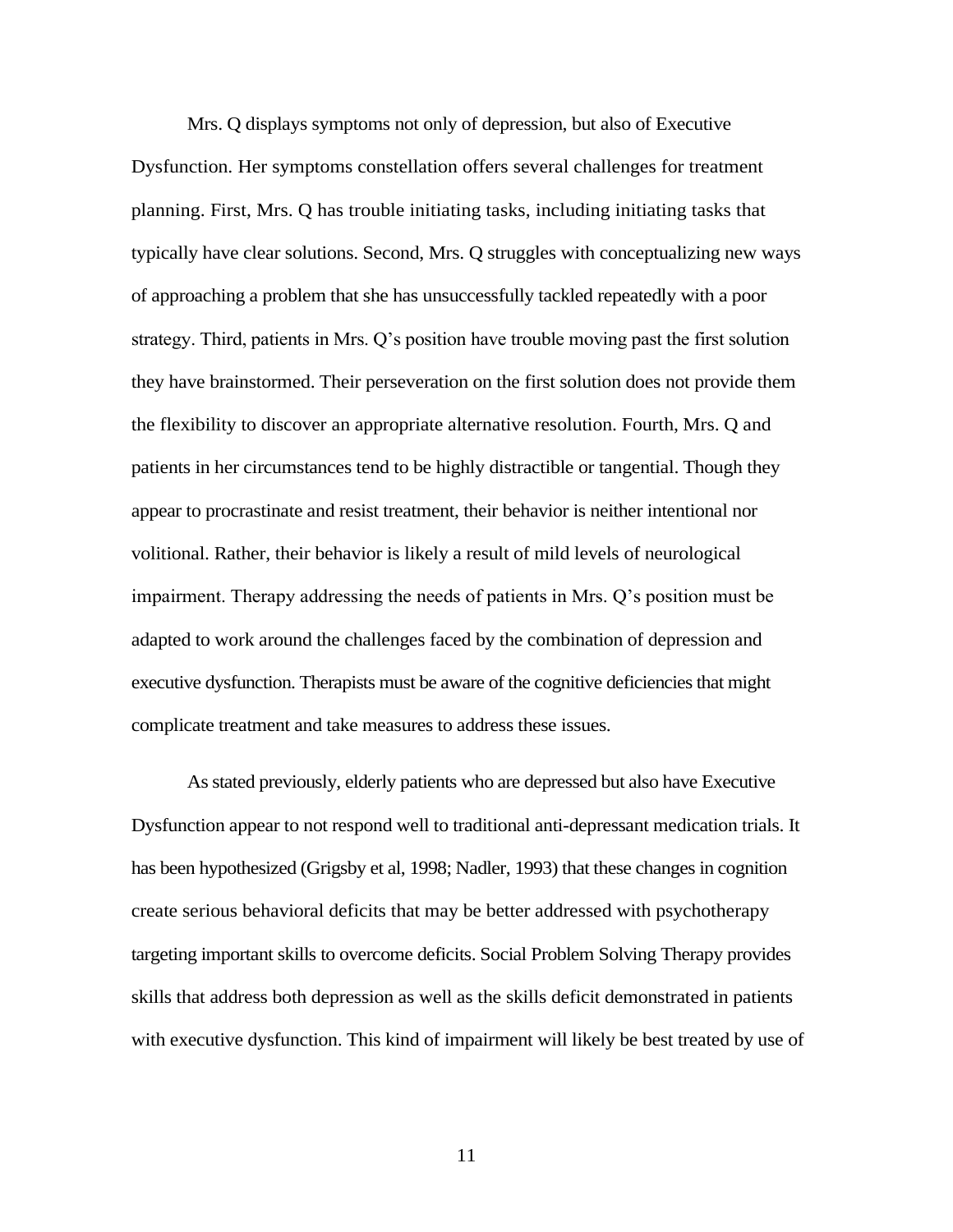a behavioral intervention in order to overcome the behavioral problems of executive dysfunction.

#### **CHAPTER 4: SPST RATIONALE AND STAGES**

#### **Rationale of SPST**

Theory behind both PST and SPST is that depression can be dealt with by working on problem solving skills and encouraging patients to address their problems in a systematic fashion so that they will not cycle downwards into a depressive episode. SPST consists of a 12-session schedule, and 5 skills to be learned by the patient so that once the treatment is over, the patient has incorporated the appropriate steps to cope with problems they face (described also in Nezu, Nezu, Perri, 1989). Furthermore, SPST has been shown to be effective not just in general populations, but specifically in older adult populations (Areán et al., 1993)

#### **Stage 1: Problem Orientation**

Problem Orientation is the first step in Social Problem Solving Therapy. The intentions of this stage are to make patients aware of their particular problems with daily living, to minimize the emotional content of the problems they face, and to increase their motivation in problem solving. The process of orientation consists of five distinct variables: problem perception, problem attribution, problem appraisal, personal control beliefs, and approach/avoidance style (Nezu, Nezu, Perri, 1989). Each of these variables must be addressed for each problem that the therapist and patient jointly tackle. In problem perception, the patient must identify a problem, and the context in which it is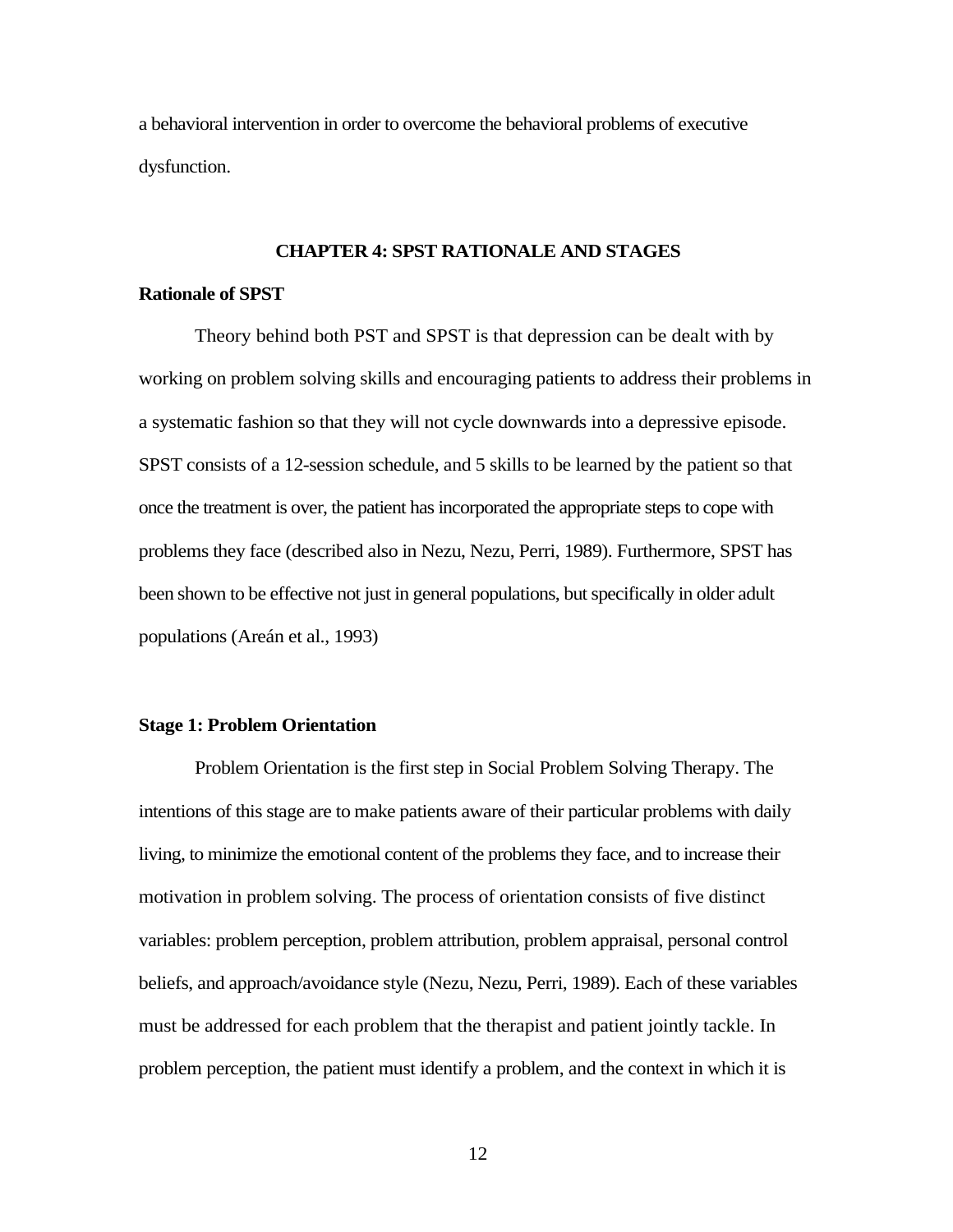faced. Though the problem might bring up emotions for the patient, it is essential that they try to put the emotional baggage aside so they can attend to the problem in a strategic, methodical fashion. With problem attribution, the patient, with the aid of the therapist, must try to achieve a realistic perspective of the cause of the problem. They might have an overly negativistic perspective and consequently attribute an unrealistic percentage of the blame on internal factors. Conversely, patients might have an attributional style that gives too much credence to external factors that might also be unrealistic. The patient must, then, attempt to find the realistic balance in order to disentangle the problem in a pragmatic fashion. In problem appraisal, the patient evaluates the problem in its significance and value to their personal well-being. The personal control variable is also important to address from the outset because patients must learn that they cannot change the behavior of others or many external circumstances. Instead, they have the opportunity to alter the way they react to the situations they cannot control, and to cope effectively with inevitable stressors. Additionally, the attitude with which the patient chooses to address the problem can make a difference. They must be proactive, rather than avoidant. They must not avoid issues that arise, but rather systematically address them. This issue might be particularly difficult for the patient with Executive Dysfunction to accomplish. The therapist must then make a concerted effort to encourage the patient to be motivated. Once these tasks have been accomplished, the patient and therapist will be ready to move on to Stage 2.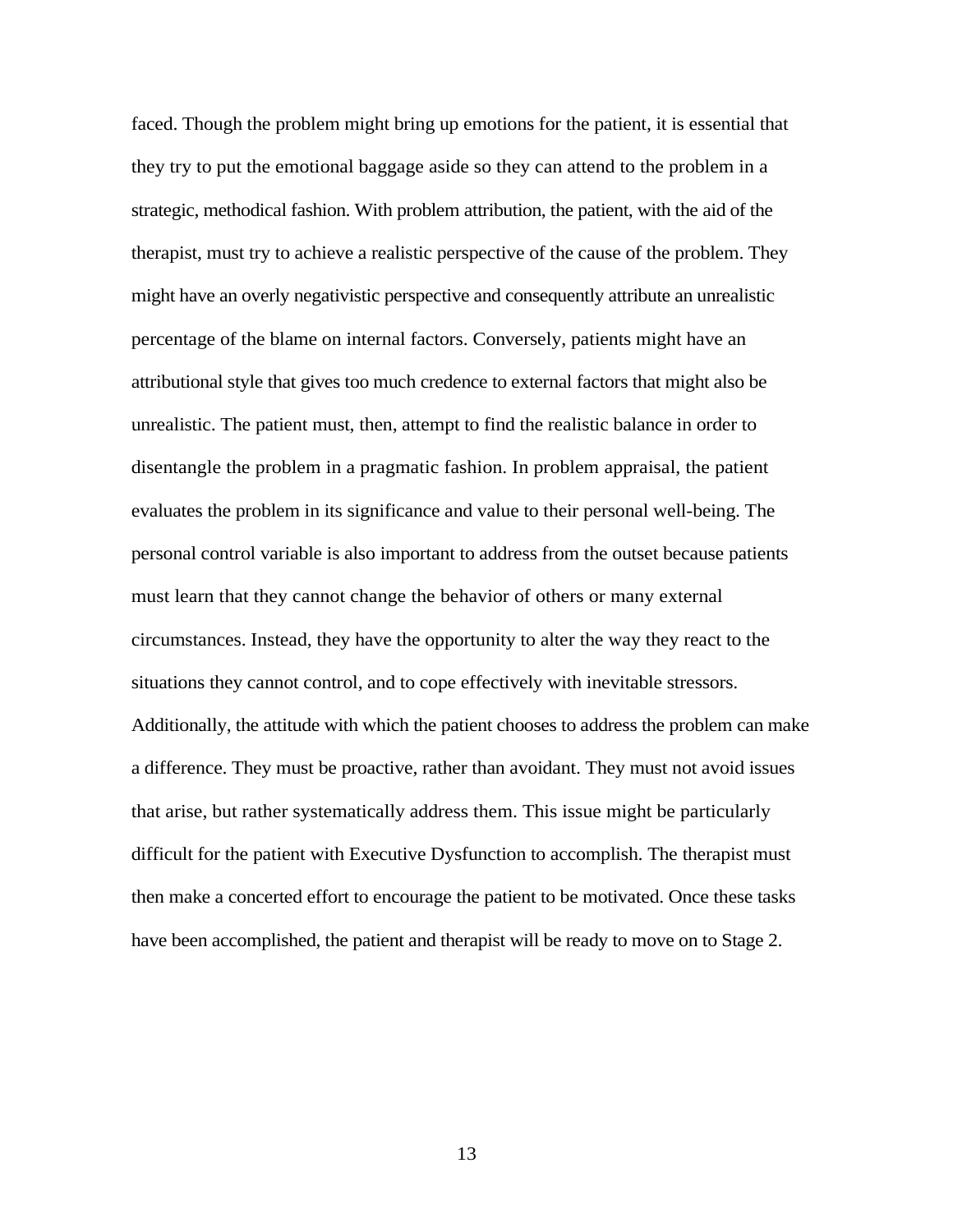#### **Stage 2: Definition**

This stage is not only the most important, but it is also the most complex portion of therapy. The more well defined the problem is, the greater the likelihood of finding appropriate solutions that directly resolve the specified problem. In order to define the problem effectively, patient and therapist must gather all information about the problem. They must examine the context of the problem, the nature of the problem, and the perception of the problem by the patient. The patient must then, in clear and unequivocal words, make a statement of the problem. It is important for the patient to be specific and unambiguous so that once solutions are being generated, the solutions can be ones that address a particular problem, rather than a vague sentiment that cannot be solved. The therapist may need to give a lot more input with a patient with executive dysfunction. Though the patients should be learning the process for themselves, they might need extra coaching and participation from the therapist to accomplish this portion of SPST. This portion of SPST is further complicated because the patient must ask himself what the complications in resolving the problem are. They must address obstacles present impeding the path to resolution, as well as potential for loss of comforting factors, or increasing aversive stimuli, or increasing conflict as a result of resolving the current problem. The patient must acknowledge that the effects of solving one problem might affect another, especially if the problem is a complex one. Once again, in patients with executive dysfunction, the therapist might need to give substantial input. The therapist should permit the patient to try the step once the patient is comfortable enough to do so independently, but should be a supportive contributor until that point. Once the patient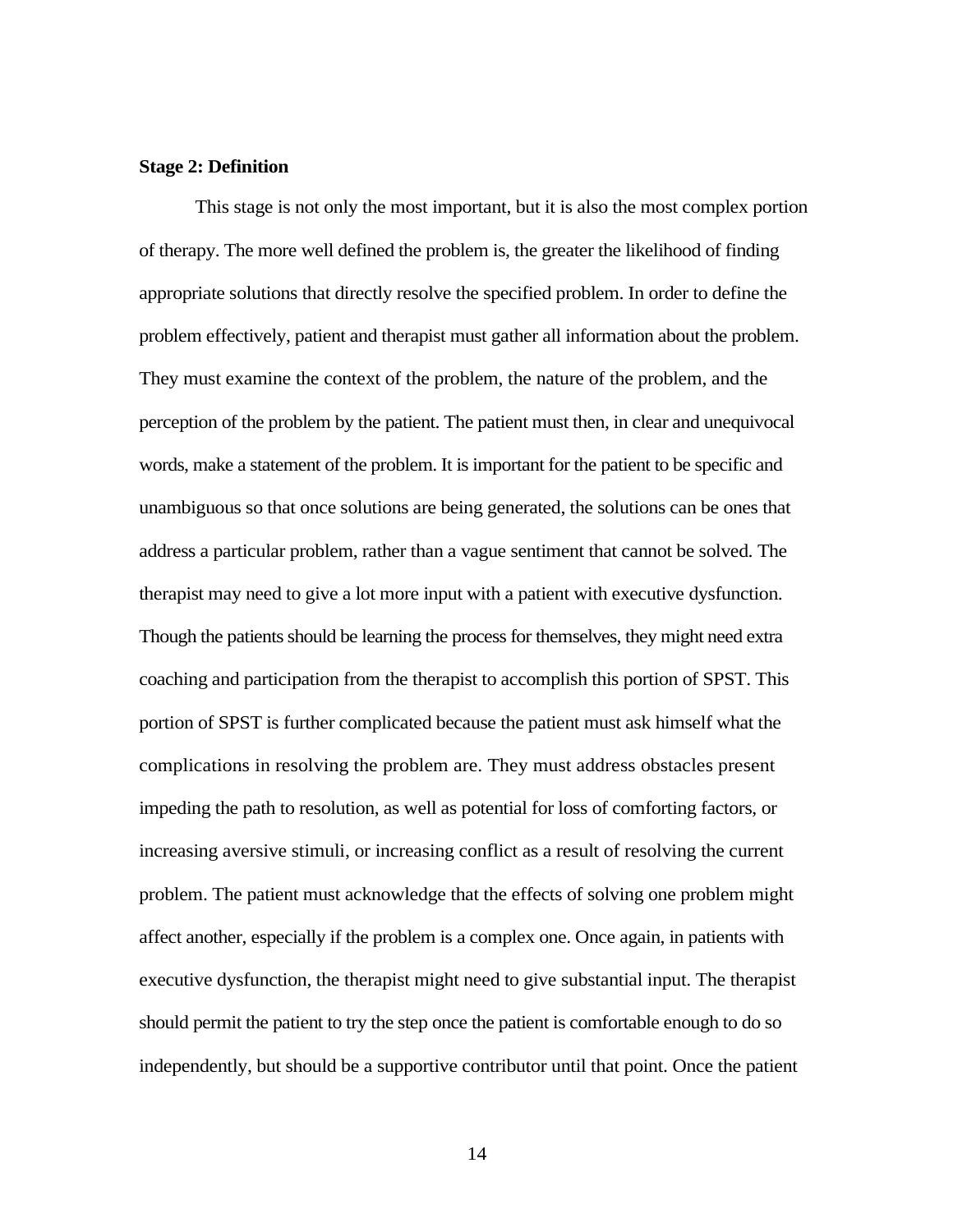has sufficiently defined the problem in clear terms, and extricated the problem they wish to work on from any complications that might be attached, they must proceed to setting a goal. Once again, the goal must be set in clear and unambiguous terms and the patient should be careful to be realistic in their expectations for resolution.

#### **Stage 3: Generation of Solutions**

In this step, patient and therapist brainstorm as many possible solutions to the defined problem as possible. Once again, this might be extremely difficult for a patient with executive dysfunction. The therapist needs to be patient, and encourage the patient by making suggestions of solutions and giving positive reinforcement when the patient makes any attempt at generating solutions. Once there is a selection of solutions, the patient and therapist will choose from among the many solutions the most effective solution with the highest likelihood of success. It is essential that both patient and therapist suspend judgment until all possible solutions have been written down. Precipitately making judgments on possible solutions impedes the brainstorming process and limits the scope of solutions. Many tactics can be offered by the therapist to aid the patient in a block. For instance, the therapist can ask the patient what he would recommend for a friend to do in a similar situation. Or the therapist can ask the patient what they have tried in the past and whether slight alterations might increase the possibility of success for a particular solution. It is important that the therapist continue to encourage the patient to generate solutions for the maximum possible amount of solutions to choose from. In the case of a patient with executive dysfunction, the therapist can suggest solutions for the patient until the patient can eventually come up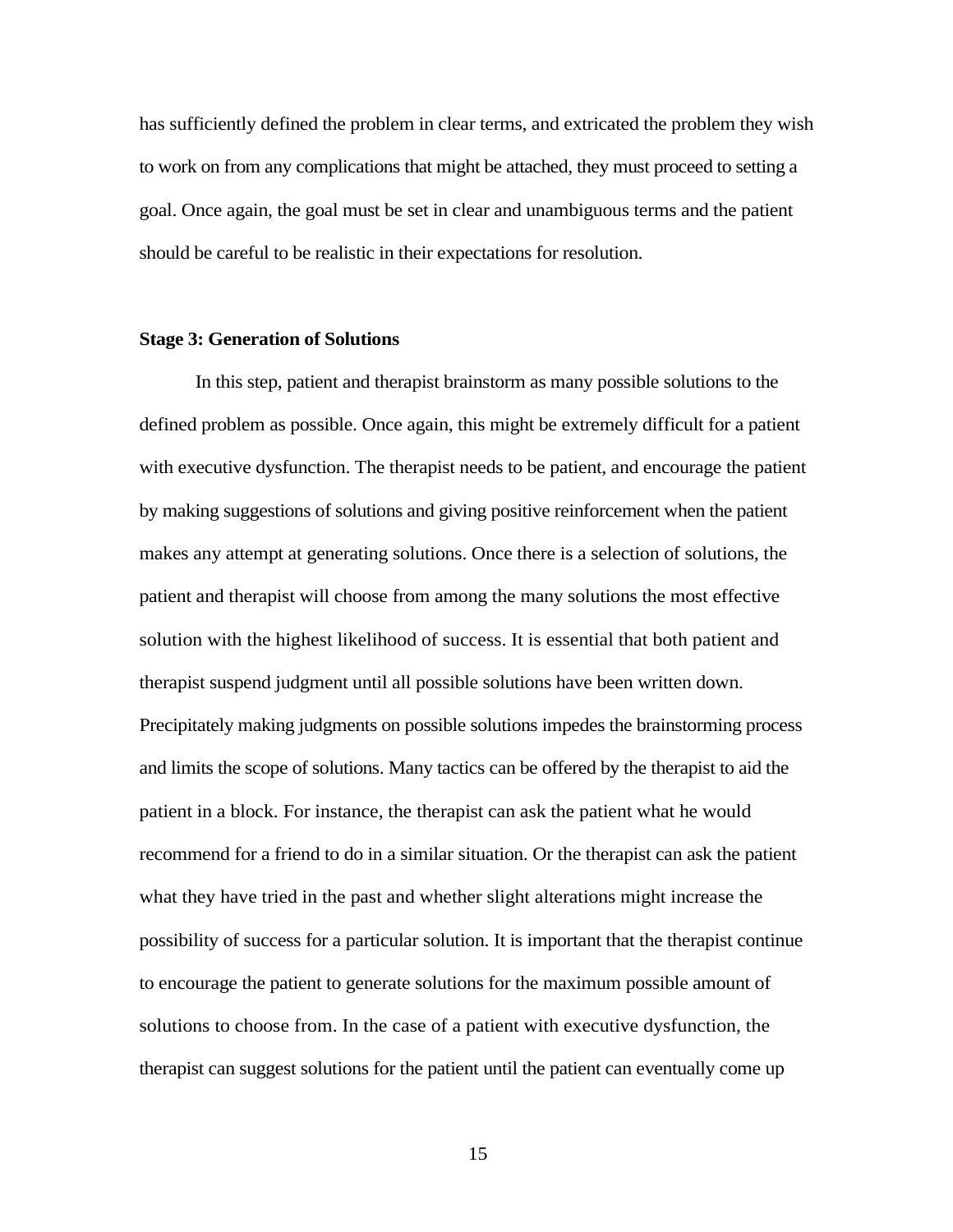with his own. The more solutions that are available, the greater is the likelihood of choosing a successful solution in the following step.

#### **Stage 4: Decision Making**

In this stage, the patient must assess the likelihood that a solution will be successful. They should examine each solution in turn, and consider potential outcomes of each solution. The patient should look at both the expected costs of the solution and the expected benefits. It is important to note that at this stage, if the patient has the sense that the solutions generated are not addressing the problem selected, that the initial problem might have been misstated and that the process might need to be repeated with particular attention to specifying the correct problem. Again, therapists must take an active role with patients with executive dysfunction until the patient has grasped the concept and is able to perform the task independently.

#### **Stage 5: Solution Implementation and Verification**

Here, the resolution must be evaluated and its effectiveness verified. First, the performance on the solution implementation must be assessed. If problems prevented the successful execution, the patient should review the steps they took and specify where the problems occurred. The patient might also need to reformulate the initial problem and redo the entire process. Patients must evaluate not only their success on the particular goal at hand, but also the global effects of their success, should they have been successful. The rationale behind SPST dictates that effective coping with problems leads to an alleviation of depressive symptoms. When a patient has dealt successfully with a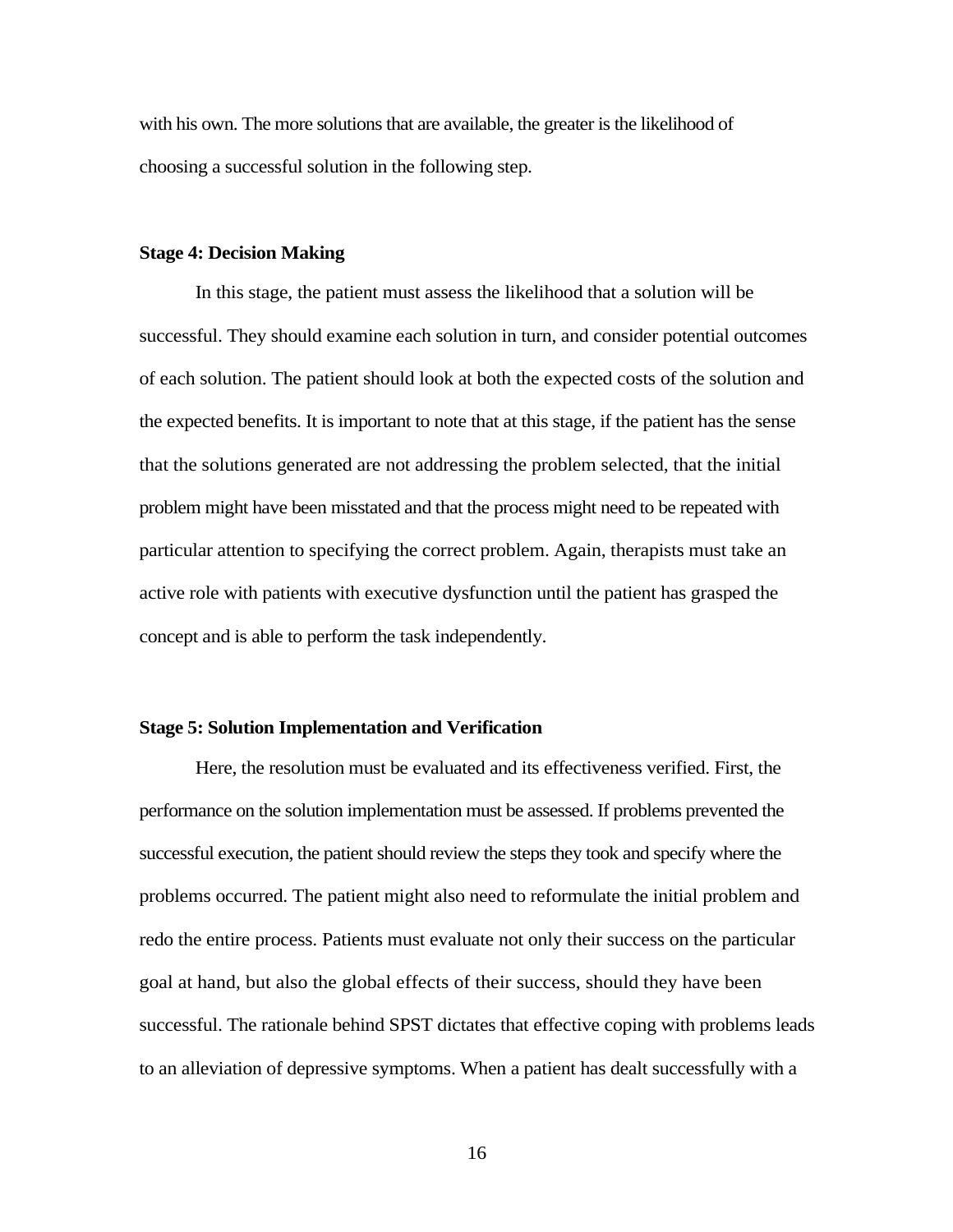problem, it is important for the patient and the therapist to explicitly tie the improvements in depressive symptoms to the effective resolution. Once the patient feels they can grasp the steps of SPST and is motivated to execute the process by virtue of improving their depressive symptoms, they are likely to integrate SPST in their daily functioning and prevent future episodes of depression.

#### **CHAPTER 5: OVERVIEW FOR THE THERAPIST**

Social Problem Solving Therapy for Depression with Executive Dysfunction (SPST-ED) is a modification of the Social Problem Solving Therapy for Older Adults (SPST-OA) manual developed by Patricia A. Areán, Rebecca Schein and Michael Perri. It is important for anyone using this manual to read and refer to two excellent books on Social Problem-Solving Therapy: Social Problem Solving Therapy: Theory, Research and Practice (Nezu, Nezu and Perri, 1989) and Problem-Solving Therapy: A social competence approach to clinical intervention (D'Zurilla & Nezu, 1999).

SPST-ED and SPST-OA are similar, with some crucial differences in the delivery of care. Although session number and length are the same (12 fifty minute visits), therapists must spend more time ensuring that the strategies taught are well understood and the assignments created in session are feasible and concretely detailed. The use of memory aides is crucial – early in treatment, patients may need telephone reminders from therapists to implement the assignment, or may need to make sure plans are displayed in the open in the patient's home. The involvement of family members in more extreme presentations of ED may also be necessary early in treatment. We have found, however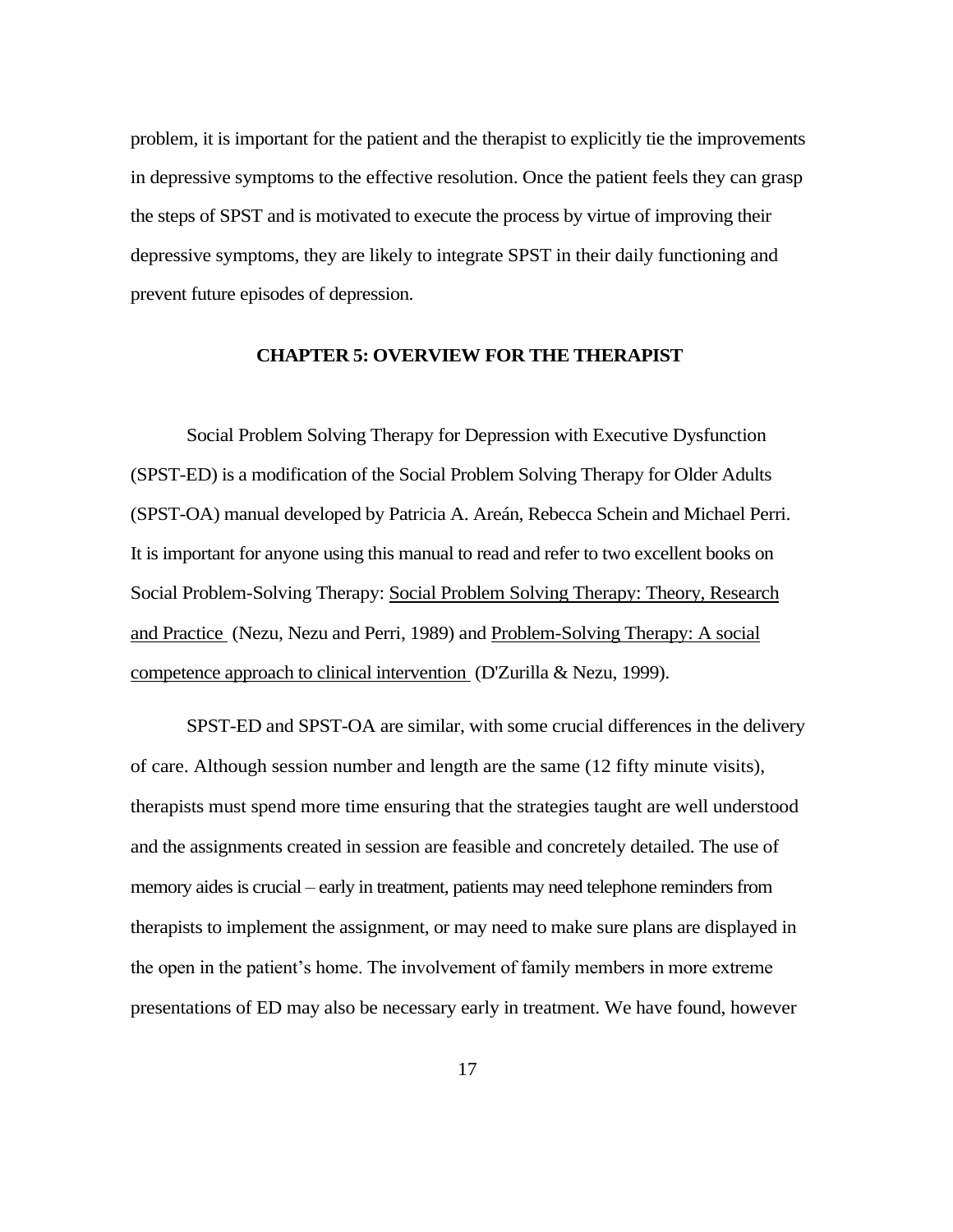that once patients begin to respond to treatment, the therapist will need to use fewer memory aides.

In order for SPST-ED to be effective, one must make sure the patient (1) understands the rationale behind the model and (2) understands its application. Educating and socializing the patient to therapy is often important with older people. Some have never been in therapy before, and therefore an explanation of how the treatment will work, how often you will meet, the importance of homework and so forth will be very important to detail in the first session. A good geriatric therapist always asks patients what their expectations are of therapy, and tries to allay any concerns or misconceptions. Some older people have had psychotherapy in the past, but most likely will not have been exposed to a structured therapy like SPST-ED. It is important, in this case, that the patient understand the difference between SPST-ED and traditional psychotherapy. Telling the patient that they will be learning a new set of skills rather than relying exclusively on discussion of problems is a key difference between SPST-ED and traditional therapies.

There are some crucial components to the effective delivery of SPST-ED. It is important to use as many methods of delivery as possible. We call this procedure "Say it- Show-it, Do-it". When teaching an older person how to use this model, it is important to first explain clearly the rationale for the step, how the step is to be used, and when it is to be used. After explaining the problem-solving step to the patient, it is very important to ask the patient if they have questions. Next, demonstrate the step to the patient using an innocuous situation first, so that they understand how to apply the step. Then demonstrate the step using one of their own, less emotionally charged problems. After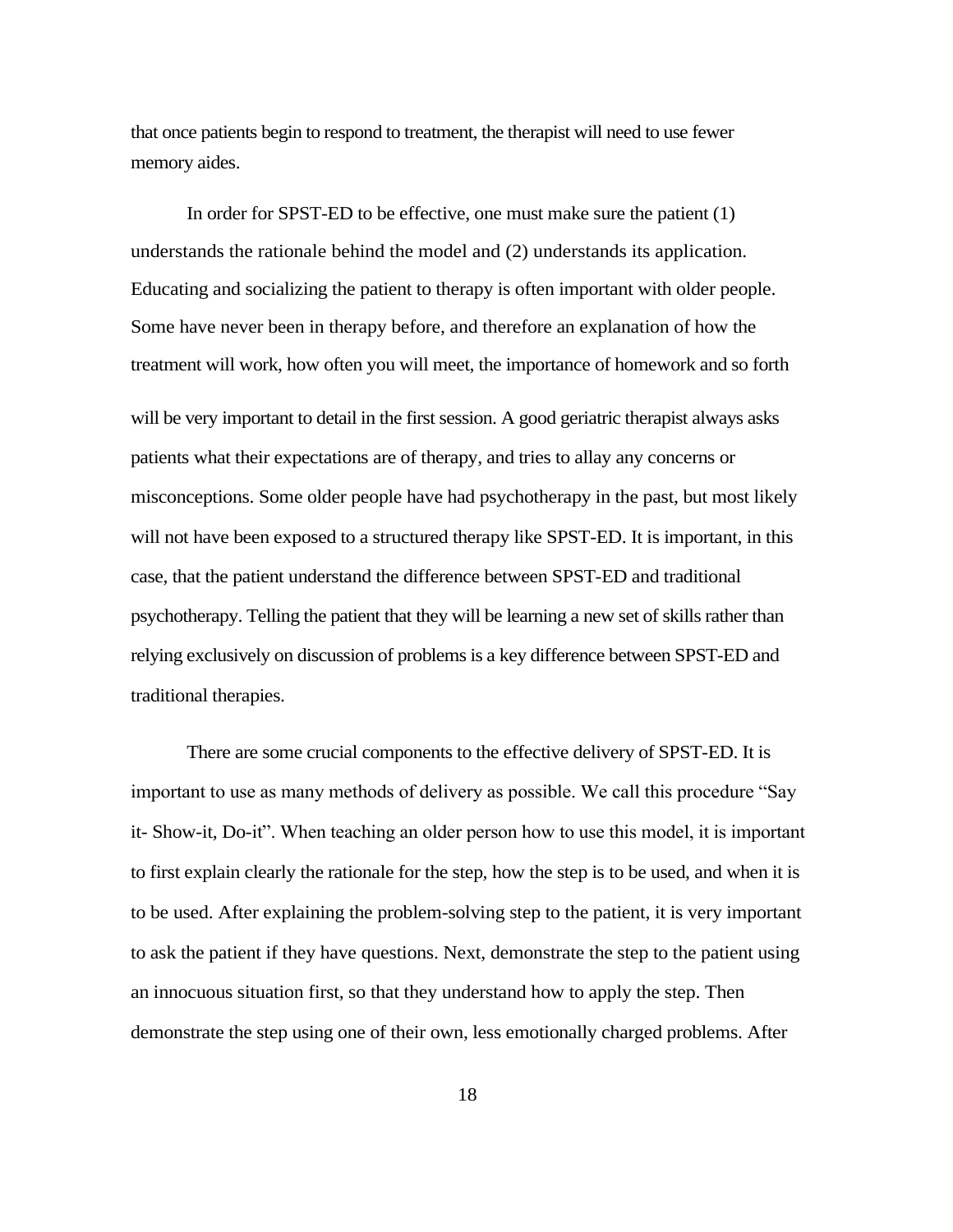you have demonstrated the step, ask the patient if they have any questions. Finally, have the patient use the step with you in the room. Help and guide them as much as possible, but do not do it for them.

With more impaired patients, it may be worthwhile to use the home environment and significant others to facilitate learning the SPST steps. If you are able to conduct home visits, placing cues around the patient's home to remind them to do homework may be helpful. Teaching patients to use a diary or calendar to specify when they will do the homework and setting up reminder calls early in treatment may also be of help. If all else fails, enlisting the help of a friend or family member to guide the patient through the homework may be necessary.

In the back of this manual is a week-by-week outline of what is to be covered in each session. This will help you plan the session with your patients. In the pages that follow this introduction will be the lectures and exercises for each session. These are details you can use to flesh out the sessions. It is not necessary to repeat the lessons verbatim – tailor the lesson for the patient. Just make sure the main points for the session are covered.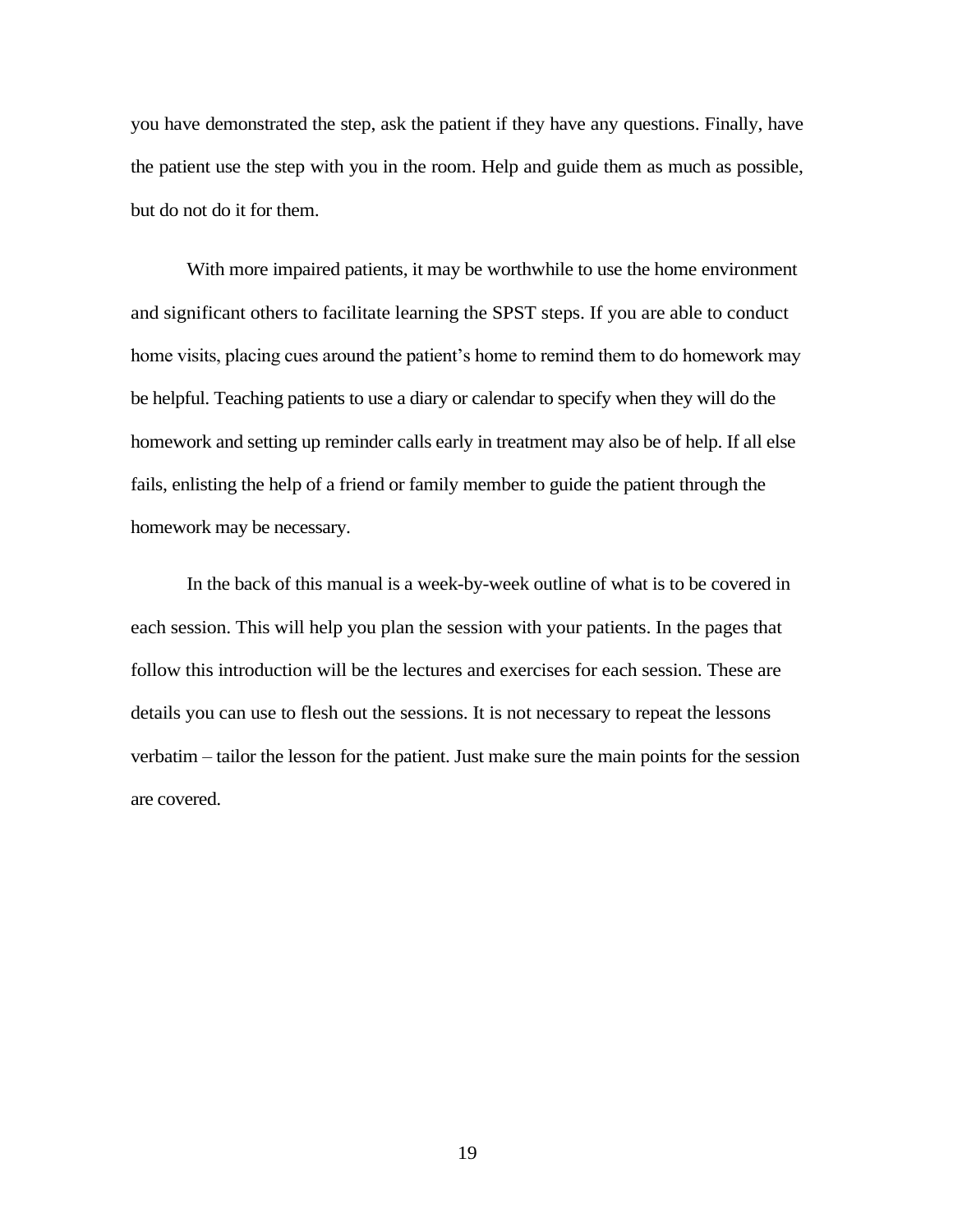**CHAPTER 6: SESSION GUIDE FOR THERAPISTS**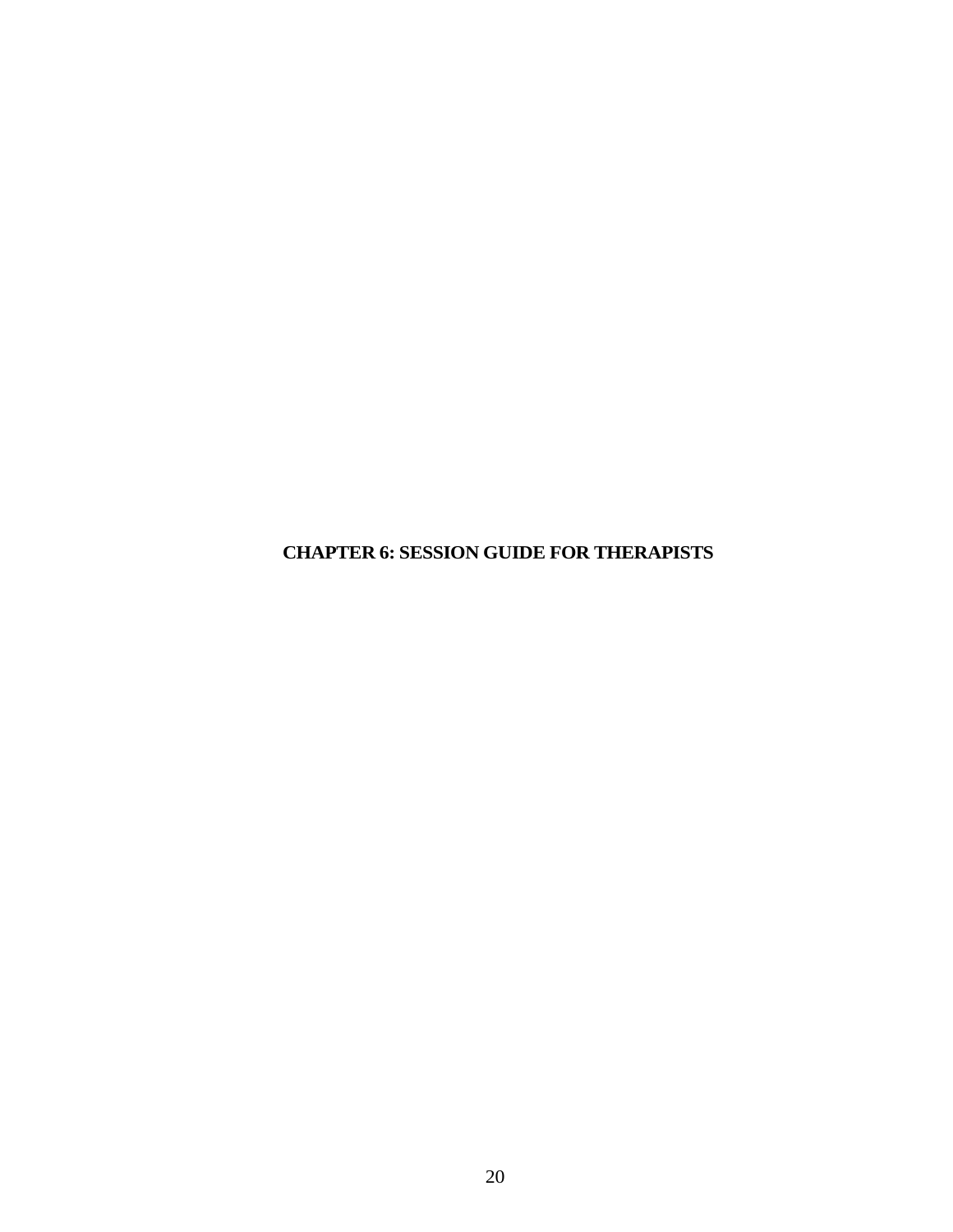#### **SPST-ED Session Outline**

#### Session 1: Introduction

- Set agenda for meeting

Mini lecture:

Overview of Depression

Rationale for SPST

What to expect from treatment: organization of treatment

Questions about mini lecture, expectations about treatment

Review SPST stages

Introduce the forms Run through a simple problem with the group Discussion

Problem List Rationale

Homework: Generate problem list and organize into a hierarchy

Session review and last minute questions

Session 2: Problem Orientation

Set Agenda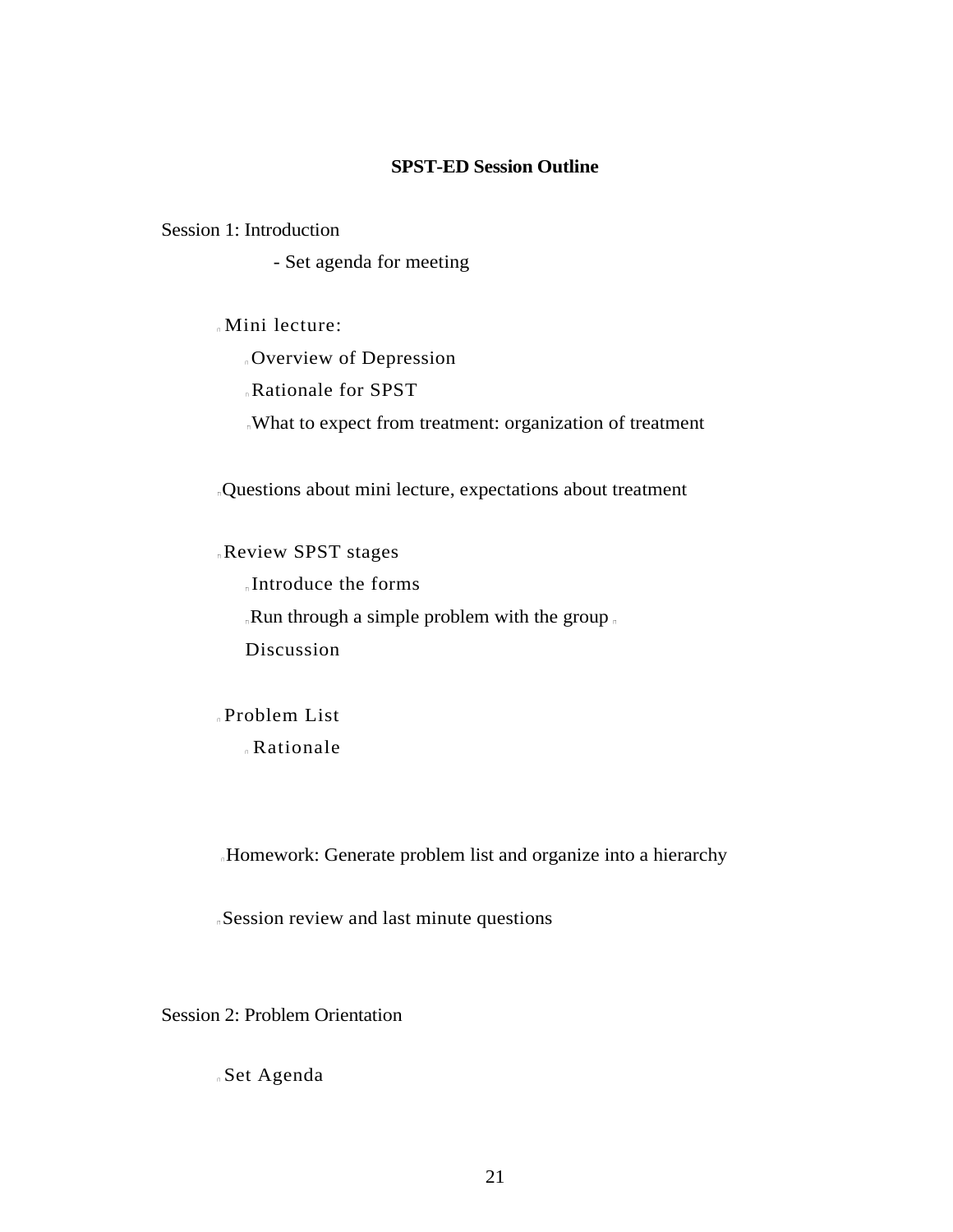<sup>v</sup>' Review Homework

<sup>v</sup>' Discuss problems and successes

- <sup>v</sup>' Mini lecture: Problem Orientation
	- <sup>v</sup>' Red Flags
	- <sup>v</sup>' Stop and Think
	- <sup>v</sup>' Problems as solvable
	- <sup>v</sup>' Devil's Advocate
	- <sup>v</sup>' Questions

<sup>v</sup>' Demonstration of Problem Orientation worksheet

# <sup>v</sup>' Questions

Homework: Problem Orientation worksheet when feeling depressed.

## Session 3: Defining Problems

# <sup>v</sup>' Set Agenda

<sup>v</sup>' Review Homework

<sup>v</sup>' Discuss problems and successes

<sup>v</sup>' Mini lecture: Defining Problems

<sup>v</sup>' Big problems versus smaller problems

<sup>v</sup>' Breaking it down

<sup>v</sup>' Colombo technique

<sup>v</sup>' Facts versus assumption

<sup>v</sup>' Being clear

 $V'$  What is the goal and can you measure it?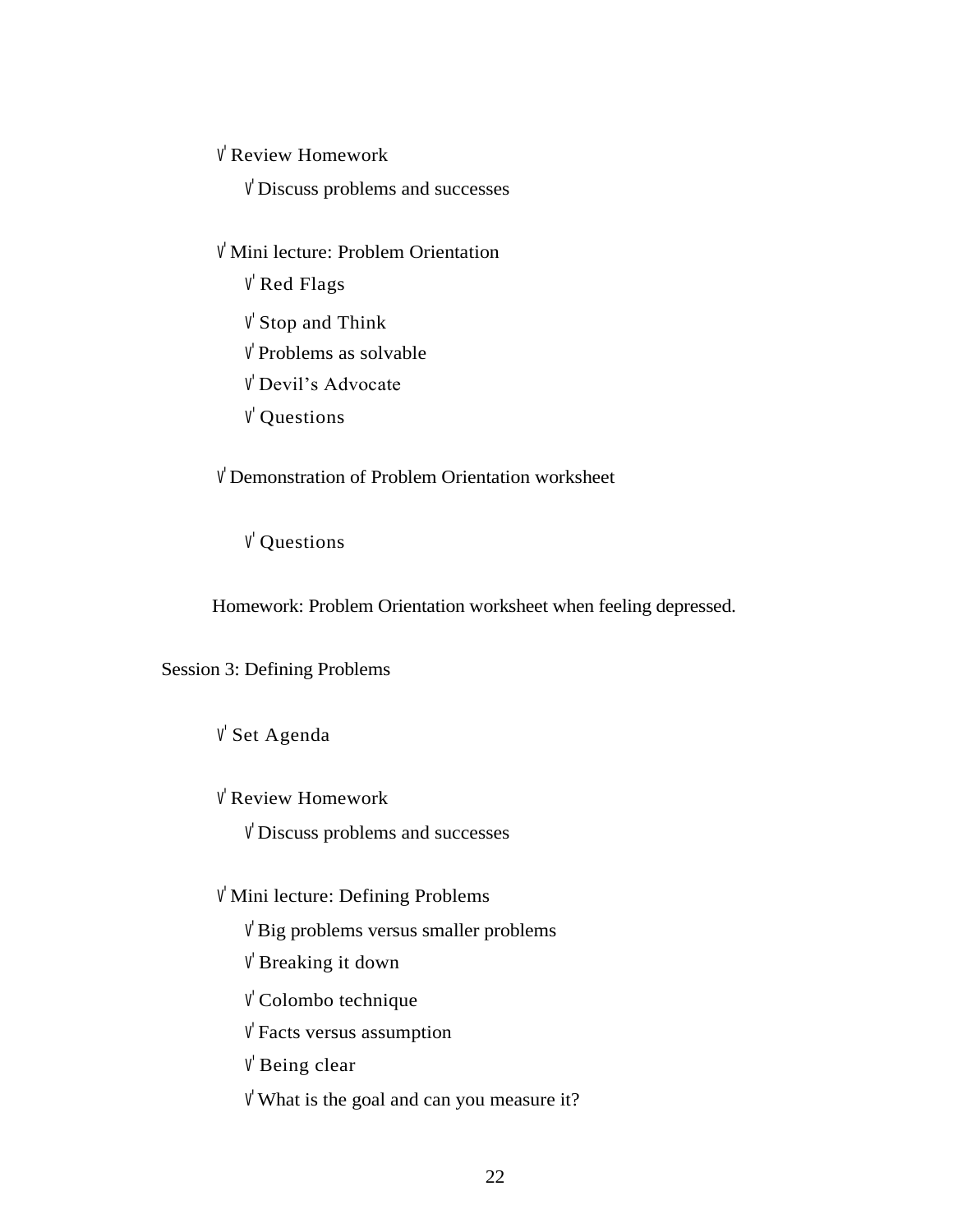What is getting in the way?

Questions

Demonstration of Problem Definition worksheet

Questions

Homework: Use Problem Orientation and Definition worksheets when feeling depressed.

Session 4: Brain storming

Set Agenda

Review Homework Discuss problems and successes

Mini lecture: Brain-storming Quantity versus quality Yes-But Separate out brain-storming form evaluating Questions

Demonstration of Brian-Storming worksheet

Questions

Homework: Use Problem Orientation, Definition and Brainstorming worksheets on at least one problem this week.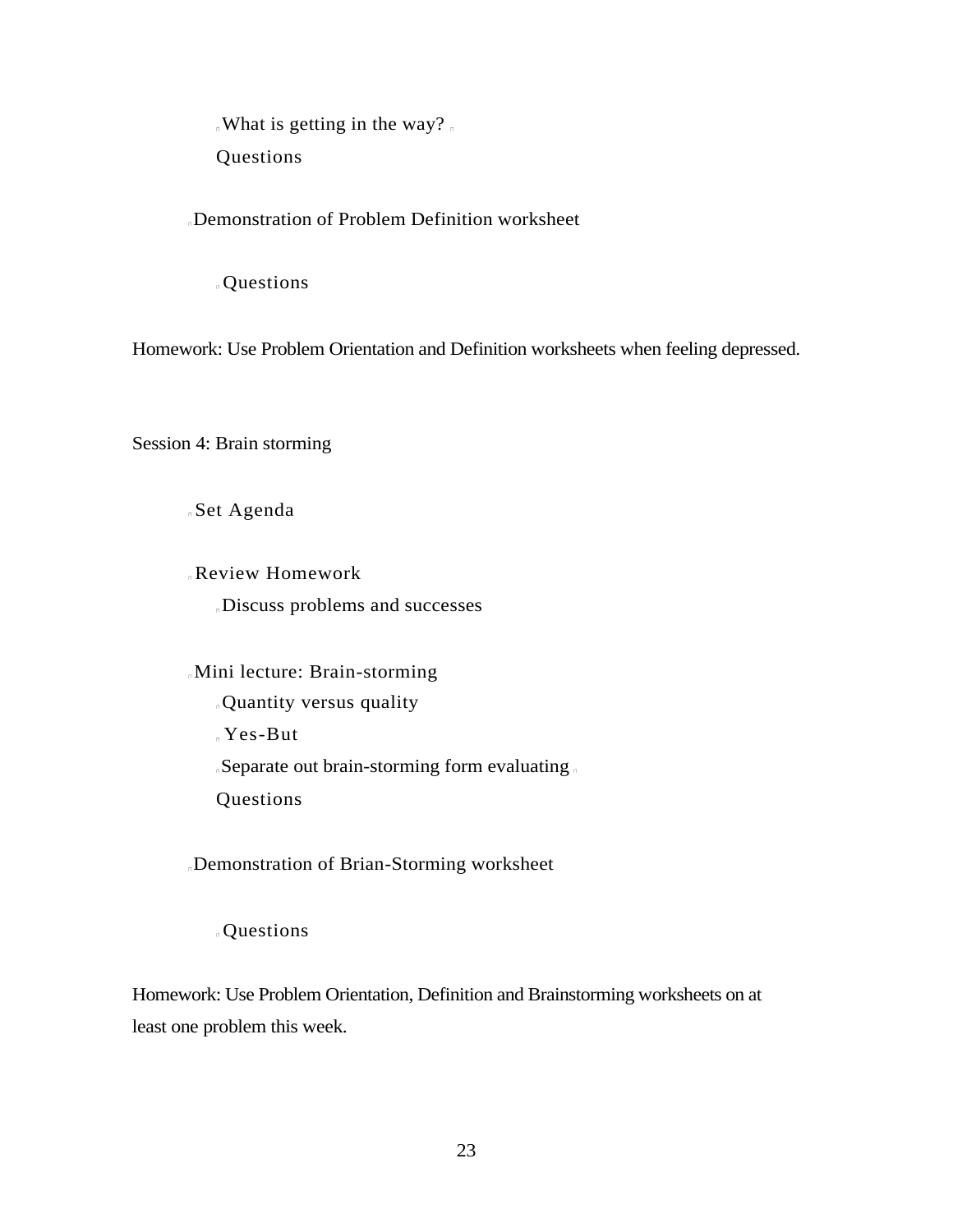#### Session 5: Making a Choice and making a plan

Set Agenda

Review Homework

Discuss problems and successes

Mini lecture 1: Making the best choice

Pros and Cons

Meeting short and long term goals.

Impact on you and others

Feasibility

The final score

Questions

Demonstration of Decision Making worksheet

Questions

Mini lecture 2: Making the plan

Break it down into small steps

What do you need to implement the plan?

Scheduling it

Pick a reward now!

Questions

Demonstration of Planning worksheet

Questions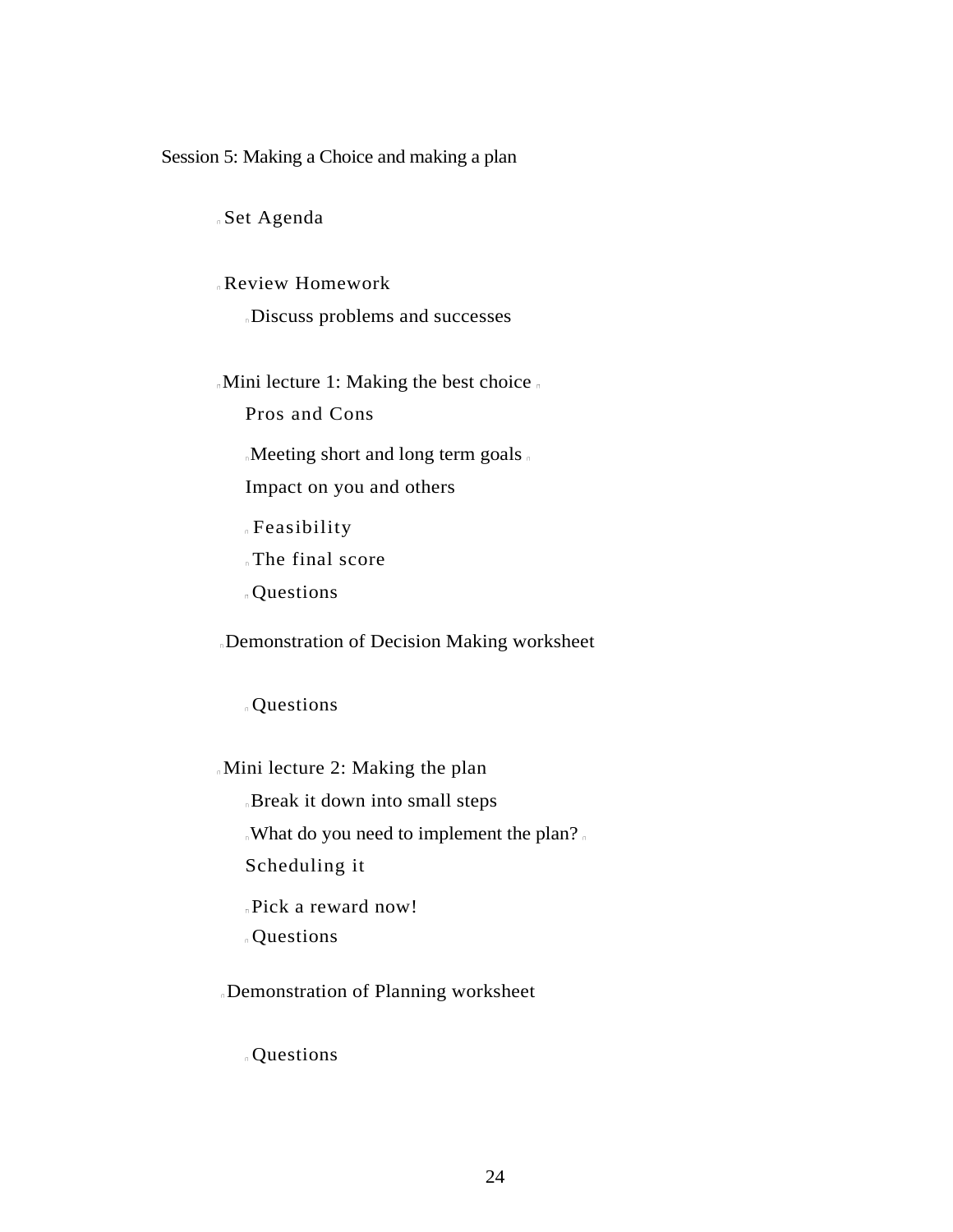Homework: Implement your chosen plan and use the five worksheets on at least one problem this week.

Session 6: Did it work?

Set Agenda

Review Homework

Discuss problems and successes

Mini lecture: Evaluating the plan

If it worked, think why

If it didn't, think why and redefine your problem

Questions

Demonstration of evaluation worksheet

Questions

Demonstration of SPST stages for another problem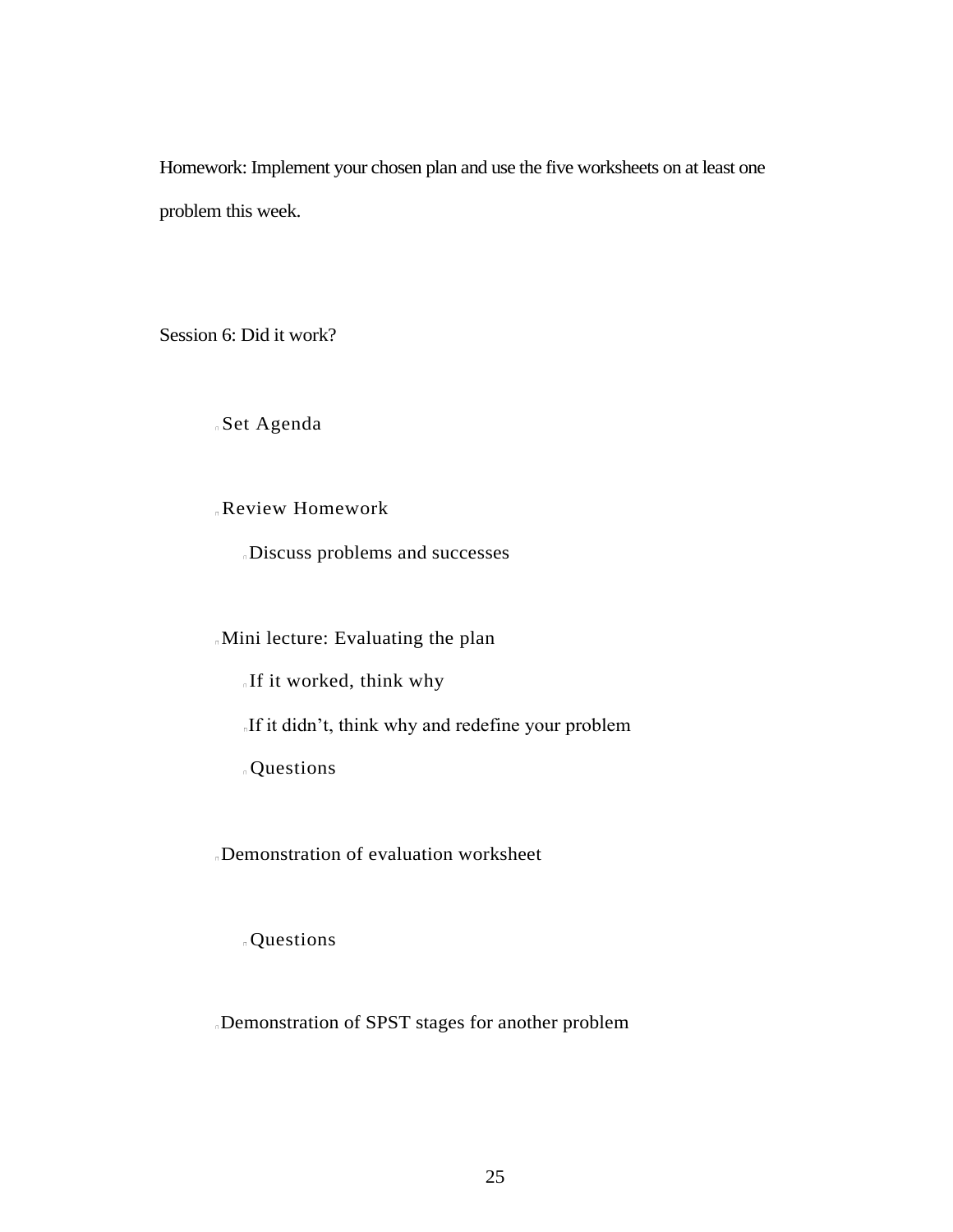Homework: Use SPST worksheets on at least one problem this week.

Sessions 7- 10: Using the SPST forms

- 1' Set agenda
- 1' Review homework
- 1' Review progress

Homework: Use SPST worksheets on at least one problem this week.

Sessions 11-12: Relapse Prevention

#### 1' Set agenda

- 1' Review homework
- 1' Review progress
- 1' Problem Solving how to prevent recurrence of depression
- 1' Plan to solve other problems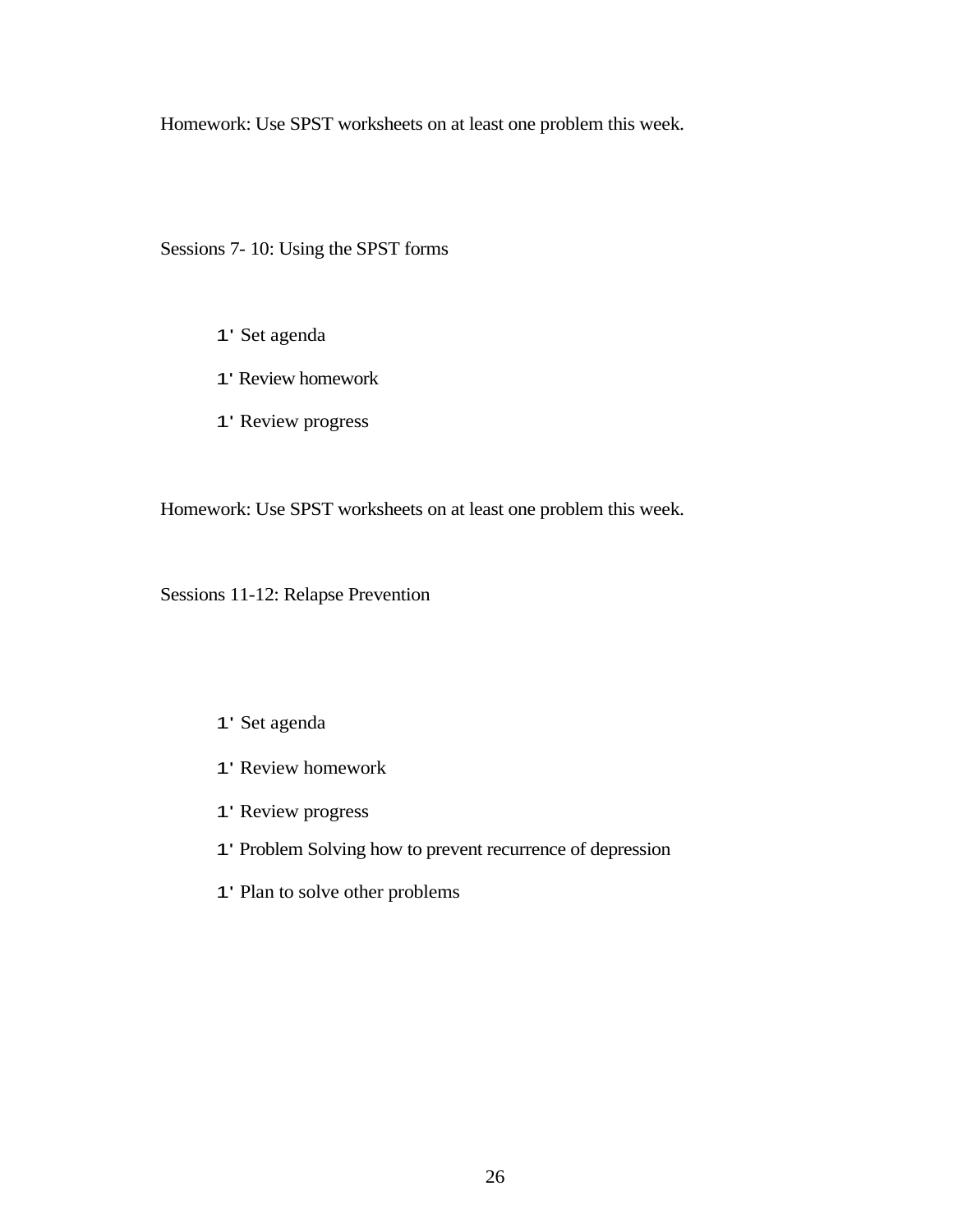#### **CHAPTER 7: OVERVIEW FOR THE PATIENT**

This program is meant to help you cope with the problems that may be influencing your mood and your quality of life. We believe that by teaching you a way to objectively solve your problems that you will experience less stress, depression and worry.

*What is depression?* Depression is a condition that is created by a combination of life stress and chemical imbalance in the brain. Symptoms of depression include: feeling sad, blue, down or depressed nearly every day for at least two weeks; loss of appetite (sometimes an increase in appetite); poor sleep; feeling tired or restless; feelings of guilt or worthlessness; thinking you would be better off dead, or actually thinking of suicide. These symptoms, while troubling, are treatable.

*How is it treated?* People with depression have several options available to them to treat their symptoms, including medication, insight oriented therapy, structured therapy, and the therapy described here, called Social Problem Solving Treatment. All of the treatments listed here have been found to be very effective in treating depression symptoms in people your age.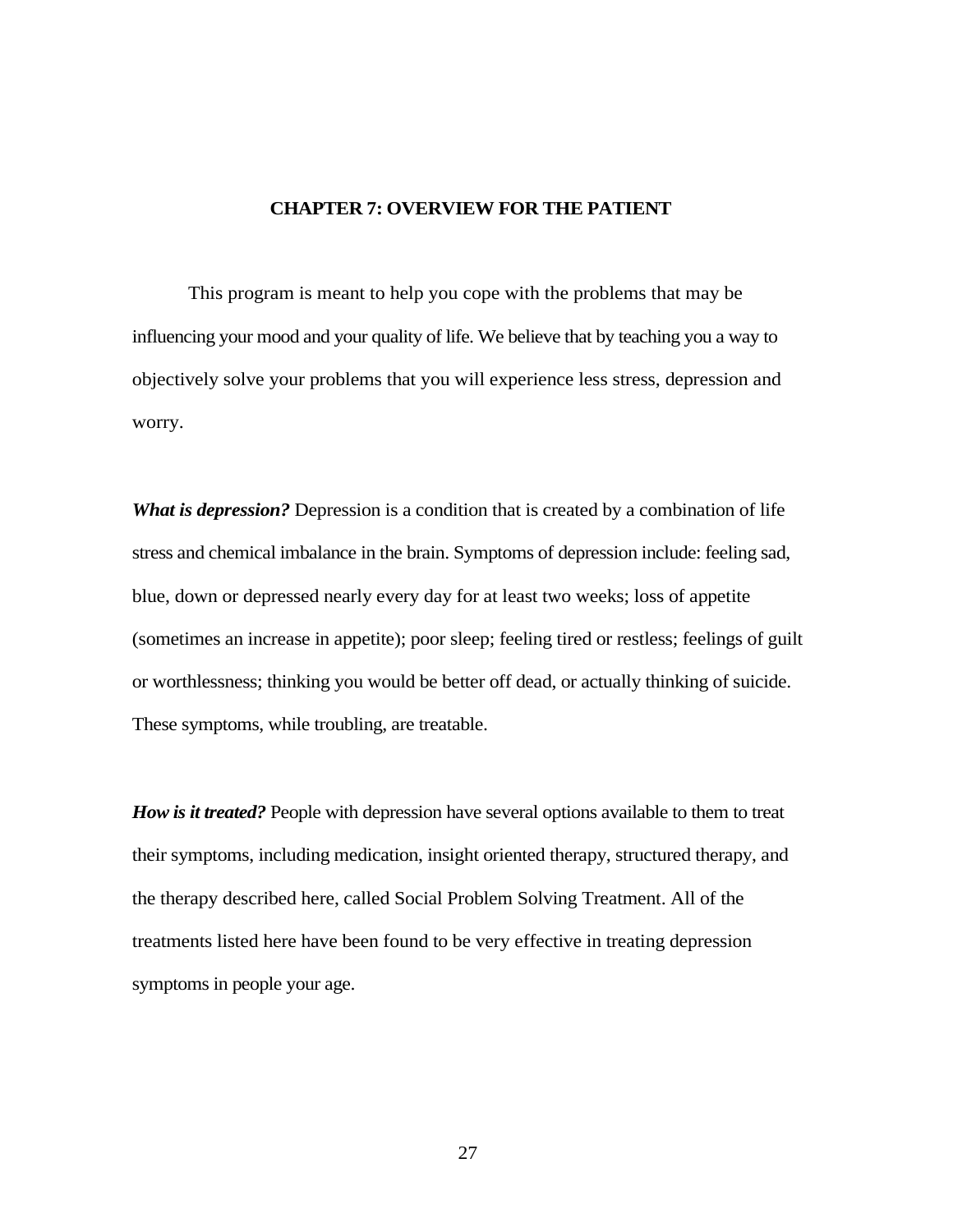*What causes depression?* Researchers are not 100% certain, but they believe that people are born with a tendency to react to stress by becoming depressed. Not everyone with this tendency becomes depressed, though. Whether or not you experience the symptoms related to depression depends on two key factors: the amount of stress you are under and your ability to handle this stress. If you experience a major life change that you do not know how to handle or solve, you may begin to feel helpless. If your repeated attempts to work through the problem do not work, you will start to feel hopeless. These feelings can trigger the chemical reaction in your brain that cause all the other symptoms of depression. Because symptoms like fatigue, lack of energy, lack of interest in things and so forth also sap your energy, you become less likely to try and solve your problem and therefore, feel even more helpless and hopeless. In other words, you fall into a vicious cycle that becomes very hard to break.

*How does Social Problem Solving work?* This therapy treats depression by giving you the skills to solve the problems that are making you feel depressed and to cope with those problems you cannot change. Over the next few weeks, you will learn a step-by-step process that will help you think about your problems and depression in a way that will make handling the problems easier.

The first step you will learn is called problem orientation. In this step, you will learn to use your feelings and symptoms of depression to help you identify when you are faced with a problem that contributes to your feelings of helplessness and hopelessness. You will then learn to check the way you see the problem: Are you thinking that the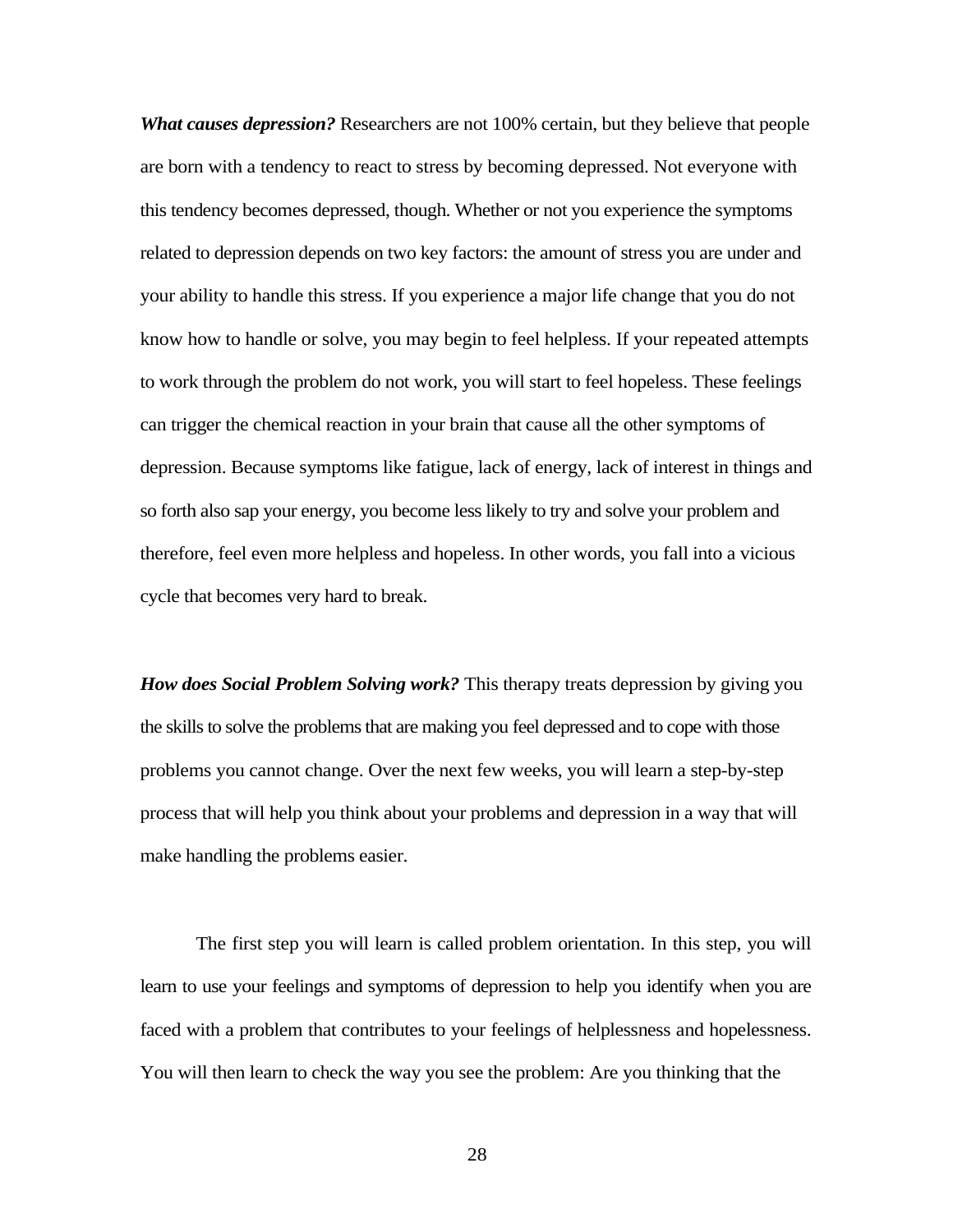problem is unsolvable, or are you thinking that there is no way to change this problematic situation, or are you thinking that the problem can be solved, you just need to sit down and think it through? How you look at the problem troubling you will determine whether or not you end up trying to handle it.

The second step is called problem definition. In this step, you will learn how to figure out what you would like to change, what is getting in the way of that change, and think about your problems in a concrete and objective way. The more concrete and objective you are about your problems, the easier it is to think of solutions. As you will see, a problem defined is a problem half solved.

In the third step, called brainstorming, you will learn how to come up with creative solutions to your problems, once you have defined them and set a goal. You will learn how prematurely discarding a solution before you have had a chance to evaluate it can defeat your attempts to solve your problems.

In the fourth step, called decision-making, you will learn how to apply a step of guidelines for determining whether or not a solution will work for you. You will learn how to evaluate the solution in terms of its impact on short term and long term goals, how it would affect other people, and whether or not it is a solution you can do.

The fifth step is called solution implementation. Once you have identified a good solution, you will then learn how to plan your strategy for using that solution, so that the chances of you actually using the chosen solution will be greater.

The last step is solution verification. This step is often taught along side the solution implementation step, as once you implement a solution, you will then need to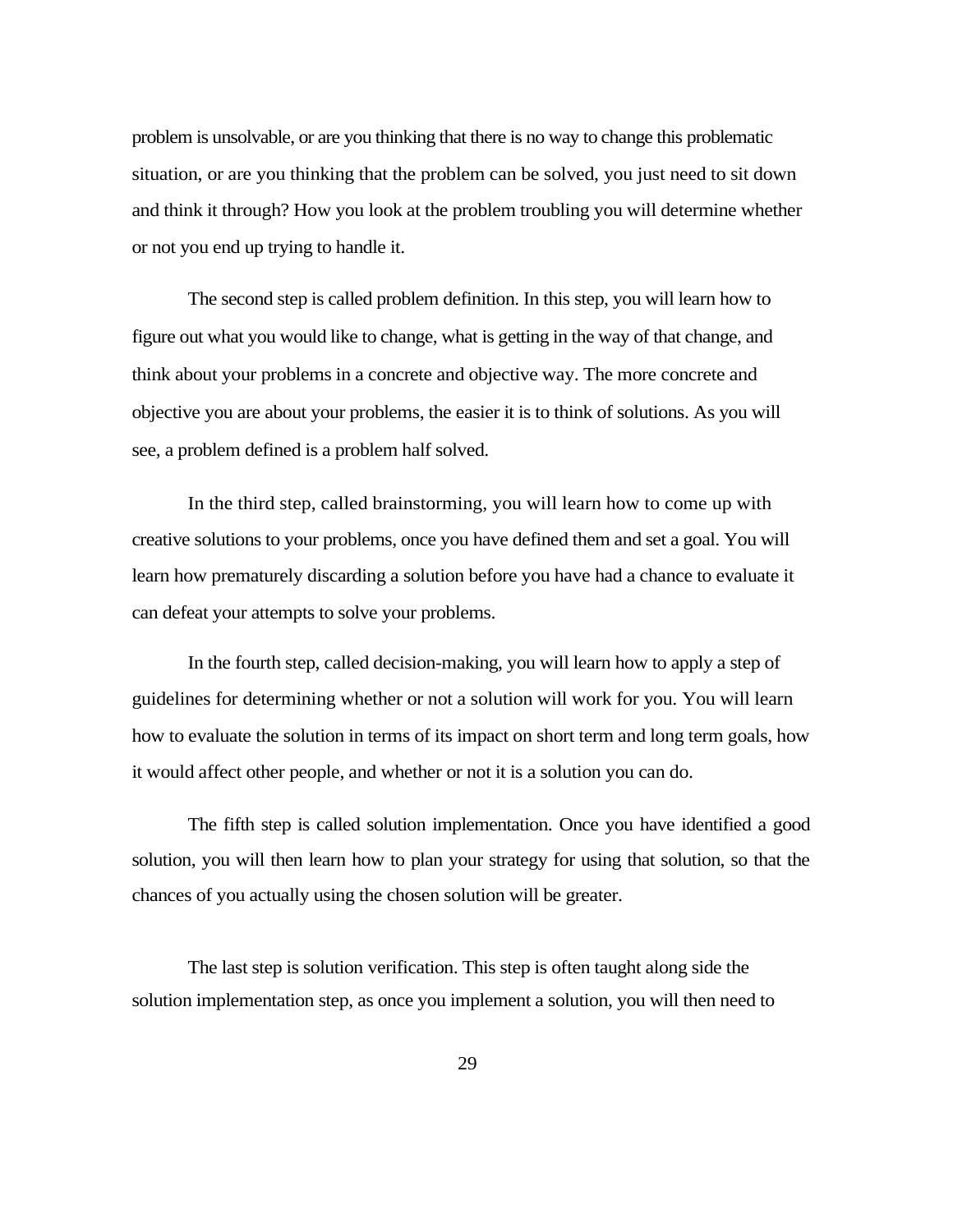evaluate how effective it is, and whether or not you need to make any chances to it for the future.

We usually teach these steps to problem solving over a 5-week period. Each week you will learn a new step. Although this sounds slow, it is actually better that you learn each step well before you implement the whole model. In the grand scheme, five weeks is not that long, and you will eventually be able to solve your problems skillfully.

After you have mastered these steps, you will work with your therapists to make sure you can use the model. You will have an additional 6-7 weeks to work with your therapist to make sure that you can use the steps to solve your problems. You may or may not solve all your problems during this time. The most important thing is that you learn the problem-solving steps. Once you have done that, you can use this model on your own to solve any remaining problems you have.

*How will I learn the steps?* Each week, we will set an agenda for the meeting. We will first review your homework form the previous week to see how you did. Then, your therapist will show you how to use the next step in the process, and how to combine the new step with the steps you have learned already. You will practice the step a couple of times and decide on a problem you would like to practice with over the week. In the time remaining, you will have a chance to talk about any other issues you feel are important to raise with your therapist.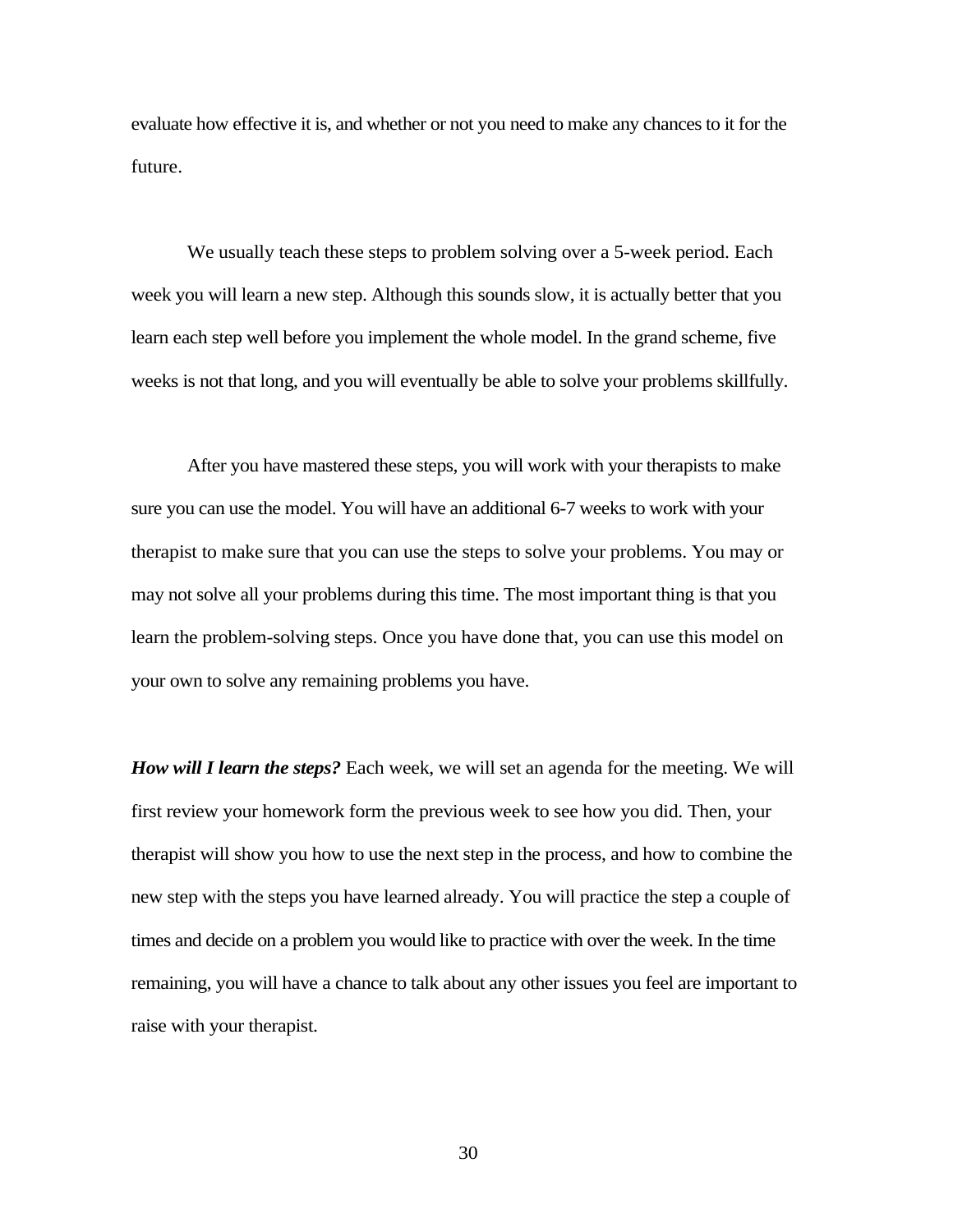Homework is the most important part of the treatment. If you only use the steps when talking with your therapist, you will not likely learn how to use them. Like anything new you have to learn, you must practice it. That is all homework is initially – practice. Once you have learned the 5 steps of problem solving, you will be actively working on the problems that trouble you the most.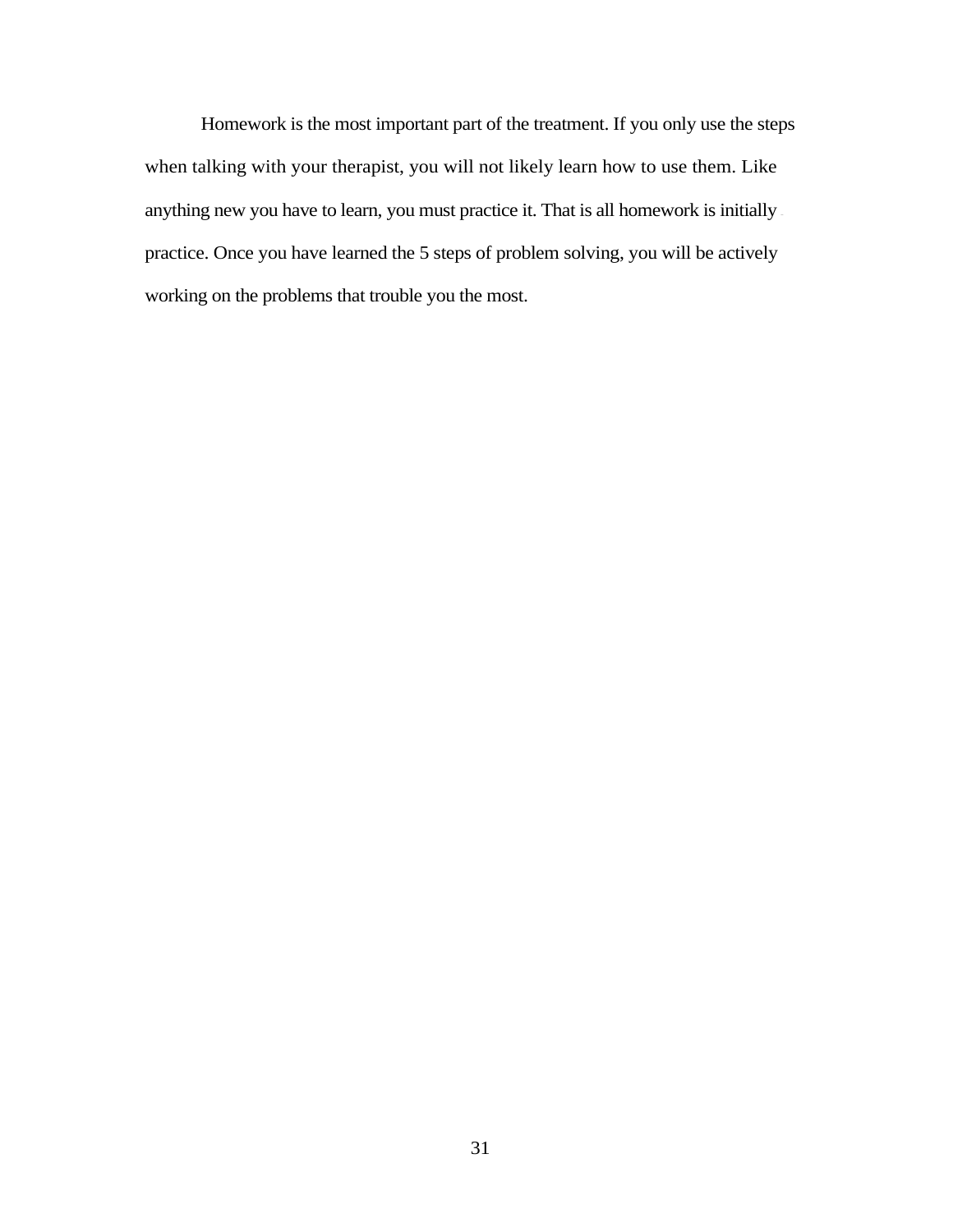**CHAPTER 8: SESSION EDUCATION MATERIALS FOR PATIENTS**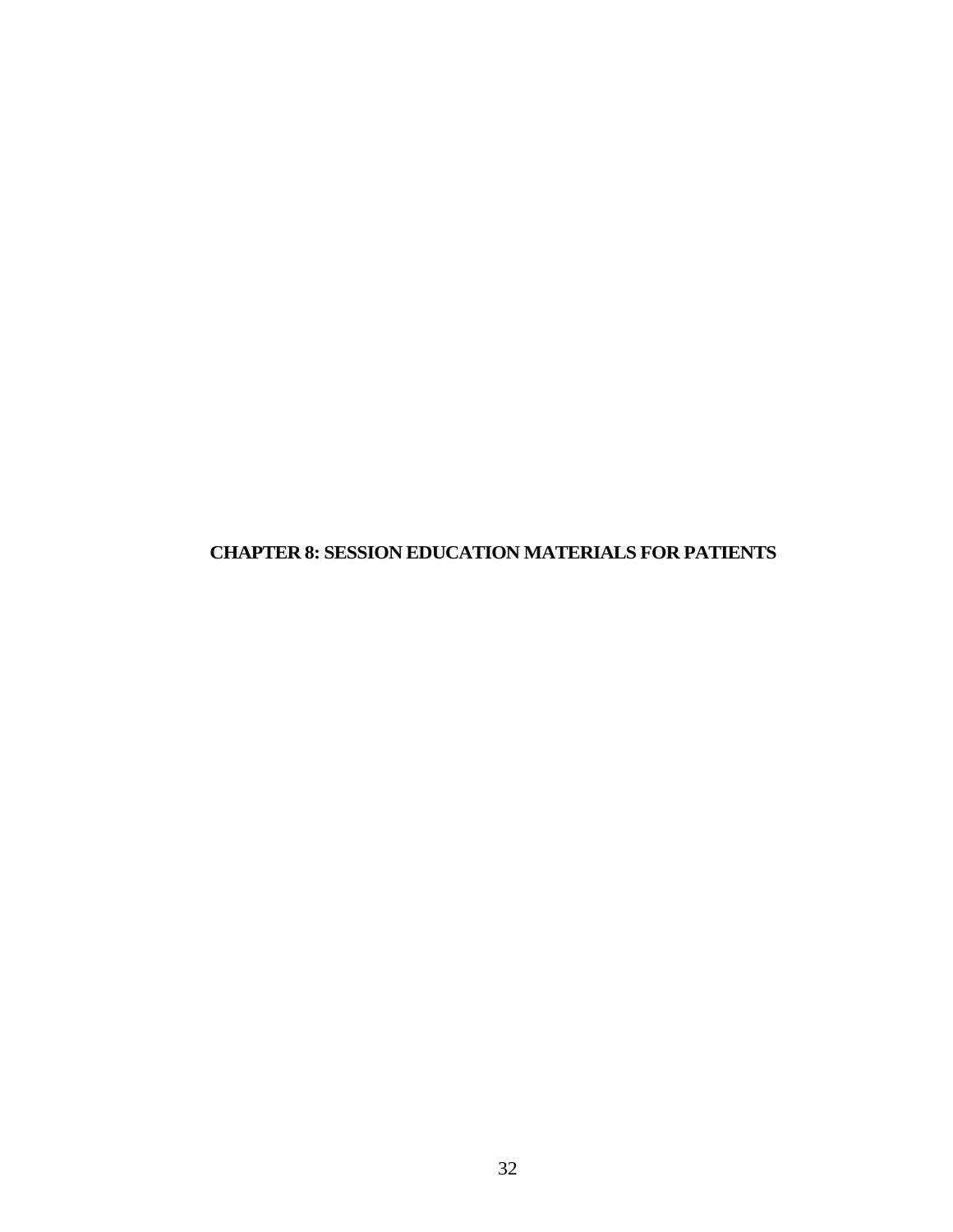#### PROBLEM ORIENTATION:

*Nothing is either good or bad, but thinking makes it so.*

*-Hamlet*



Have you heard this story? A man is driving along the countryside, when his car overheats. He looks under the hood, and finds he needs water for his radiator. He looks around and sees a farm in the distance, and thinks to himself, "Perhaps someone is at home and will lend me some water for my car." The man starts off for the farm, and along the way he thinks, "You know, I don't have a watering can. I'll need to borrow that, too. I hope it isn't too much to ask." He continues his walk, and thinks some more, "What if it is too much to ask? What if the people at home are put out by my request? What if they don't lend me the can or water?" Then he thinks, "What if they insist I pay them for the water and can? The nerve! I've heard of this before, people taking advantage of others in distress. I don't know what I'll do if that happens." He walks closer the farm, and sees the front door. As he approaches he thinks, "Yeah. I'll bet they try to soak me for all I'm worth. Just for a can of water! That just steams me up!" He gets to the door, very angry, and knocks loudly, all the while thinking these thoughts. Just as the door opens, and a farmer begins to speak, the man yells, "You can keep your stupid water!" and walks away.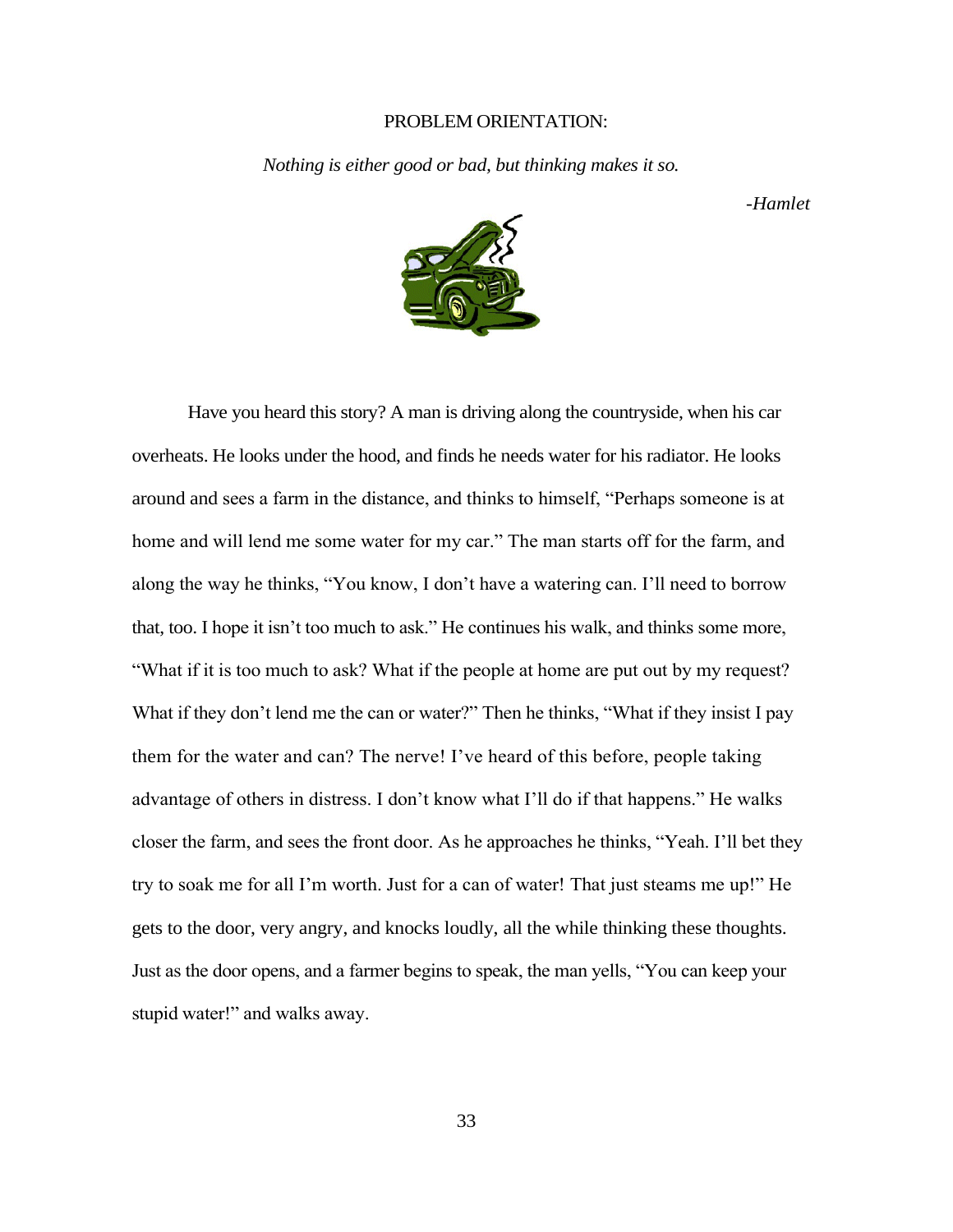What did you learn from this story? *(therapists here should have patients discuss how expectations can influence behavior. If you think that you won't get help, chances are you won't)*

**i** How thoughts affect behavior.

The most important thing to remember is that all problems have a solution. It may not be the one you want, and it may not solve your problem overnight, but there is always a way to handle a troubling situation.

The problem with depression is you no longer feel that is the case. People who are depressed very commonly have what is called "negative thinking". It's a little like seeing a glass of water as half empty, rather than half full, expecting the worst of things, feeling that you are incapable of doing anything "right". When you are feeling

depressed, this is a very easy trap to fall into, particularly if you have tried everything you can think of to solve the problem and have not been able to. Unfortunately, like the man in the story above, if you think you won't solve your problem, chances are you won't.

A number of years ago, the New York Times described a study in which some scientists said that people who were depressed saw the world more realistically than those who were not depressed. The truth is, people who are depressed may be more apt to notice the problems that are around them, but they are also less like to see the good around them, too. It is important to have balanced thinking, be aware of both the good and the bad equally.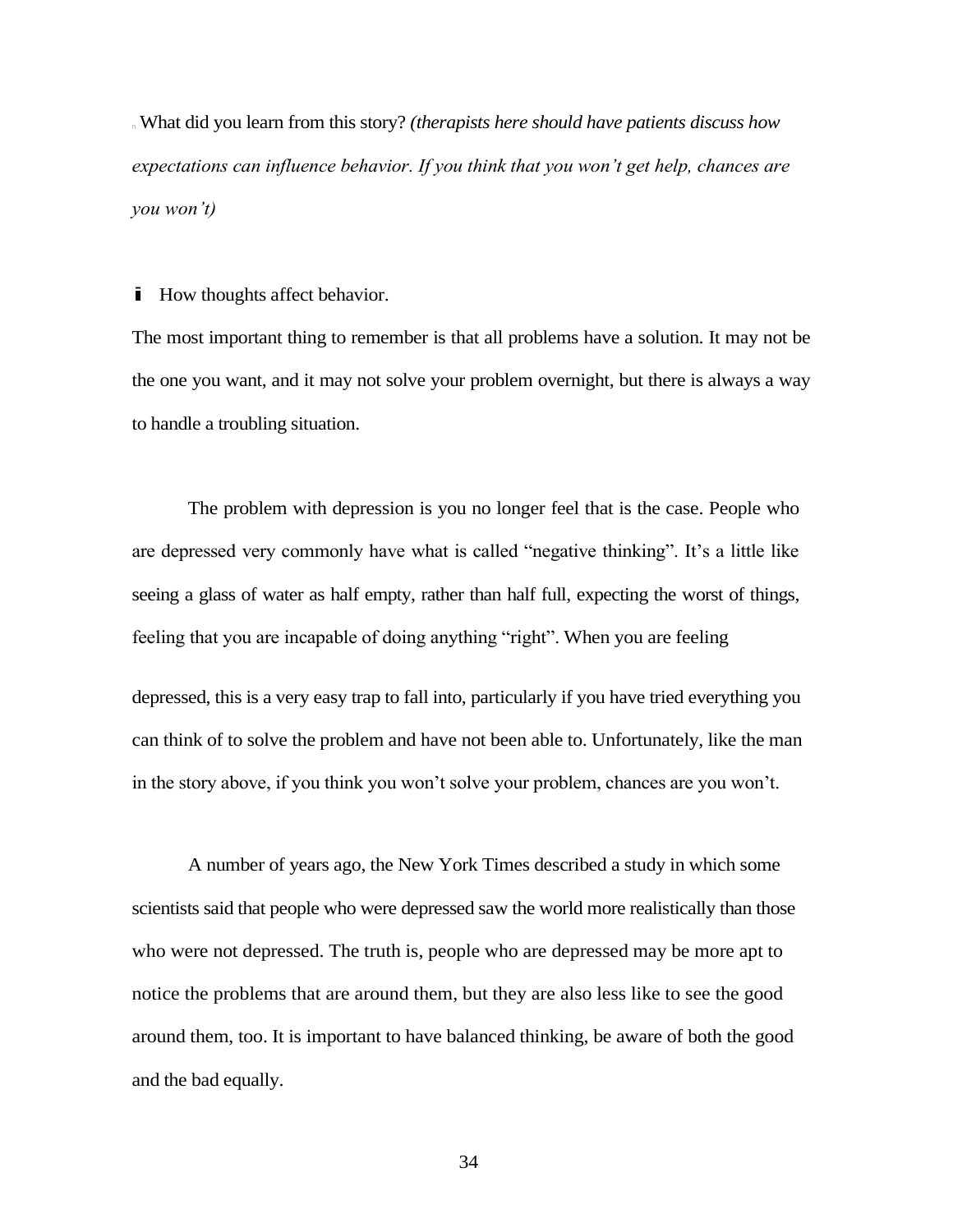

### **i** Red Flags

How do you know you are thinking negatively? You will know because you will feel:

- depressed
- angry
- anxious
- blue
- helpless
- hopeless

You may not feel all these things at once, but any of these feelings are a sign that you are not thinking about your problems in a way that will allow you to solve them. Emotion is like any other physical sensation in your body – it serves a purpose, a warning that you need to do something to fix a situation. When you break your leg, you feel pain when you stand on it – this pain tells you not to stand on the leg and to do something about the break. When you get into an argument with your children, you may begin to feel sad – that feeling is there to tell you something is not right between you and your child and that problem needs to be fixed.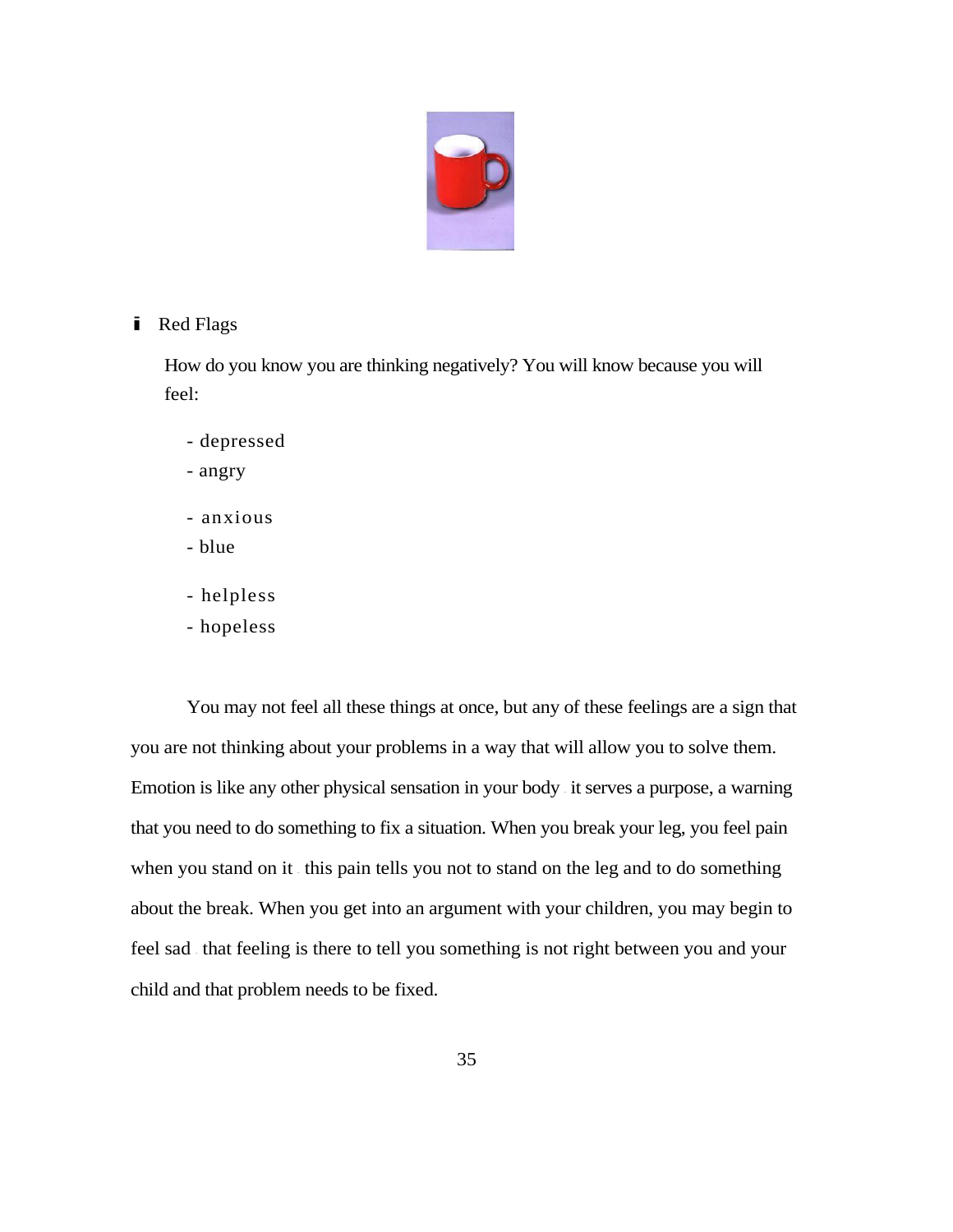Whenever you feel a strong reaction or feeling, this is a red flag to you that you have a problem that needs to be solved, and it's time to look at how you are thinking about the problem.

What are your red flags? *(Therapists here should have members talk about and list the typical feelings they have when a problem arises.)*

 $\mathcal{L}^{(1)}$ Negative Thinking and the Devil's Advocate How do you stop from feeling depressed and hopeless? The first step is to make your thinking more balanced.

1 When you start to sense a red flag, STOP AND THINK. Write down your thoughts. What do you say to yourself? What is going through your head? Are you trying to solve a problem, or are you just thinking about it and how had you feel?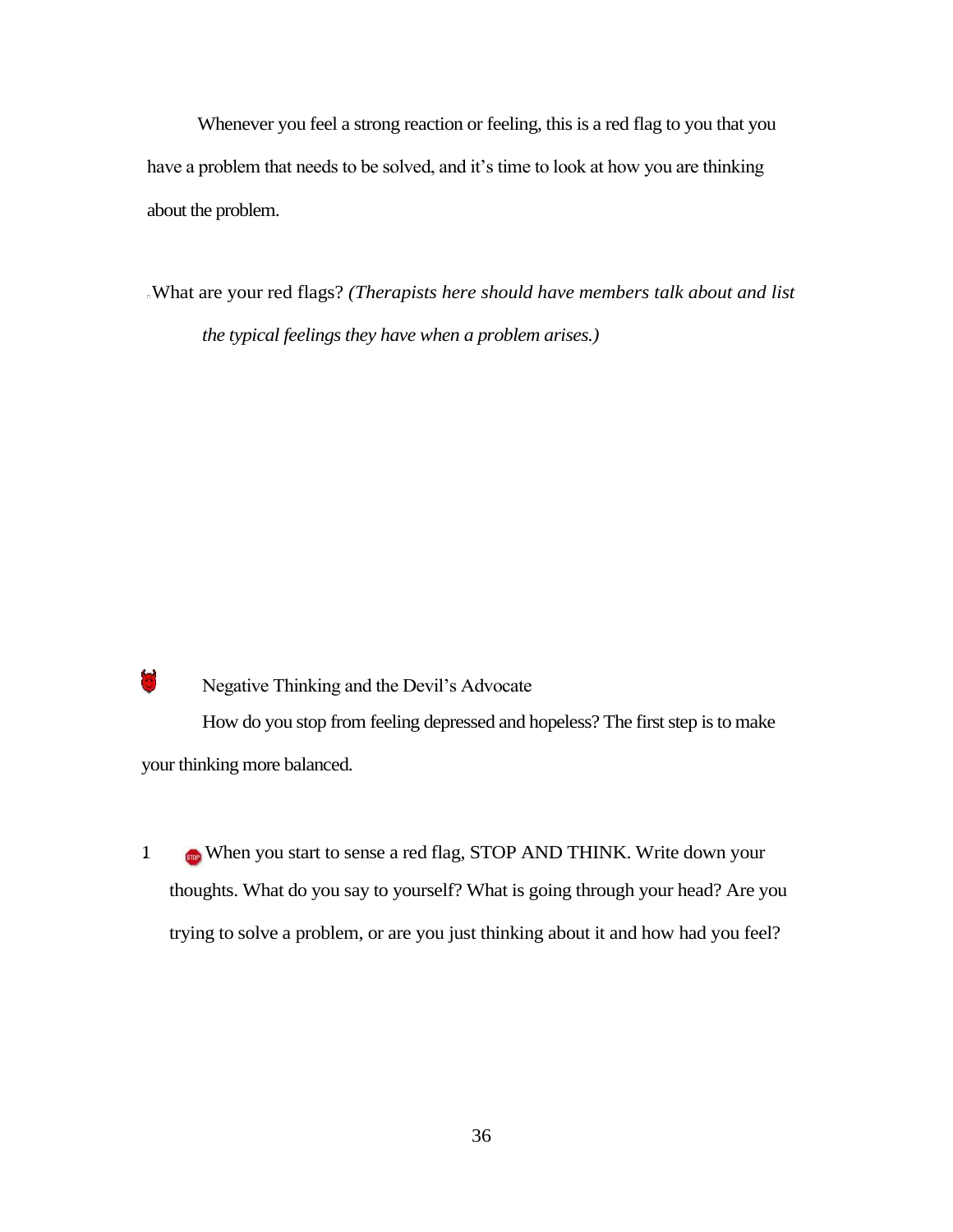2. Look at the thoughts and see if you can play the Devil's Advocate. Make an argument against the thoughts. Pretend you are an attorney trying to find holes in a witness's statement. What proof do you have that the thoughts you are having are correct?

The Problem Orientation Worksheet. Using the worksheet, try and change your most common negative thought into a thought that will allow you to try solving a problem.

Next Time: Defining the Problem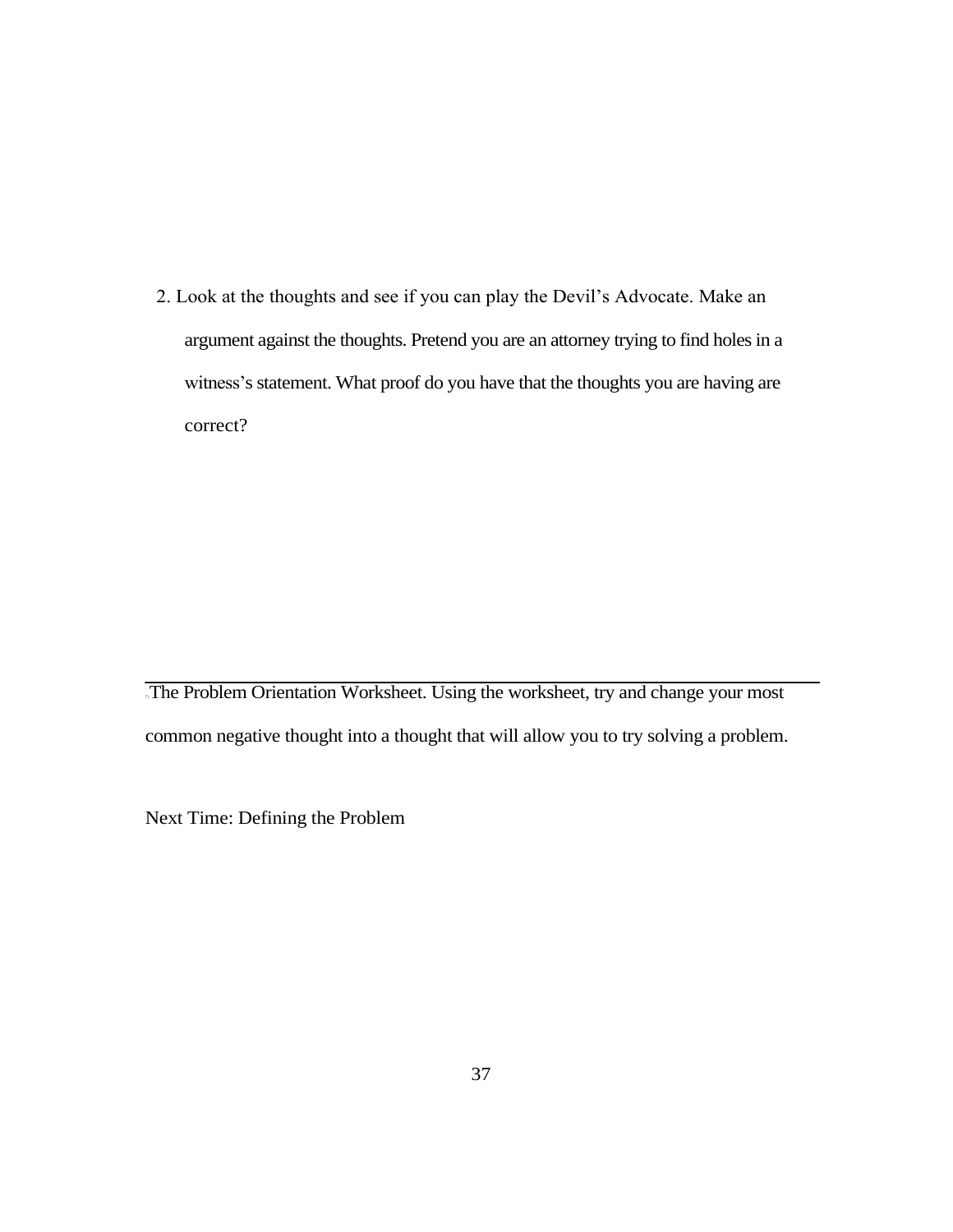#### DEFINING THE PROBLEM

*A problem defined is a problem half solved.*

Once you are able to look at your problems and think about them in a more hopeful way, you are ready to try and define the problem. This is not as easy as it looks. You will need to ask yourself these questions when defining your problem:

*WHO* is involved?

*WHERE* does it happen?

*WHEN* is this a problem?

*WHAT* makes it a problem?

*HOW* does the problem unfold?

What is your *GOAL*?

What is getting in the way of your goal (*OBSTACLE*)?

This is called the COLOMBO technique.

You must make sure of one very important thing: Your problems should be defined in detail and concretely! Your goals must be measurable! *DON'T BE VAGUE*!!

If you are vague, you will have a very hard time coming up with solutions. Here is an example of why: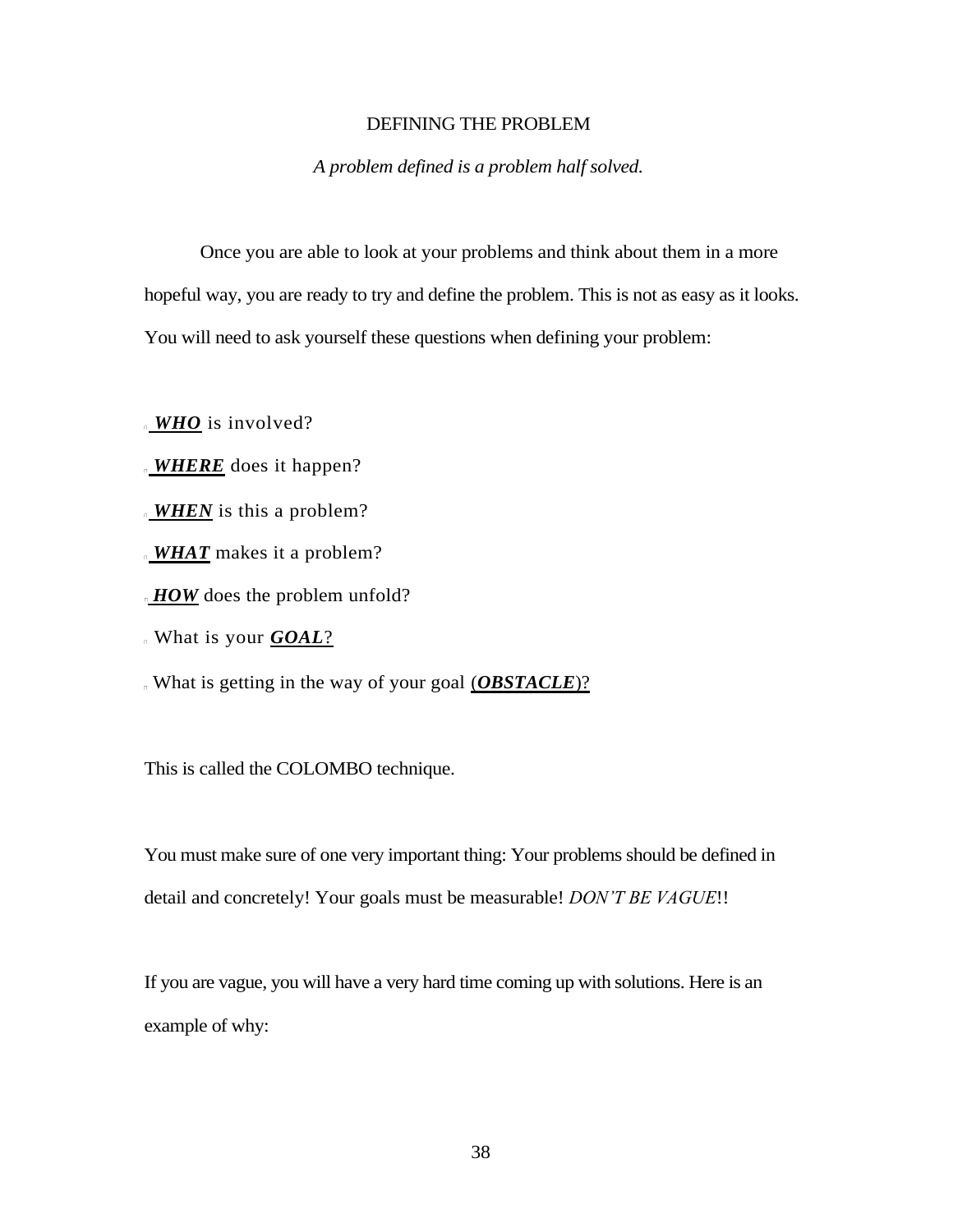| Vague problem:  | I procrastinate.             |
|-----------------|------------------------------|
| Vague goal:     | To get things done.          |
| Vague obstacle: | I don't know where to start. |

Why is this vague? Procrastination means different things to different people. What does it mean to this person to procrastinate? Does she get some things done and not others? Does she put off everything? What does she want to get done? Housework, yard work, talking to her doctor, exercise? As you can see, this tells us very little about her goals and the problem.

Concrete problem: I have not moved my husband's things (clothes, medical equipment, medications) from our bedroom since he died. I need to return the equipment and all, but I can't do it myself (**WHAT**). This always bothers me at night, when I go in the bedroom, and when I think about getting rid of everything. I end up feeling overwhelmed and crying. Then I just go sleep on the couch**. (WHEN, WHERE, HOW**).

Concrete goal: To return the medical equipment by the end of the month, pack his clothes away, and throw away his pills.

Concrete obstacle: Not enough time, I start to get sad and lonely, it's too much for me to do alone.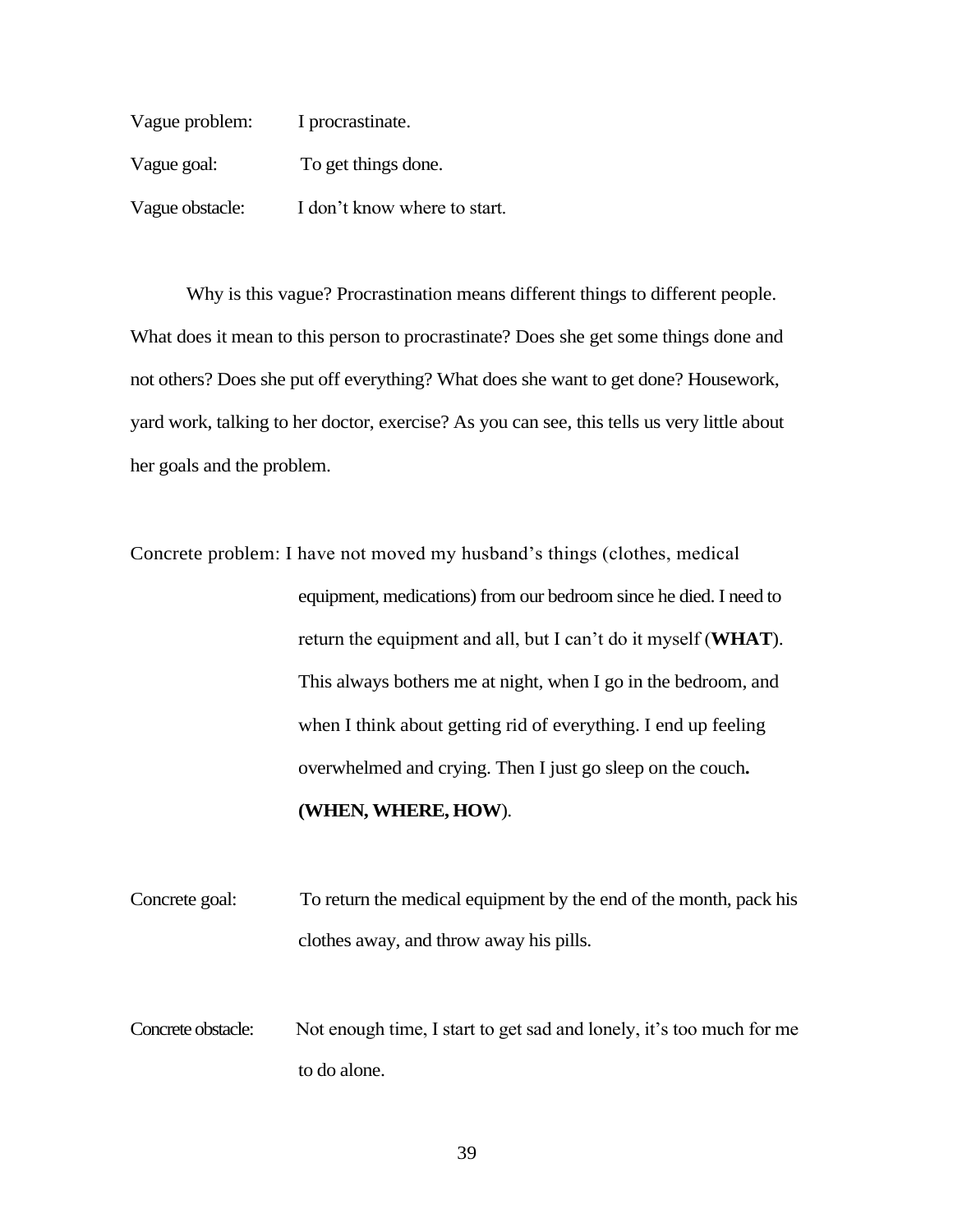Notice the difference here? This is *the same* person as in the first example, but after thinking about the details of the problem she is now in a better position to think up ways to solve the problem and it is less overwhelming to her.

You will also need to know:

) What is a fact and what is just your intuition

) What would you like to see happen? What is your long and short-term goal?

) Is this one simple problem, or a complex one that needs to be broken down further?

Separating fact from intuition. Your intuition may be good in general, but when you become depressed, it is often off course. In defining a problem, you have to be sure that the information you have is correct and that it is a fact – that you have proof of that information. One way to be sure is to pretend you are an investigative reporter. You cannot tell a story based on what you THINK happened, you have to tell it in terms of what you KNOW happened.

Think about this situation. You ask your doctor about your last blood test. He says he'll get to it, and then doesn't mention it again. Which of these is probably true:

- It's bad news and he is afraid to say something.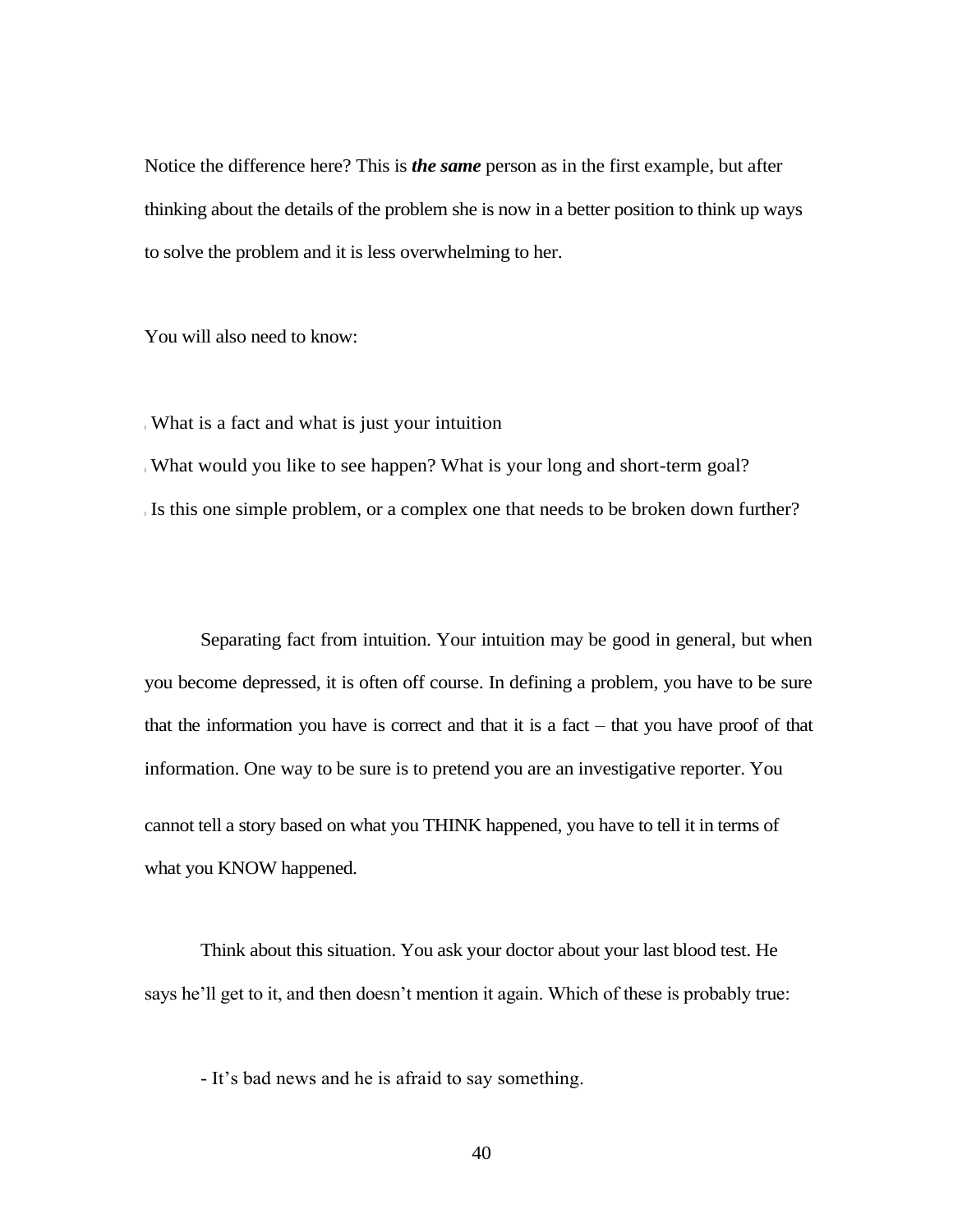- He didn't hear you.
- He forgot.
- He doesn't care enough about you to answer your questions.
- He is an idiot.
- He is preoccupied.
- He is getting divorced and can't concentrate.

The answer is...NONE ARE TRUE. Unless you ask the doctor why he forgot to answer your question, you will never know why he did.

DAnother word about goals. *Don't let what you cannot do interfere with what you can do (John Wooden).*

Not only do goals need to be concrete, they need to be reachable. Sometimes we get discouraged about our problems because we are trying for a goal that is not likely to happen. For instance, if you have a chronic illness, like diabetes, the goal of no longer having diabetes is not reachable, because there is no cure. However, if your goal is to overcome the problems that diabetes causes – like feeling tired and having high blood sugars, then your goal is reachable because there are things that you can do to control your fatigue and blood sugars. Think about the problems you are having and the goals you have – are they reachable?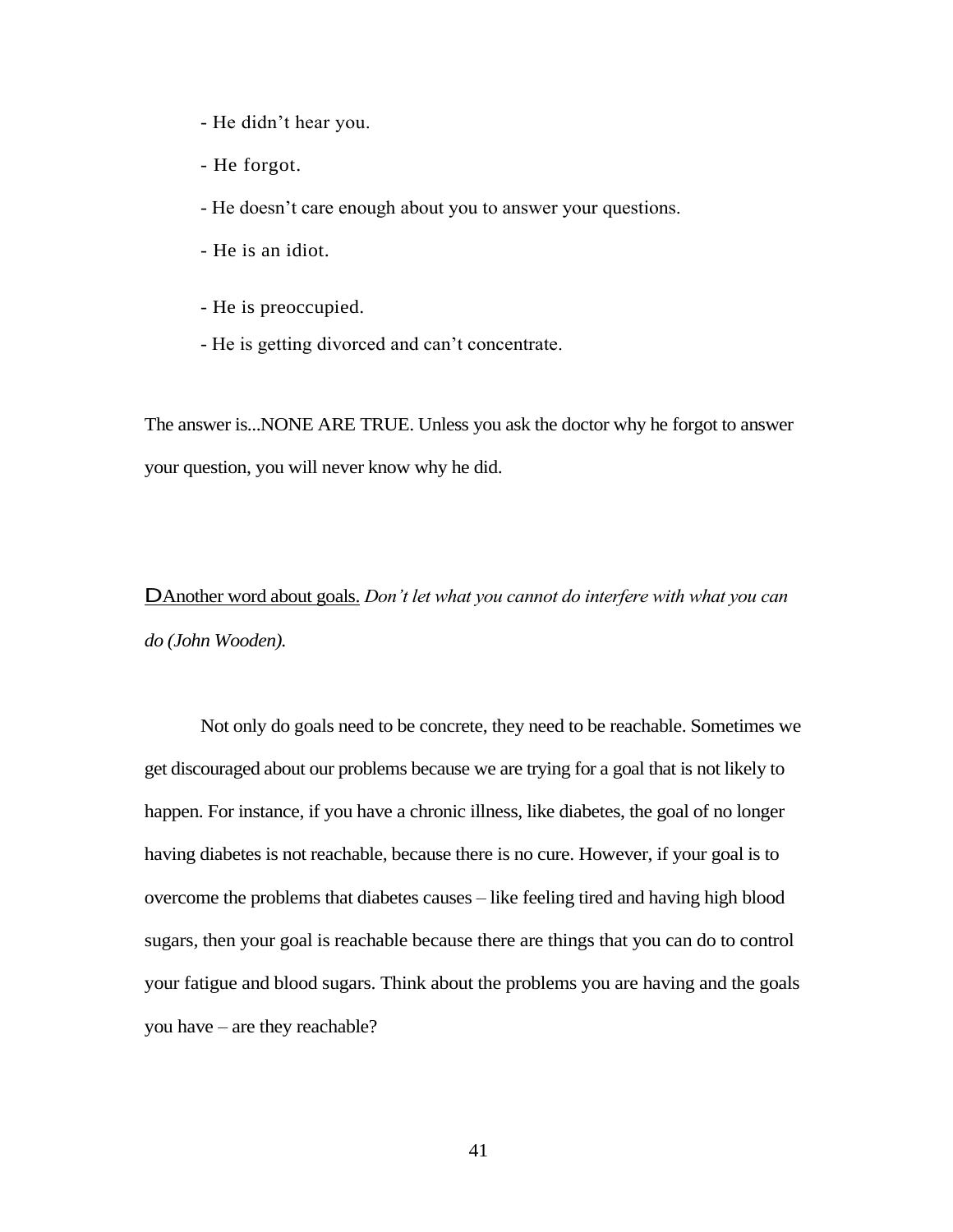*(Therapists: Here, make sure that the patient goes through the problem list and has realistic goals).*

#### Big versus small problems.

Sometimes we have a hard time solving a problem because it feels so overwhelming. This feeling usually means that you are not thinking about one simple problem, but a complex one that is actually made up of several smaller problems. When you are feeling overwhelmed (some people start to feel anxious), stop a moment and think about all the things running through your mind. Start to write it all down and then look at what you have written. Is this really and truly one big problem, or is it several problems that are all linked together? With these big problems, it is important to try and break them into smaller steps.

Take for example the problem of having too many medical bills and not enough money to pay them and your other expenses. If you try and tackle all of those bills at once, you will start to feel confused and overwhelmed. However, if you work on the problem of making sure you have a way to get your medication – and only work on that problem for the moment, then the problem is much easier to solve.

T Exercise: Take one of your own big problems and try and break it down into smaller pieces here.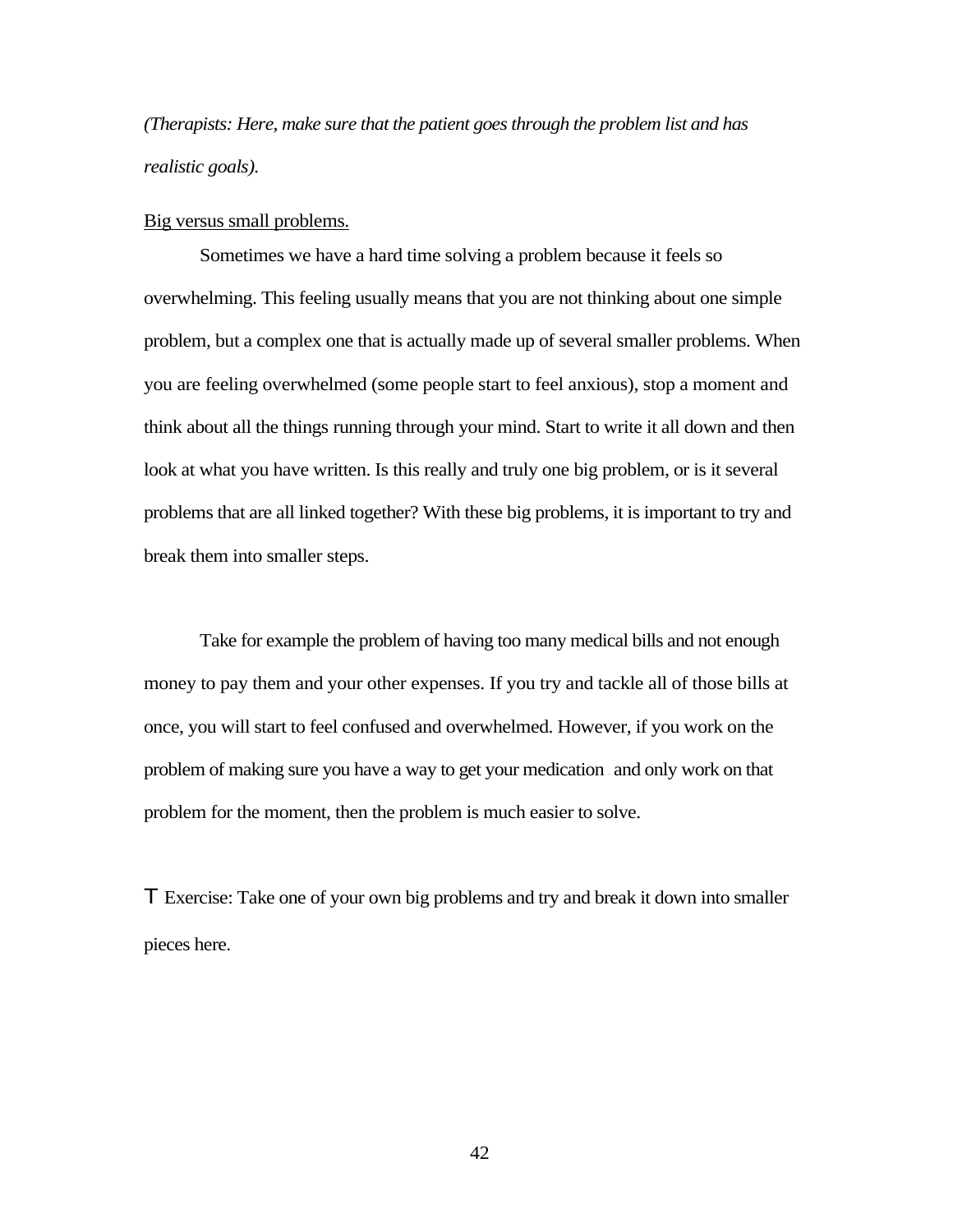Overall problem:

Problem 1:

Problem 2:

Problem 3:

Problem 4:

' Problem Definition Work Sheet:

Talking all that we have discussed above, let's now move to the problem definition work sheet. Using this worksheet, let's first try and define the problem:

"I need to improve my health"

*Therapists: Once the patient has defined this problem, have them pick an easy problem form their problem list.*

Next time: Brainstorming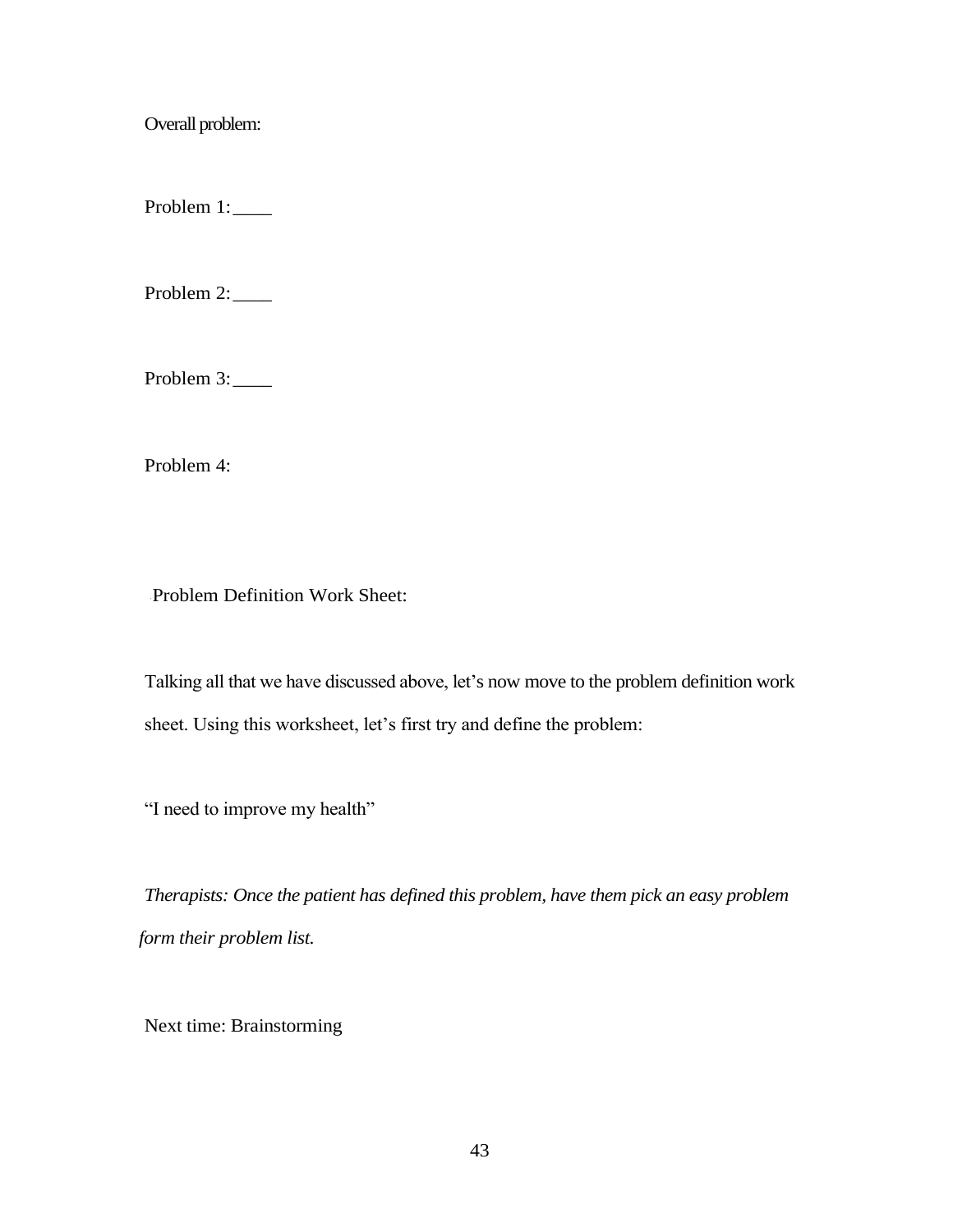#### Brainstorming



*Don't put all your eggs into one basket.*

*-anon.*

Now that your problem is defined, you have a goal and you have thought through all the obstacles, you are ready to think about ways you can reach your goal. Some people have a pretty easy time with this – once they realize what is specifically wrong and what is getting in the way of achieving the goal, they see what needs to be done. Most people, particularly those who feel depressed, still have a hard time thinking of ways to solve their problems. Why is that?

Scientists who have studied how people make decisions and solve problems have found that when people have to think of solutions for a problem, they usually can come up with an average of 10 solutions per problem. BUT, people who are depressed can only come up with 1 or 2 solutions that tend to be vague. The reason is this. People who are not depressed are able to *brainstorm* ideas and can think about the effectiveness of the solution objectively – that is they don't throw out solutions because they aren't perfect. People who are depressed, though, tend to evaluate solutions very negatively, and throw out solutions before really thinking about how effective it is. When this happens, it is difficult to brainstorm and come up with a list effective solutions to a problem. This makes you feel hopeless, helpless and sad.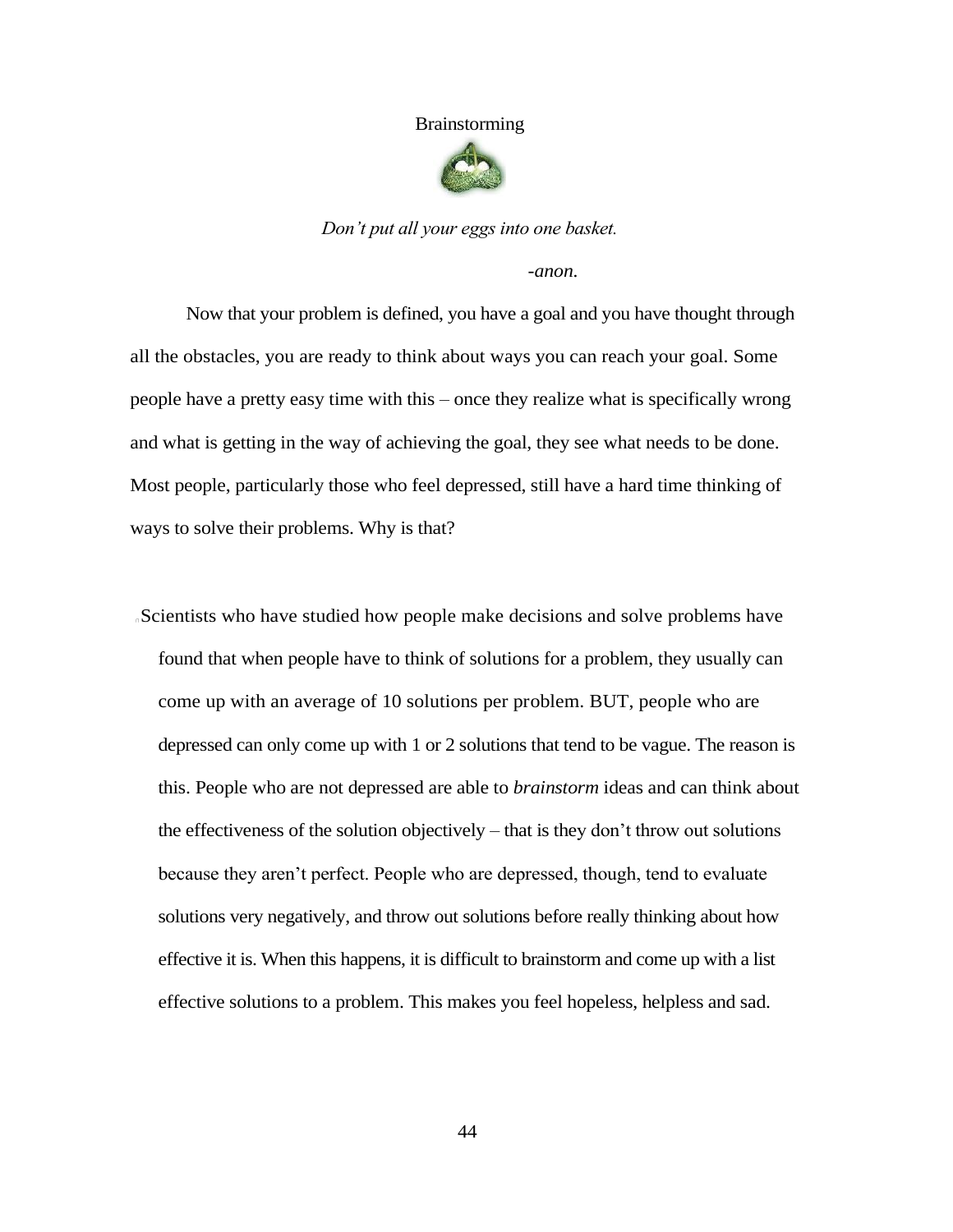There is no one, perfect solution that will solve your problem. There are probably several ways to solve your problem each with their own pros and cons.

 $*$ 

How to brainstorm. The easiest way to brainstorm is to write down ALL the ideas in your head without thinking about how useful it is. That is, WITHHOLD YOUR JUDGEMENT.

?You may wonder what is the point of writing down ideas if they aren't going to be useful? It's simple – sometimes a bad idea can be a very useful one, as long as you tweak it and change it to fit the problem. Let's try it with a simple situation:

T List all the uses there are for a brick, no matter how silly they are (come up with at least 10):

| $\frac{1}{2}$                       |
|-------------------------------------|
|                                     |
|                                     |
| $5.$ $\overline{\phantom{a}}$<br>6. |
|                                     |
|                                     |
|                                     |
|                                     |
| 10.                                 |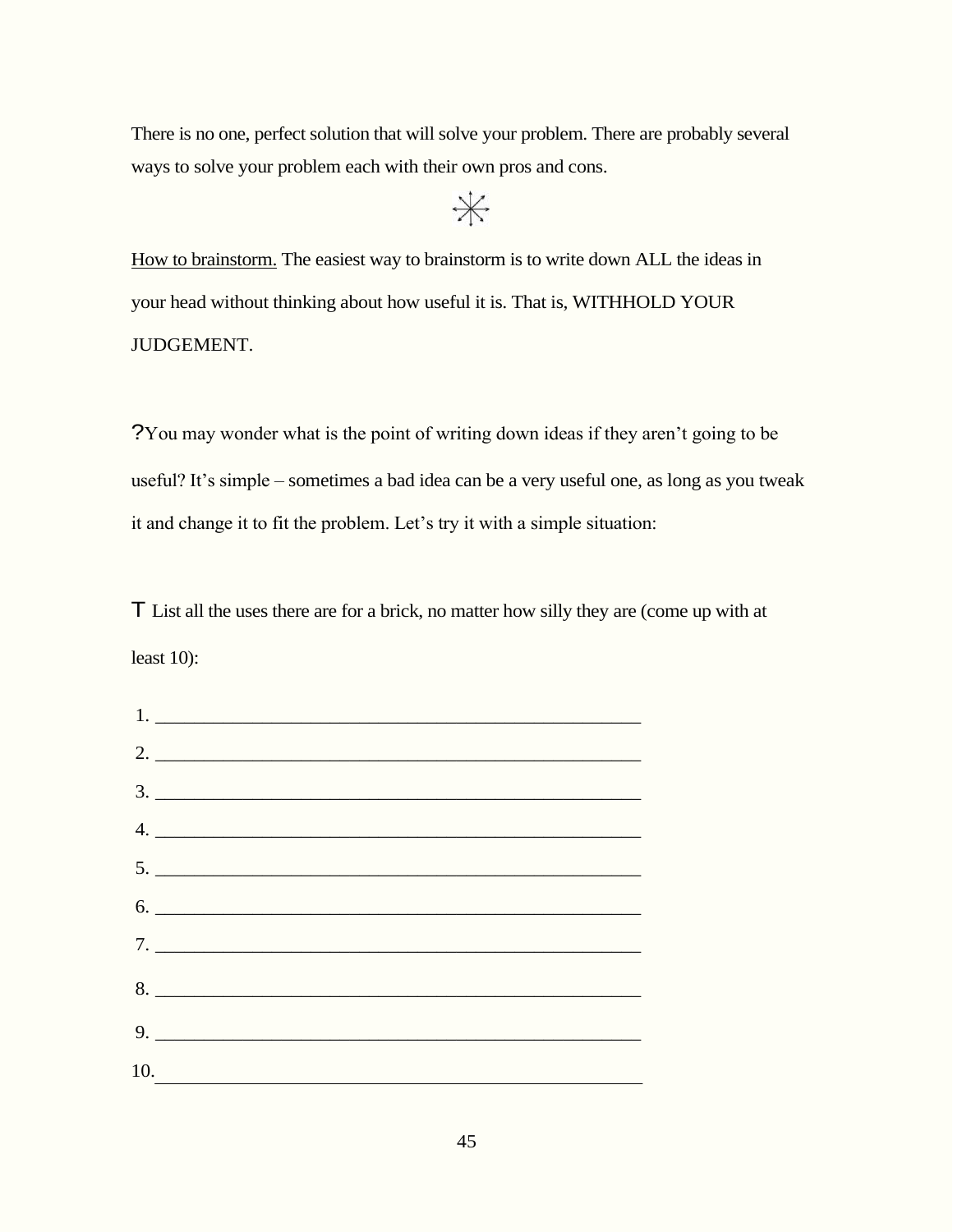Once while doing this exercise, a person said a good use for a brick was to break windows. Even though this sounds like a silly and pointless use for a brick, we began to think about when is breaking in windows with a brick a GOOD solution? The group came up with these examples:

- 1. You see a friend passed out in her house and you have no other way in to help her.
- 2. There is a fire in your house and you need to get out.
- 3. Your keys are stuck in your car and you are in a remote place with no cell phone.

Can you think of other times when this would be a good solution?

 $\star$ 

Let's try to brainstorm with a real problem. Take a problem from your list, and first

use the problem definition sheet to define it, then using the brain storming sheet, come up with at least ten solutions for the problem.

Homework: Use the brainstorming work sheet on another problem this week

*(Therapists: If this exercise took little time, then go on to the next section – decision making without the planning.)*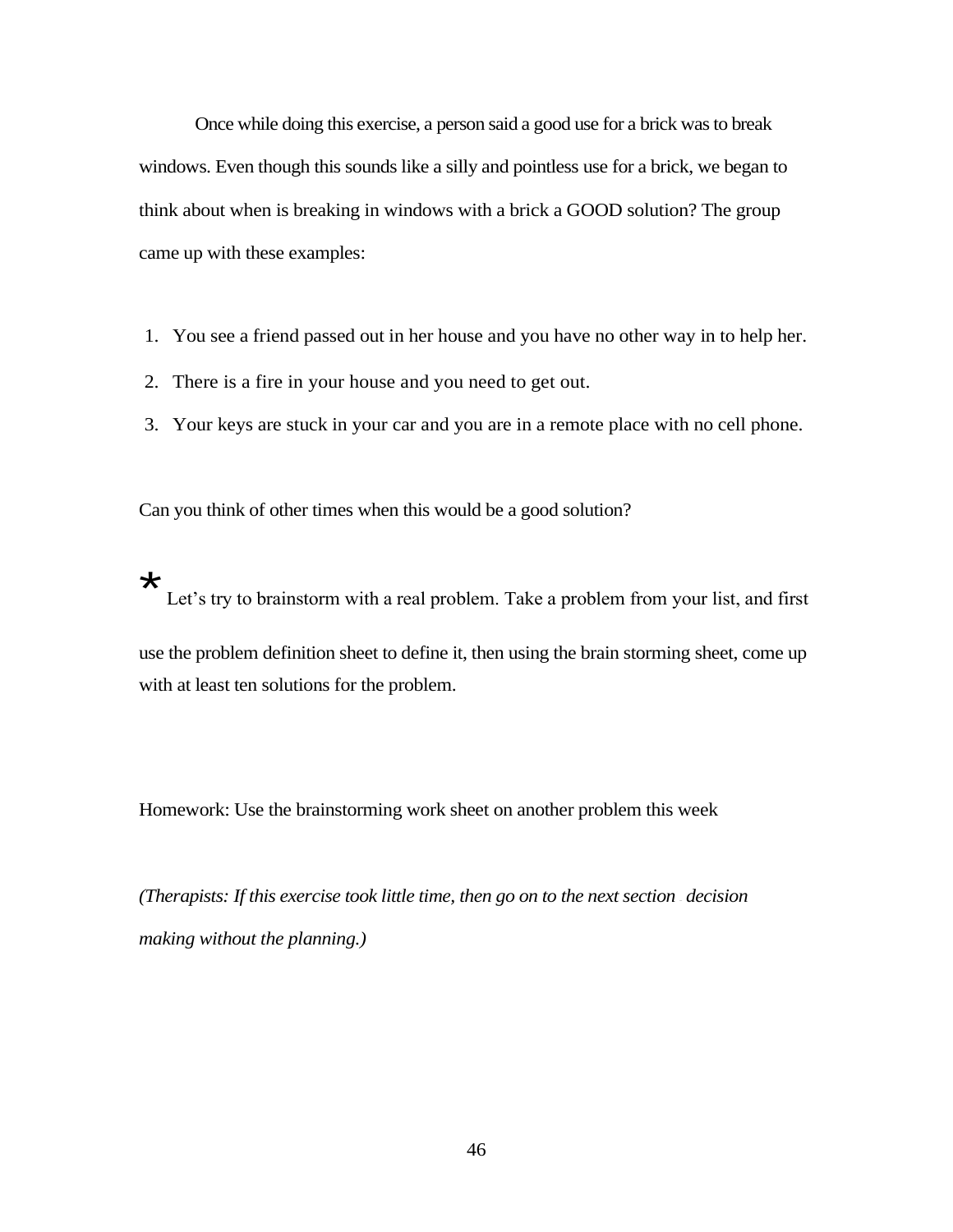#### Making a Choice and Making a Plan.

*It's not hard to make decisions when you know what your values are.*

*-Roy Disney*

*Don't judge those who try and fail, just those who fail to try.*

*-anon.*

Now that you have a list of solutions in front of you, the next step is to choose the best solution and then make a plan to use it. It is not easy to make a decision as to which solution will be the best one for you and the problem you have. However, there are some questions you can ask yourself as you evaluate each solution. The answers to these

questions will help you decide which solution you should choose.

The questions are:

? Does this solution meet my immediate goal?

? Does this solution help me meet my long-term goal (if any)?

? Does this solution create other problems for me?

? Does this solution create a problem for other people?

? Is this solution feasible (can I do it)?

Using these questions as a guide will help you decide what the pros and cons are for each solution.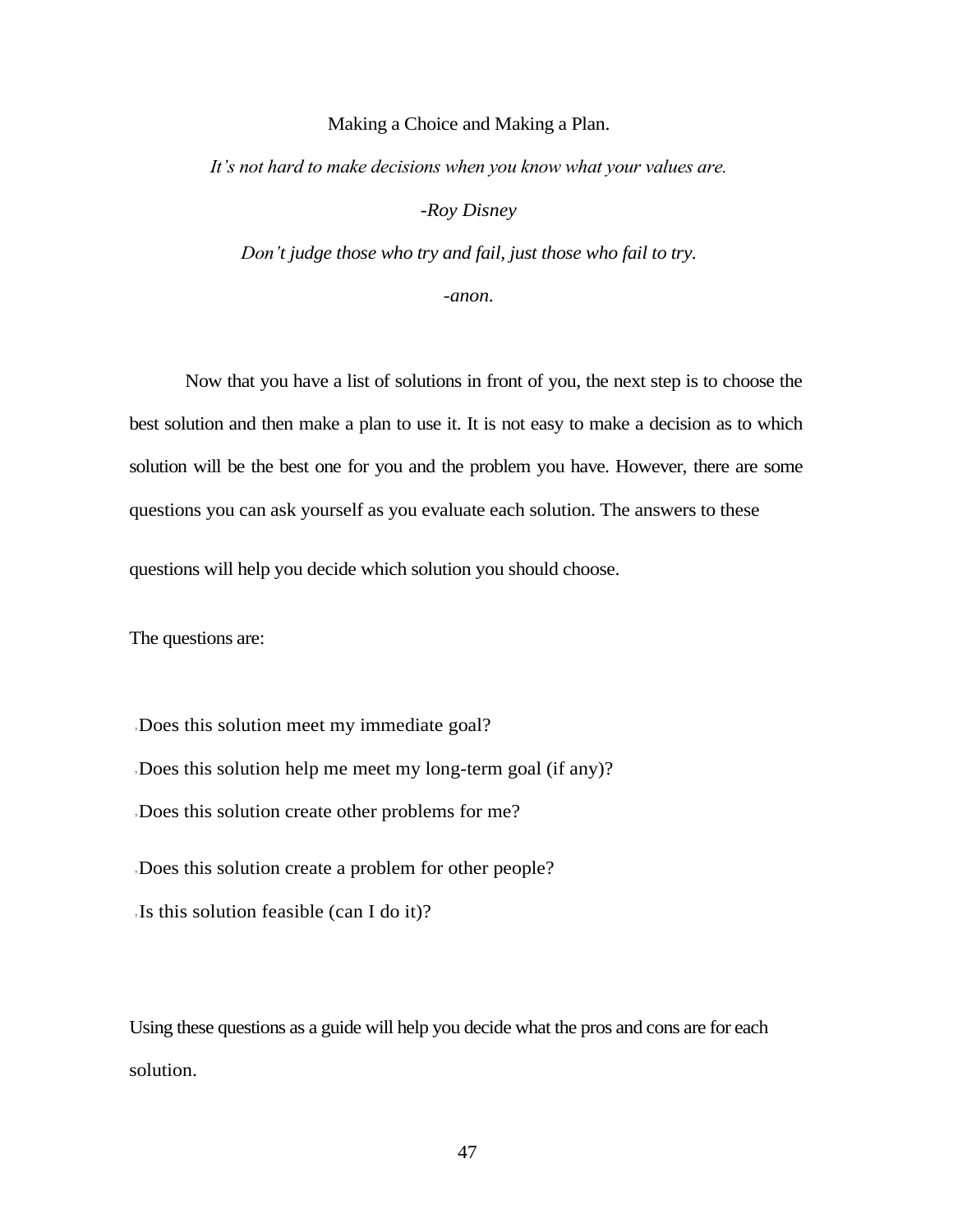T Using the Decision Making work sheet, think about each question for each solution and in the grid, mark  $a (+)$  if the solution has a positive impact in that are and  $a (-)$  if it has a negative, or bad impact in that area. Count up all the  $+$  and  $-$ . That will help you order which solution will be the best of the lot to try.

Making your plan. Choosing a solution is only part of solving it – now you need to make a plan of action. The key steps are to think about what you need to do before you use the solution. Do you need to call someone, is there equipment you need, is there a certain time of day when you can do it? The best thing to do is picture yourself using the solution. What do you need and when will it happen?

E It is also important to pick a reward for yourself. Even if the solution didn't work, you need to pat yourself on the back for making the effort.

T Using the planning sheet, write out the steps to your solution. Don't forget to pick out a reward for yourself!

Next week: Did it work?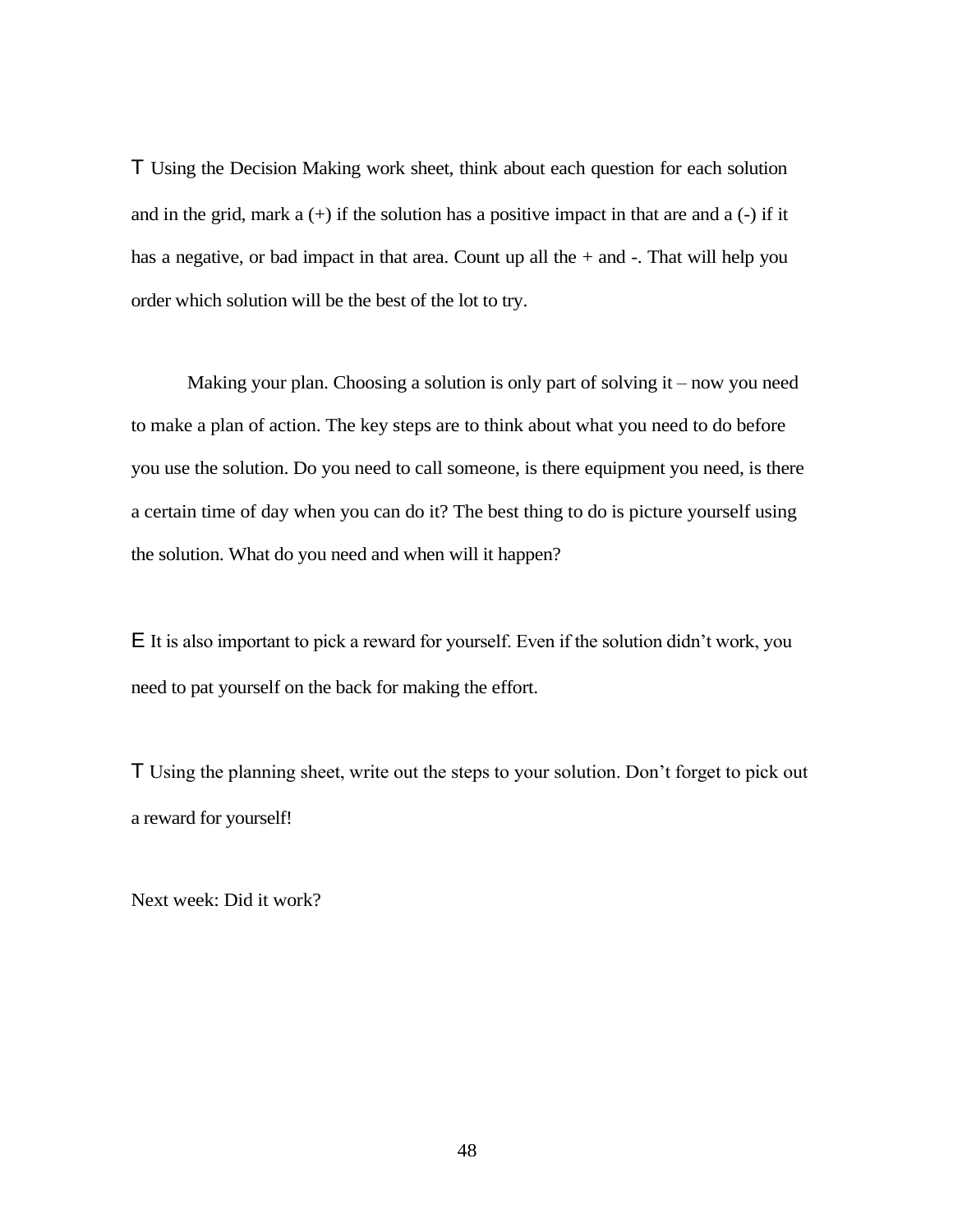#### Did it work?

*Success seems to be largely a matter of hanging on when others let go. -William Feather*

> *Failure is success if we learn from it. -Malcolm S. Forbes*

If you were able to implement your solution and it worked – CONGRATULATIONS! Now it's time to think about how it worked, what you liked about the solution, and if you would do anything differently. Remember not to attribute your success to some fluke – you worked hard on this problem and your hard work paid off!

If you didn't do it or the solution didn't work, that's good, too. You now have some more information about the problem you didn't have before. It is important to evaluate and think about the solution, why it didn't work and if any of that information is helpful in either redefining the problem or in modifying the solution.

T Using the evaluation work sheet, let's take your solution for last week and evaluate it. If you need to, use other worksheets to modify the definition of your problem, pick another solution or evaluate new solutions.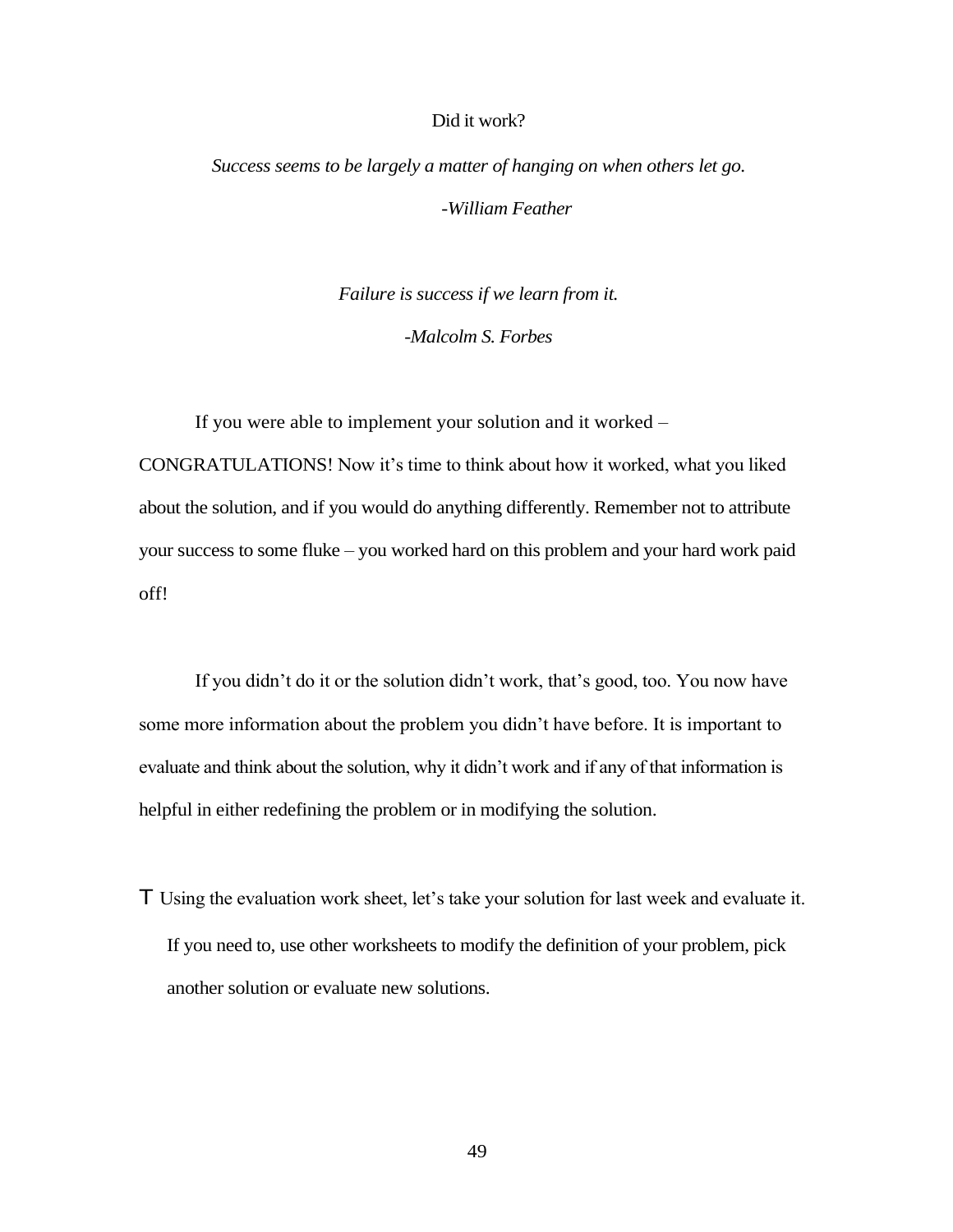Putting it all together. We have now learned all the steps to Problem-Solving. It is time to put all the sheets together and start solving more problems. Looking at our list of problems, pick the next problem you would like to solve and use the sheets.

*(Therapists: Be available to patient for feedback while solving the new problem).*

Next week: The next few weeks will be focused on using the problem solving sheets to work on other problems.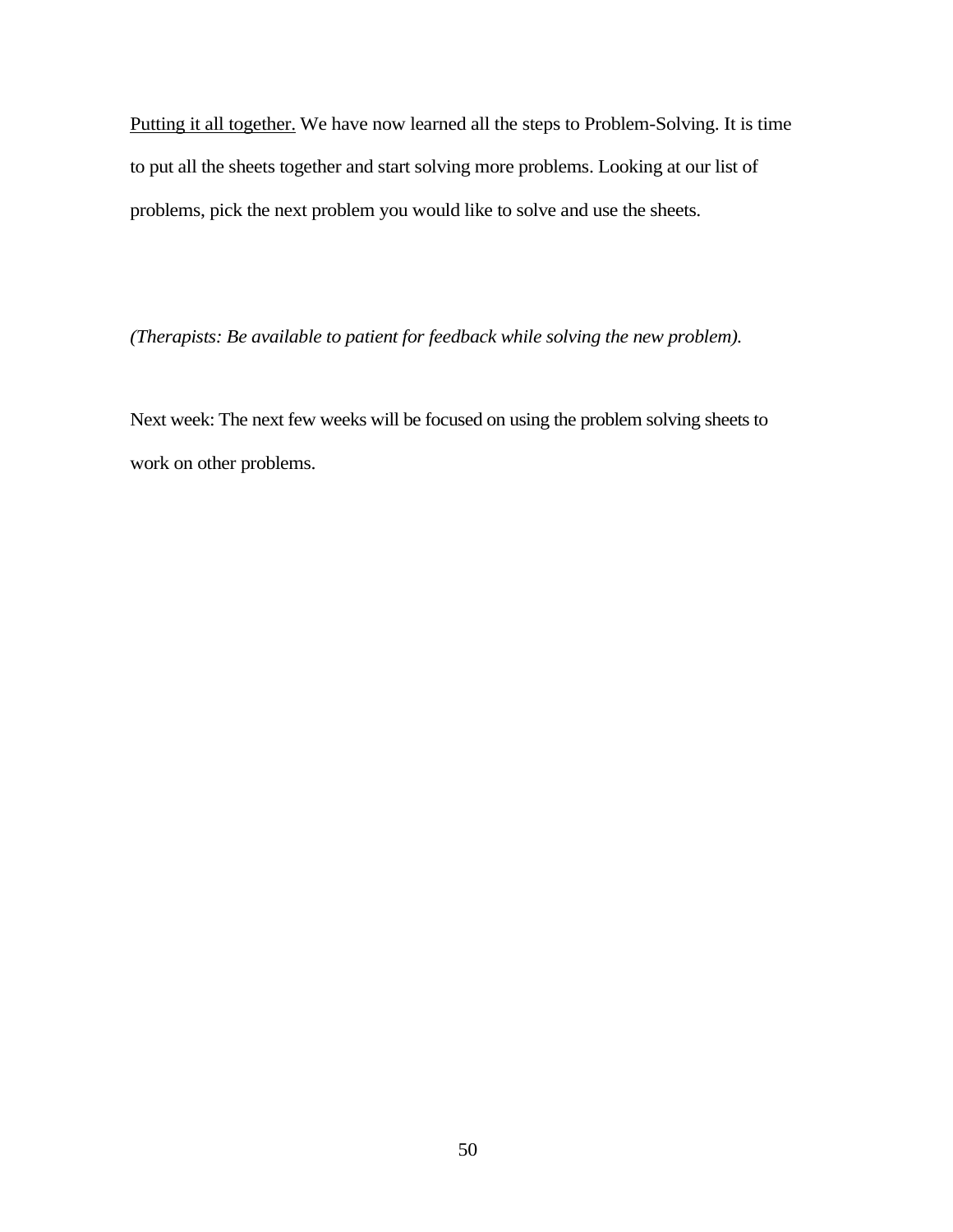#### Relapse Prevention

# *Even if you're on the right track, you'll get run over if you just sit there. -Will Rogers*

*Never, never, never, never give up. -Winston Churchill.*

Now you know how to solve problems and are on your way to a happy, healthier life. However, it is important to remember that life is not problem-free and we have to be on our toes to solve problems as they arise, or get help when we can't do it ourselves.

 $\Box$  Scientists specializing in depression now know that depression is a chronic recurrent illness, much like diabetes. However, unlike diabetes, you don't have to be on medication the rest of your life and you aren't always sick. Like diabetes, you can prevent serious episodes of depression if you make some changes to your lifestyle and you have a plan for life to help you during those times when you are at the greatest risk of suffering another depression episode.

T Using the problem-solving sheets, let's solve the problem of "Preventing a Relapse"

*Therapists: Make sure that the plan incorporates relapse prevention strategies like maintaining social contact, using daily activities, and a plan in case they can not prevent a relapse (who to call, what symptoms are most likely related to a relapse).*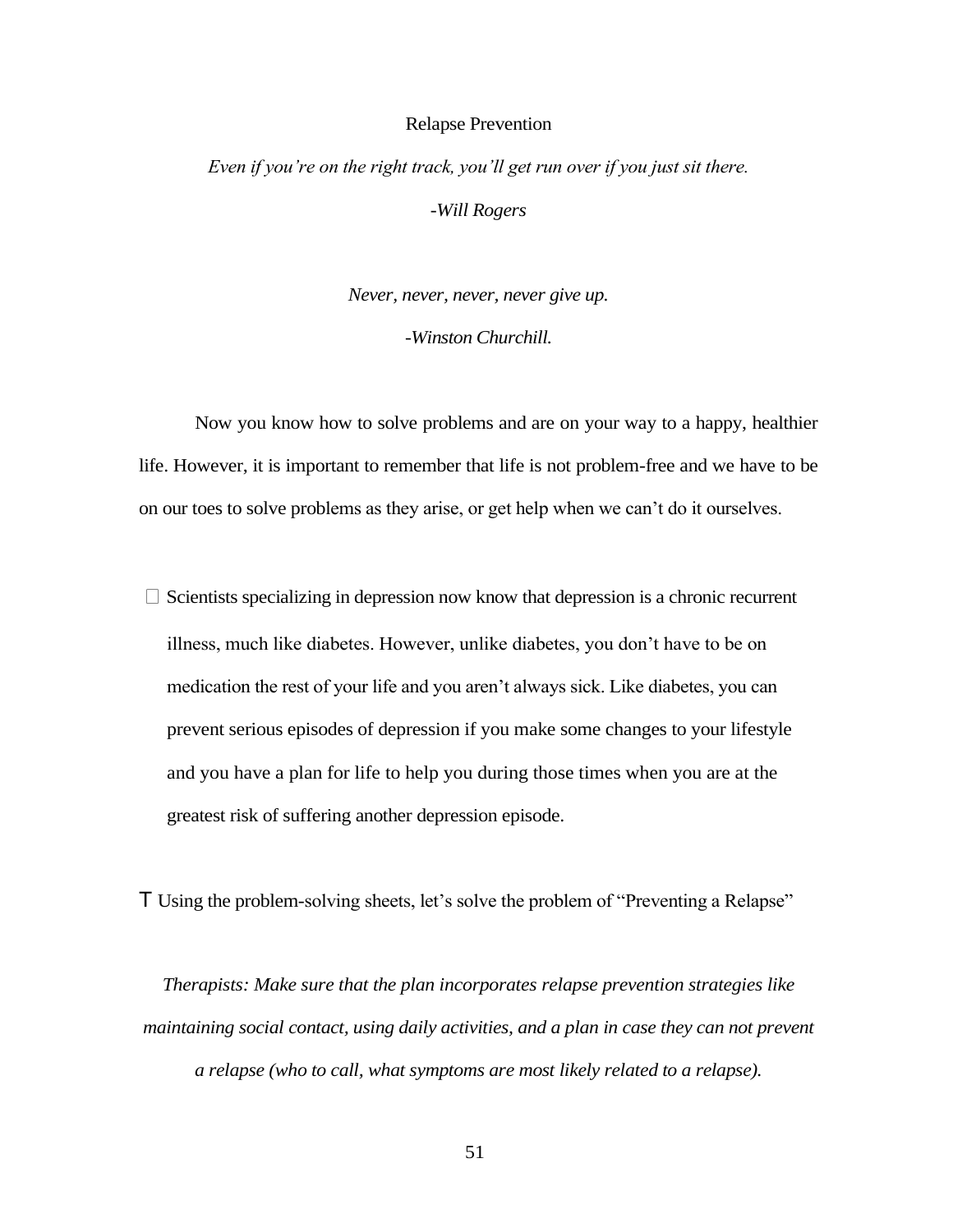#### References

American Psychiatric Association (1994). Diagnostic and statistical manual of mental disorders (DSM-IV; 4rth ed.). Washington, DC.

Areán, P.A., Schermer, RL, Perri, MG, Nezu, AM. Social Problem Solving Therapy for Depressed Older Adults.

Areán, P. A., Schein. R. & Perri, M. Social Problem Solving Therapy for Depression and Executive Dysfunction.

Arean, P. A., Perri, M. G., Nezu, A. M., Schein, R. L., Christopher, F., & Joseph, T. X. (1993). Comparative effectiveness of social problem-solving therapy and reminiscence therapy as treatments for depression in older adults. Journal of Consulting and Clinical Psychology, 61(6), 1003-1010.

Beck, A. T. (1979). Cognitive therapy of depression. New York: Guilford Press.

D'Zurilla, T. J., & Nezu, A. M. (1999). Problem-solving therapy : a social competence approach to clinical intervention. New York, NY :: Springer Pub.

Grigsby, J., Kaye, K., Baxter, J., Shetterly, S. M., & Hammam, R. F. (1998). Executive cognitive abilities and functional status among community-dwelling older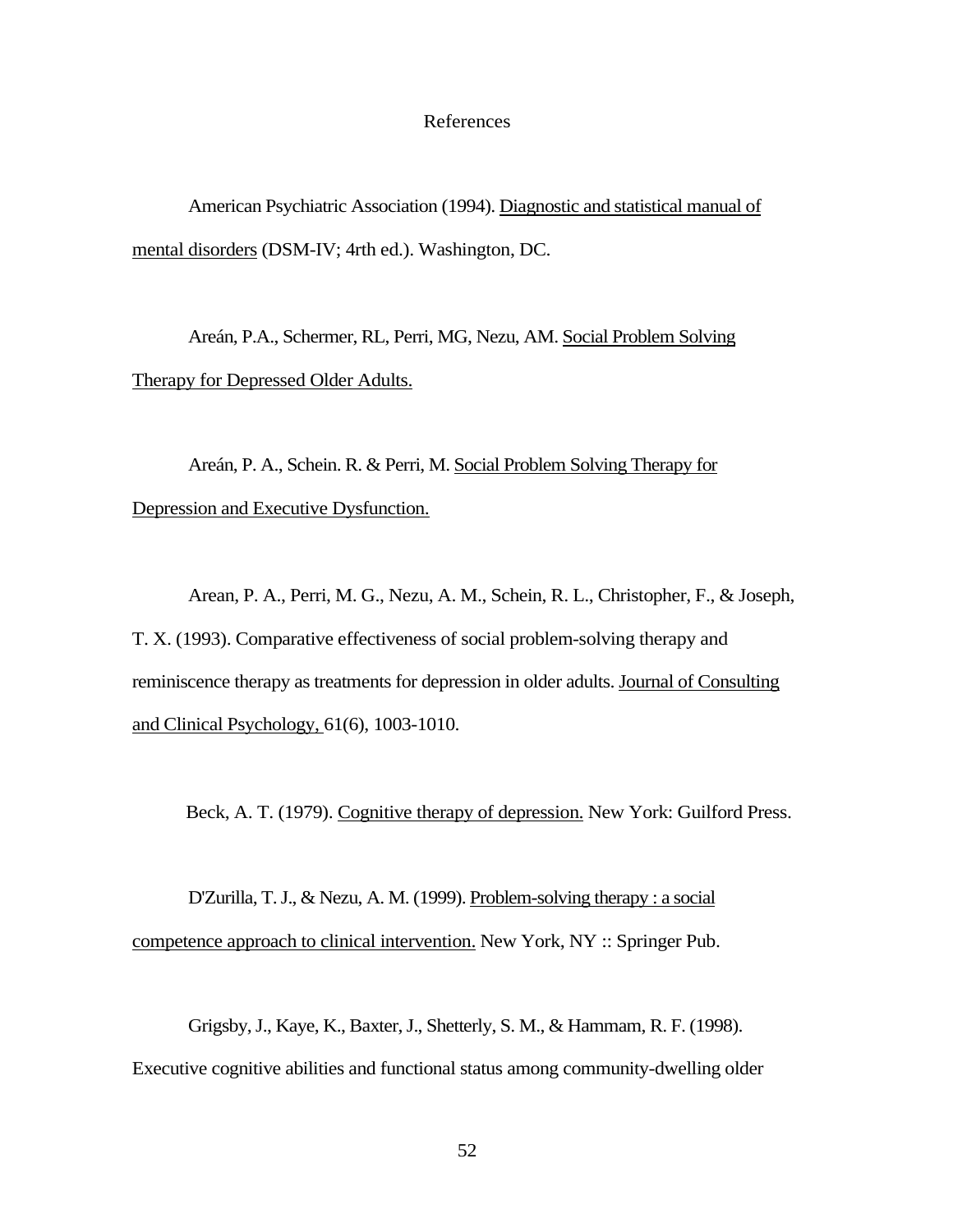persons in the San Luis Valley Health and Aging Study. Journal of American Geriatrics, 46(5), 590-596.

Klerman, G. (1983). Depression and aging: causes, care and consequences. In L. D. Breslau & M. R. Haug (Eds.), Depression and aging : causes, care, and consequences . New York :: Springer Pub. Co.

Koenig, H. G., & Blazer, D. G. (1992). Epidemiology of geriatric affective disorders. Clinics in Geriatric Medicine, 8(2), 235-51.

Lezak, M. D. (1995). Neuropsychological Assessment. New York: Oxford University Press.

Mayberg, H. S. (1997). Limbic-cortical dysregulation: A proposed model of depression. Journal of Neuropsychiatry and Clinical Neuroscience, 9(3), 471-481.

Nadler, J. D., Richardson, E. D., Malloy, P. F., Marran, M. E. & Brinson, M. E. H. (1993). The ability of Dementia Rating Scale to predict everyday functioning. Archives of Clinical Neuropsychology, 8(5), 449-460.

Nezu, A. M., Nezu, C. M., Perri, M. G. (1989). Problem-solving therapy for depression: Theory, research, and clinical guidelines. New York: John Wiley & Sons.